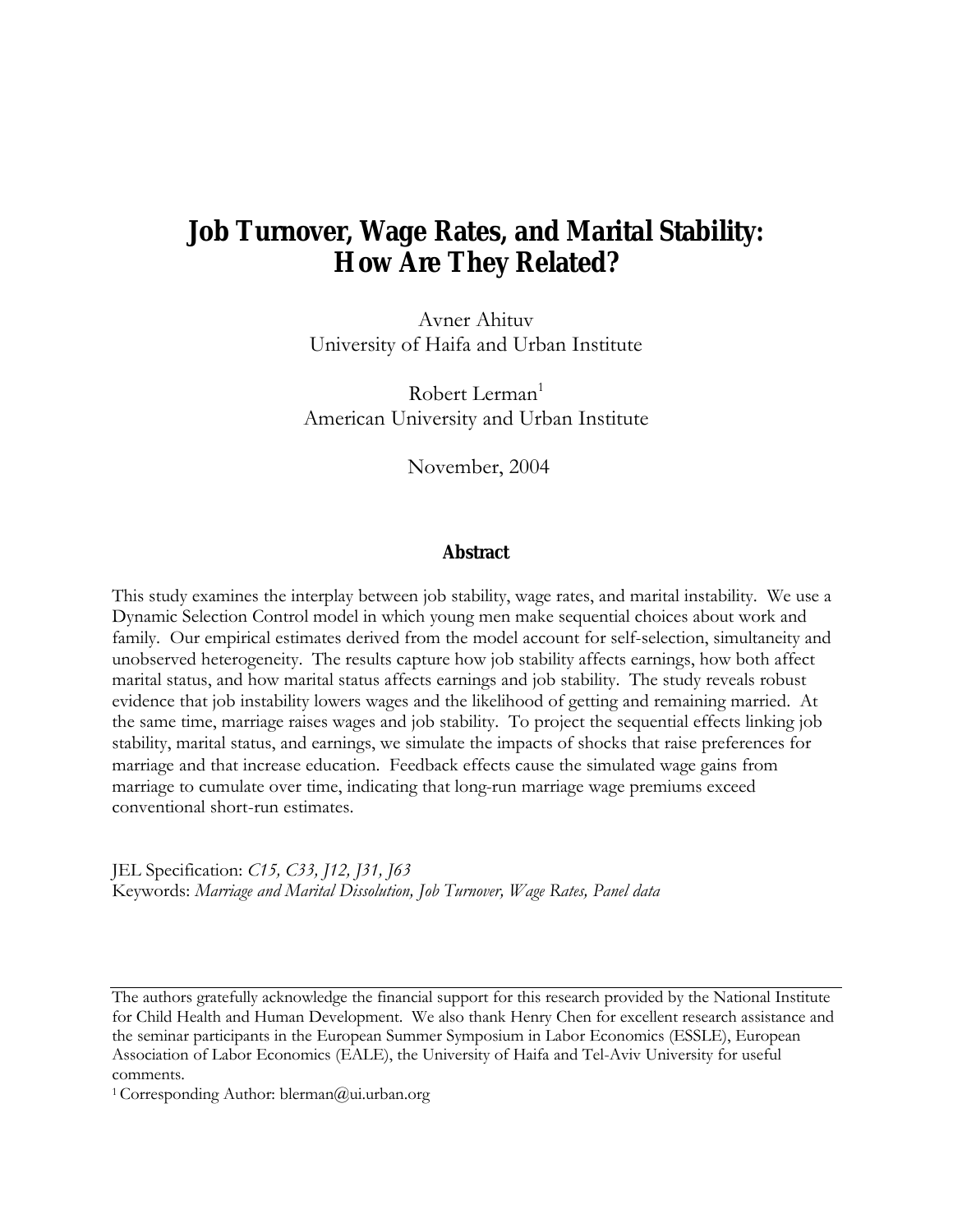### **I. Introduction**

1

 The trends toward later and shorter marriages have contributed greatly to the changing family patterns of the last half of the  $20<sup>th</sup>$  century (Wilson 2002). Not only are marriages lasting fewer years, the sources of marital dissolution have shifted dramatically from less widowhood to more divorce. Today, marital instability is common in most industrial countries but especially in the United States. In a recent cohort, 17 percent of men had separated or divorced by age 28;<sup>1</sup> by age 35, 20 percent of women had experienced a second divorce; and about 20 percent of marriages were dissolved during the first 5 years. One consequence of this instability is a high and rising rate of single parenthood. Between 1960 and 1996, the share of children not living with two parents more than tripled from 10 to over 30 percent. As of 1999, only about 60 percent of children lived with both biological and/or adoptive parents (Lerman 2001). The evidence is strong that growing up in one-parent families and unstable families is closely associated with long-term economic and social difficulties (Waite and Gallagher 2000; McLanahan and Sandefur 1994)

The high levels of marital instability in the U.S. have been taking place in the context of high levels of job instability. Every month, millions of workers leave one employer and take a job with another employer. It takes young workers a long time to enter a stable career and a long-term relationship with an employer. By the age of 30, high school graduates with no college have already worked for an average of eight employers. Nearly half of all male high school graduates experienced at least one spell of unemployment between ages 25-29 (U.S. Bureau of Labor Statistics 2000). Moreover, job instability is increasing among young men (Berhardt et al. 1998).

<sup>1</sup> These tabulations come from the author's of the 1979 National Longitudinal Survey of Youth. In subsequent sections, we do not distinguish between separation and divorce, and use the terms divorce or dissolution.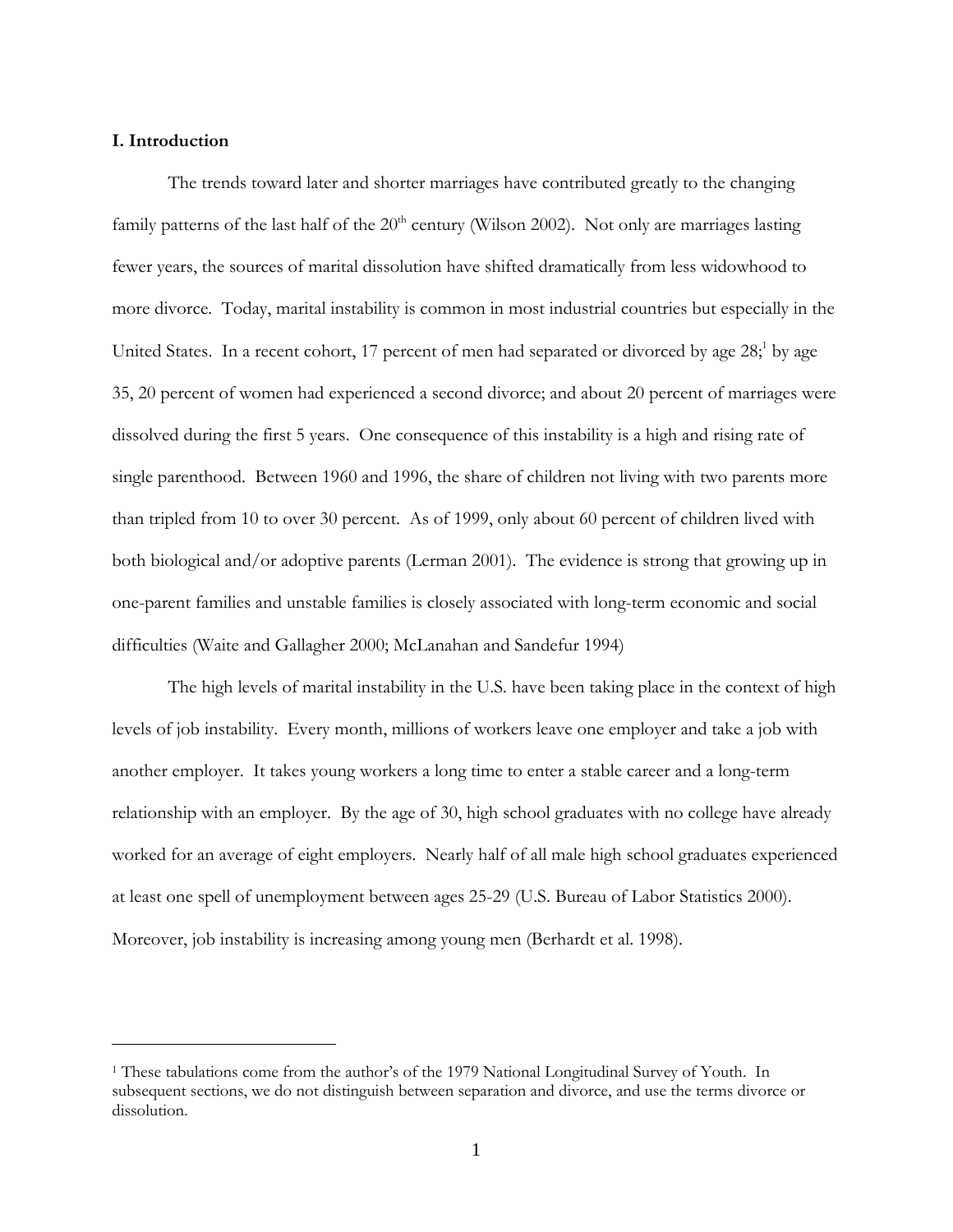Researchers have long pointed to the potential connections between job market problems, marriage, and divorce. Wilson (1987) and others have tried to link the weakening of job market options for young men, especially young black men, to the decline in marriage rates. Recent increases in job instability (Neumark 2000; Berhardt et al. 1998; Light and McGarry 1998; and Farber 1995) might have led to negative consequences for workers and thus decreased their attractiveness as spouses. While the impact of unemployment on divorce has been studied for decades, important gaps remain. These gaps remain from both a substantive and methodological standpoint. Existing studies have typically focused on impacts running in a single direction—from a job market outcome to a marital status or vice versa. They often follow individuals through a specific transition, such as into marriage or out of marriage. In general, researchers have not yet extended their analyses to cover linkages between the long-term pathways in the job market and in marriage. As a result, existing approaches do not capture the time path of joint job-marriage decisions.

This study contributes to the existing literature by examining the connections between job instability, wages, and marital instability in a sequential framework. We analyze the entire sequence of annual job and marriage outcomes among young men by asking: 1) Do job stability and high wages promote marriage and marital stability? 2) How do marriage and marital stability affect job stability and wages? 3) How do shocks to education and initial labor market conditions affect the job market and marital status pathways of young men? To answer these questions, we develop a model in which young men make sequential choices about work and family and then estimate the model using a dynamic maximum likelihood (ML) approach that takes account of self-selection, simultaneity and heterogeneity into account.

 The results shows that job instability contributes to reductions in wages and that high job turnover and low wages reduce the likelihood of getting and remaining married. In addition to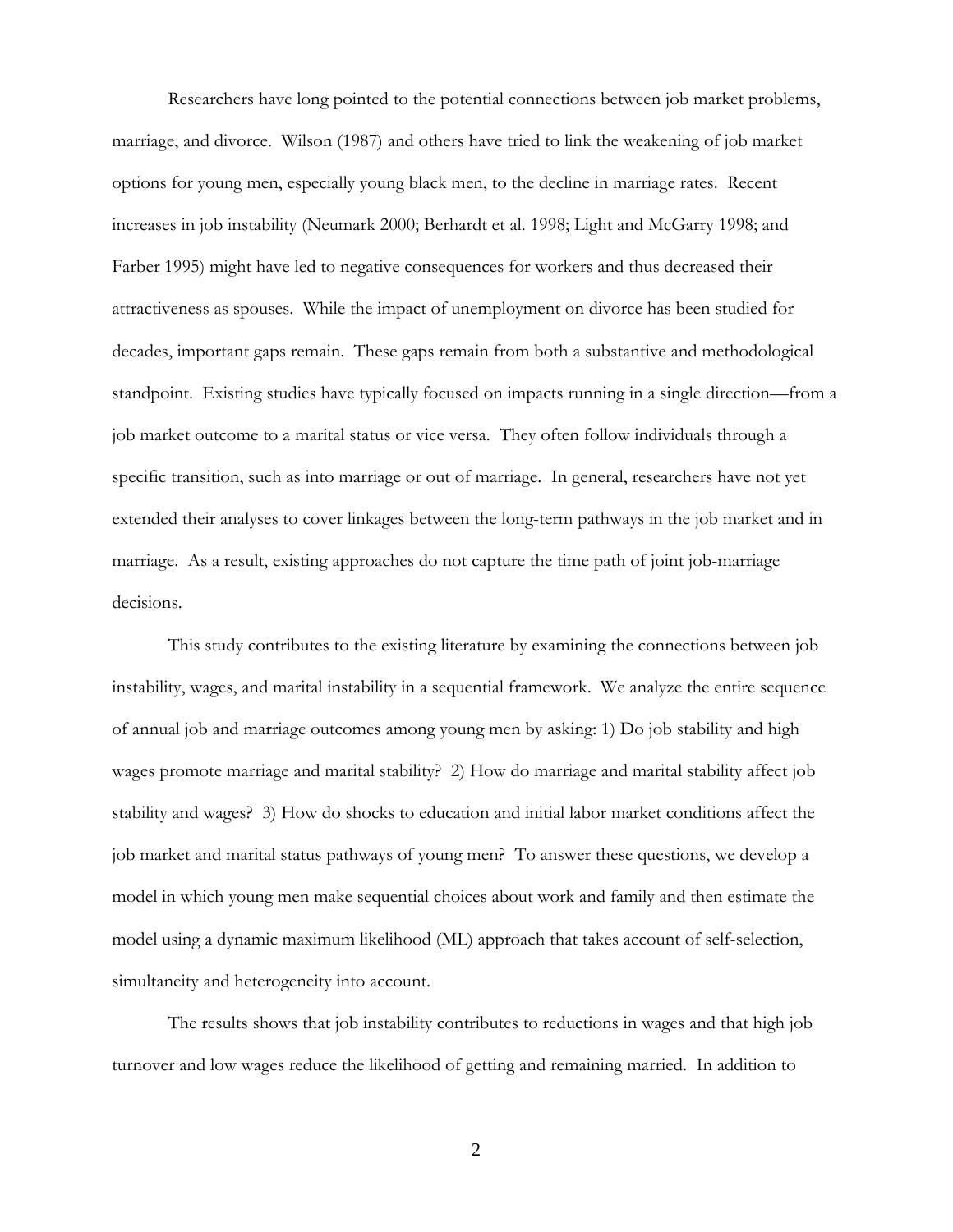identifying the causal link running from labor market outcomes to marital status, we find robust evidence that marriage leads to higher job stability and higher wage rates. The multivariate results reveal a pattern of dynamic feedbacks that imply cumulative impacts that exceed the contemporaneous impacts usually estimated in the literature. Simulations based on these findings illustrate how shocks that raise marriage or education or that reduce divorce set off virtuous cycles in which increased marriage interacts with increased job stability and earnings. The findings also suggest that previous studies understate the wage gains linked to marriage by ignoring the feedback effects on job stability and marriage duration.

 This study improves our understanding of job and marital pathways and the linkages between them. It provides estimates of the effect of job instability on wages in the context of a model that accounts for changes in marital status. It captures the simultaneous impacts of job market factors on marriage and of marital status impacts on jobs and wages. Furthermore, it estimates these relationships while adjusting for unobserved heterogeneity that may affect both labor market and marital outcomes. Finally, it demonstrates how new econometric tools can estimate sequential job and marriage outcomes. Using these tools, one can project the long-term effects of marriage on job market outcomes and thus calculate a long-term marriage wage premium.

 The next section reviews some of the relevant literature related to several lines of research relevant to this paper. Section III describes the data set, displays facts that motivate our study, and explains the rationale for the indicators we use to measure marital status and job stability. Section IV lays out and explains in detail the optimization model ascribed to individuals and how it connects to our empirical strategy. The multivariate results, which include both OLS estimates and those that control for unobserved heterogeneity, are presented in Section V. The simulation results in Section VI show examples of the implications of the statistical findings on the size of the feedback effects. Section VII concludes by discussing implications of our method and findings.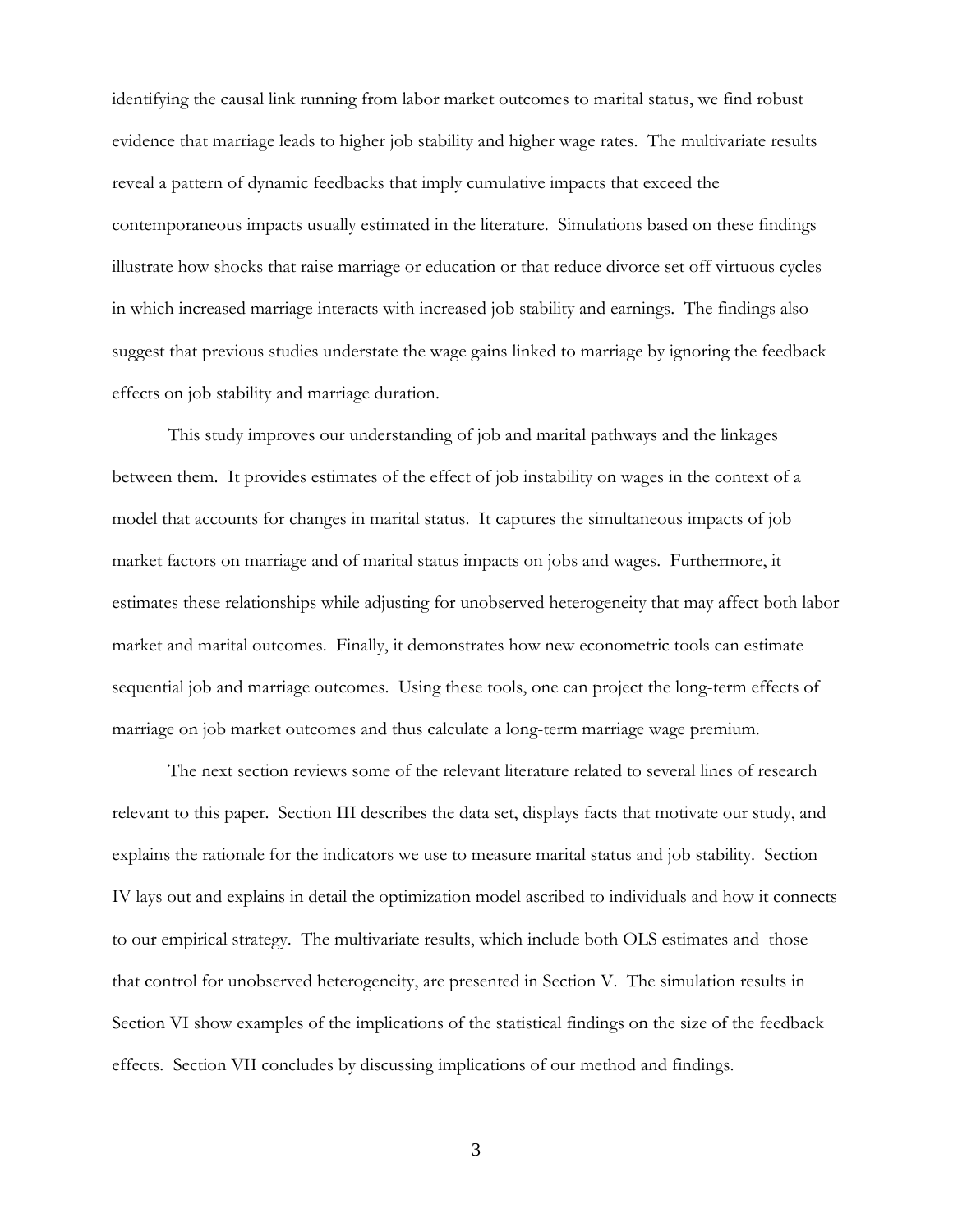### **II. Studies Linking Job Stability, Wage Rates, and Marital Status**

Largely separate literatures have emerged on job stability and its determinants, marital stability and its determinants (Becker, Landes and Michael, 1977), and the interactions between labor market and marital status outcomes. In dealing with movement between jobs, economists frequently distinguish between unproductive turnover or churning and mobility that optimizes the worker-job match (Jovanovic, 1979; Mincer and Polachek, 1974). High turnover may represent an employer strategy to minimize labor costs by paying low wages and hiring or firing workers in response to short-term changes in demand. However, job mobility can be productive if job changes, including those involving unemployment, ultimately increase the efficiency of the employer-worker match. Both Topel and Ward (1992) and Klerman and Karoly (1994) find empirical evidence of the high concentration of job changes among youth. According to Topel and Ward, job mobility for young white men during the 1960s was so high that a typical worker would have held seven jobs during his first 10 years in the labor market, over two-thirds of his total career jobs. However, "rather than being *wasteful and inefficient*," Topel and Ward conclude that, "…high turnover among young workers may be critical to the development of stable work careers".

Other researchers do see turnover as wasteful. The informal U.S. system for integrating young people into careers may lead to unnecessarily high search costs and to a prolonged period in which young people are concentrated into jobs, which are characterized by high turnover, low wages, and little or no training (Hamilton, 1990). High rates of instability may, in turn, lower the marriage rates of young people. In a recent analysis, Neumark (2002) estimates the impact of early job stability on wages of young adult workers. Although Neumark provides an array of results, the key finding is that early job stability increases earnings, mostly by helping individuals maintain steady employment.

Many studies examine the effect of labor market outcomes on marital status. They typically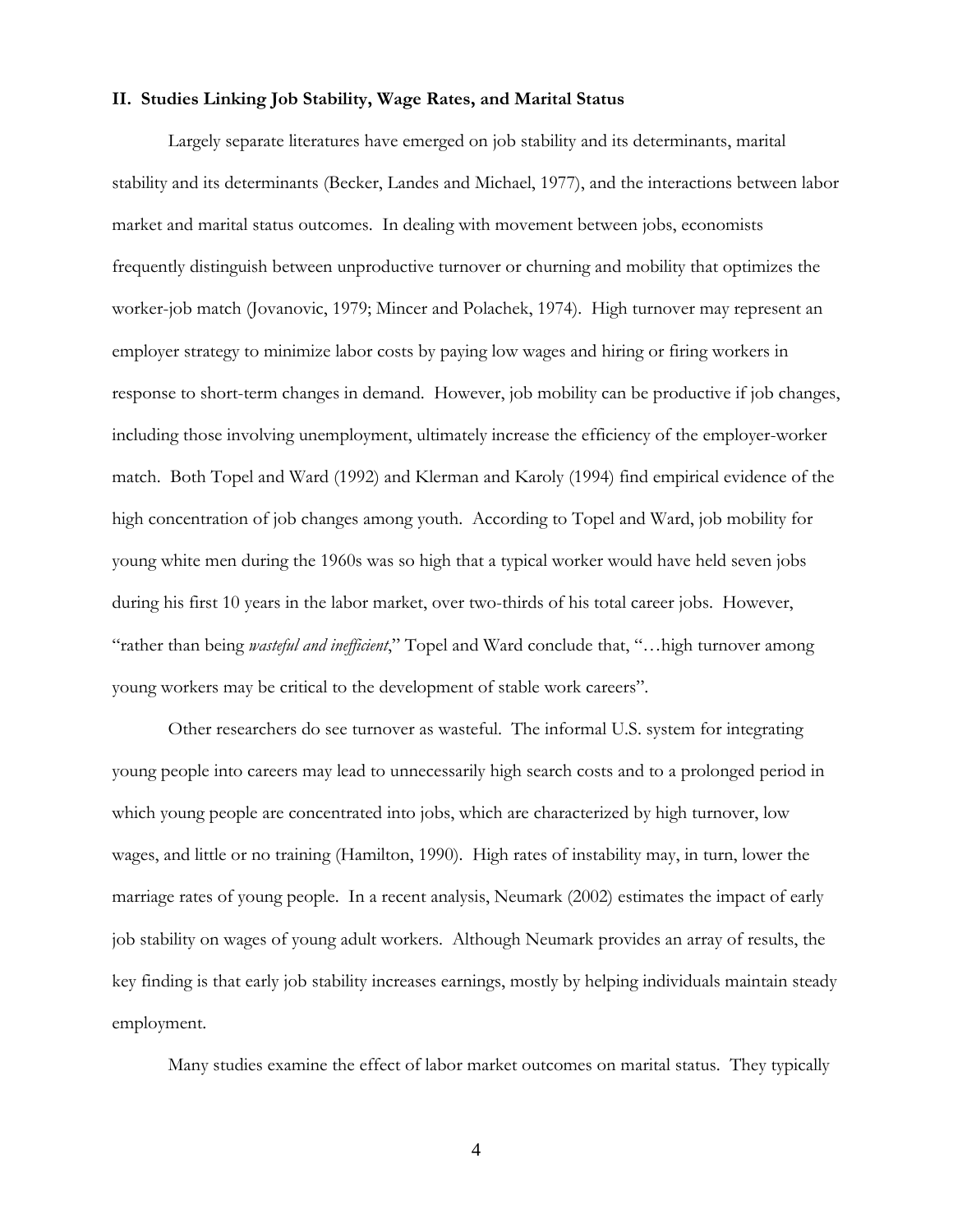use single equation models (often duration analysis) to examine how employment, unemployment, or wage levels affect marital or cohabitation status, or how marital/family status influences employment, unemployment, or wages.<sup>2</sup> In a recent example of this literature, Oppenheimer (2003) examines the impacts of work experience, earnings, educational attainment, and other variables on two transitions of young men: 1) from non-cohabiting status to cohabitation or marriage; and 2) from never-married, cohabitation to marriage or separation. The results revealed varied roles for earnings, work experience, and education. Among non-cohabiters, very low earnings significantly reduced entries into marriage and high earnings and college diplomas significantly increased marriage rates. A recent study of the 1961 birth cohort of whites in Detroit by Xie, Raymo, Goyette, and Thornton (2003) examined whether an individual's earnings *potential* exerted different effects on entries into cohabitation versus entries into marriage. They used several earnings variables including current earnings, earnings over the subsequent five years, past earnings, and lifetime earnings. The authors found that higher earnings significantly increased the likelihood of entry into marriage but not into cohabitation. Past earnings showed the highest impact.

Charles and Stephens (2004) examine the effects of earnings disruptions on divorce. They use a probit analysis based on the Panel Survey of Income Dynamics to test whether layoffs, plant closings, and disability increase the likelihood of divorce in the year after the initial disruption takes place. In their analysis, layoffs or firings increase the risk of divorce, but plant closings and disability do not.

There is evidence that married men experienced a wage premium over unmarried men at least as far back as the nineteenth century (Goldin 1990). The recent wage premium literature focuses on whether the higher observed wage rates are the result of marriage itself or of unmeasured

<sup>2</sup> See, for example, Manning and Smock (1995), Call and Teachman (1996), Presser (2000), Smock and Manning (1997), Teachman, Call, and Carver (1994), and Weiss and Willis (1997).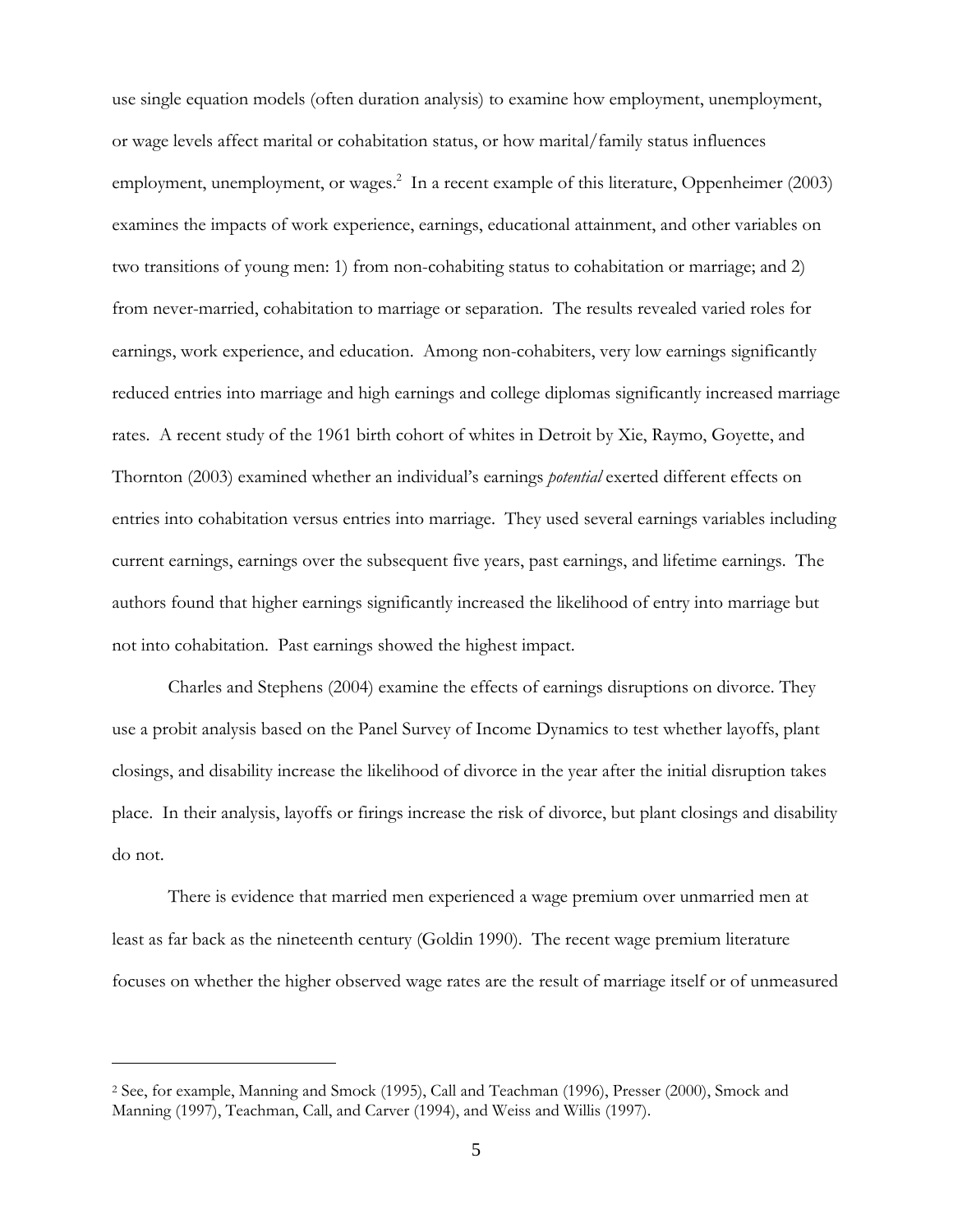characteristics that raise both wage rates and the likelihood of marriage. Using panel data, authors have estimated the effect of marriage using fixed effects models to control for unobserved heterogeneity. In one application of this technique examining the earnings of young white men from 1976 to 1980, Korenman and Newmark (1991) found that less than half of the 11 percent marriage premium is attributable to selection effects. Daniel's (1995) analysis of a more recent cohort of young men found similar overall effects, with slightly higher shares associated with selection. Following white men aged 19 to 29 in 1970 to 29 to 39 in 1980, Cornwell and Rupert (1997) estimated a marriage effect of about 5-7 percent on wages after controlling for observed characteristics and for fixed unobserved individual differences. Gray (1996) conducted a study examining two cohorts of 24-31 year-old white men using the same model. His results indicated that marriage gains fell sharply over time, largely due to the declining specialization of partners.

These studies of the impact of earnings on marital status rarely use a simultaneous framework that incorporates both directions of causation. Moreover, existing research does not account for the possibility that individual differences help explain stability both in marriage and jobs. After all, worker-employer and husband-wife relationships have common elements. Both involve working together in production. In each case, the two parties expect loyalty and responsibility from each other. When one party fails to live up to these expectations, the relationship often breaks down.

Chun and Lee (2001) exploit a simultaneous framework, using all 18-40 year-old working males from the March 1999 CPS. Their analysis employed a switching model in which the marriage equation is identified separately from the wage equation, using an index of the marriage market and the mother's country of birth—factors that should influence marriage but not wages. The estimates yielded a 12 percent average marriage effect on wages, but much larger effects (27 percent) among couples with wives who did not work in the job market.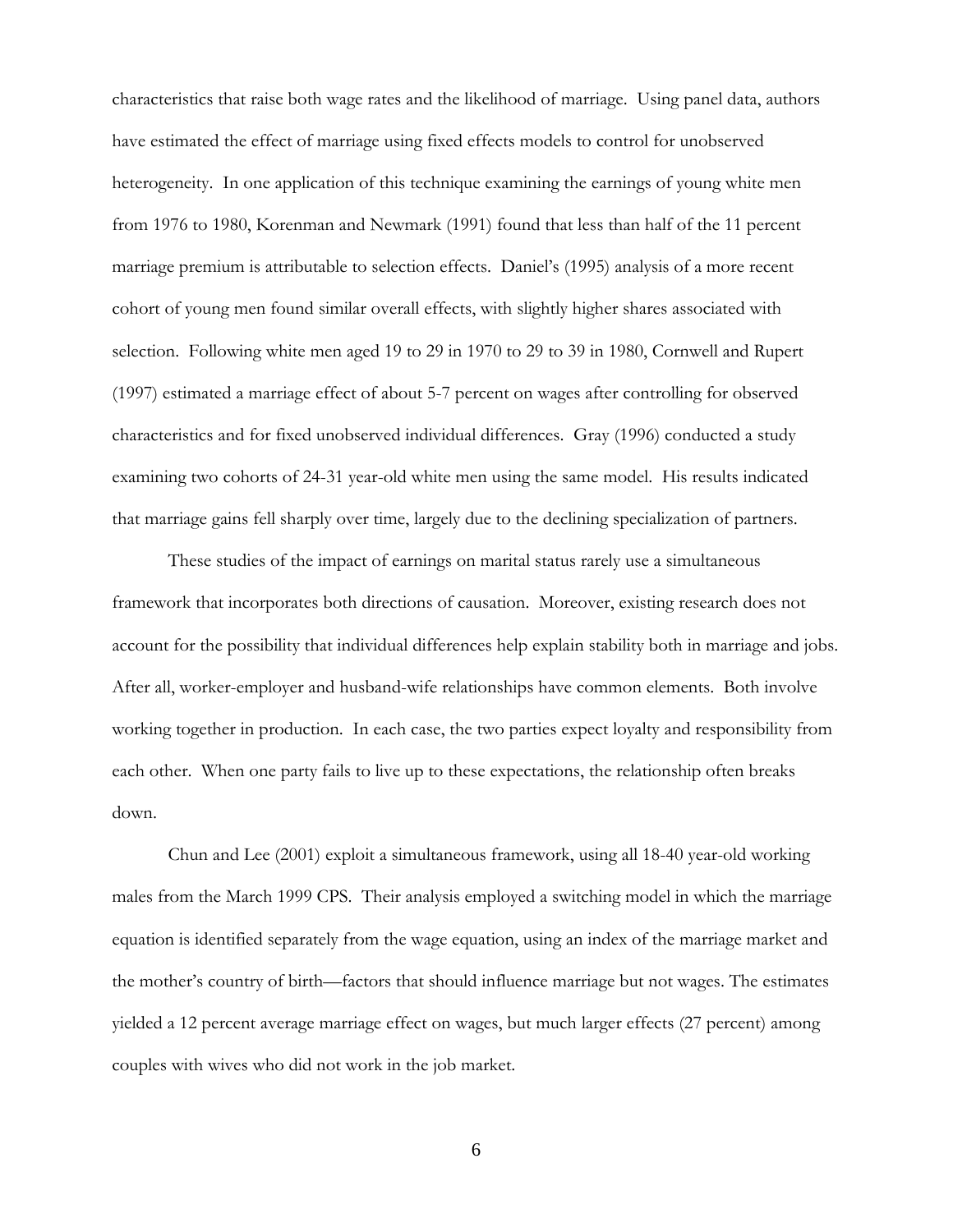A second problem is that few existing studies follow individuals beyond a single transition. This can limit our understanding since job-marital outcomes at a point in time likely depend on the accumulation of past job and marital interactions. Rarely if ever do the studies capture the simultaneity between current and past job and marital outcomes. Finally, little research connects the role of early and continuing job market success with family formation and stability.

One exception is a recent paper by Gould (2003), which hypothesizes that men may invest in schooling and work in order to improve their marriage prospects. To test this hypothesis, he develops a model in which men maximize utility over marriage and earnings, where career choices in any period are neither working nor in school; being in school; working in a blue-collar job; or working in a white-collar job. The marriage outcomes include single; first, second, or third marriage with one of two types of wives (based on the goodness of the match); and first, second, or third divorce. Gould uses a structural approach to estimate his model. He finds that labor market decisions are strongly influenced by their returns in the marriage market, and suggest that researchers should not neglect this effect.

Like the Gould paper, our study extends the literature by examining the job and marital pathways of young men from the teenage years through the mid-30s. Unlike Gould, who emphasizes blue-collar and white-collar occupational choices, we focus on the link between job stability, wage rates, and marital status. Also, unlike Gould's use of a dynamic programming and simulation approach, our estimates come from a dynamic econometric model involving path dependent estimation and controls for unmeasured heterogeneity.

Our approach directly examines the success of men in the job market as both a cause and effect of marriage and marital stability. It is natural to extend the analysis to recognize possible path dependencies. Consider a positive economic shock that suddenly increases the number of good jobs in certain communities. Suppose that the higher quality jobs increase the number and/or stability of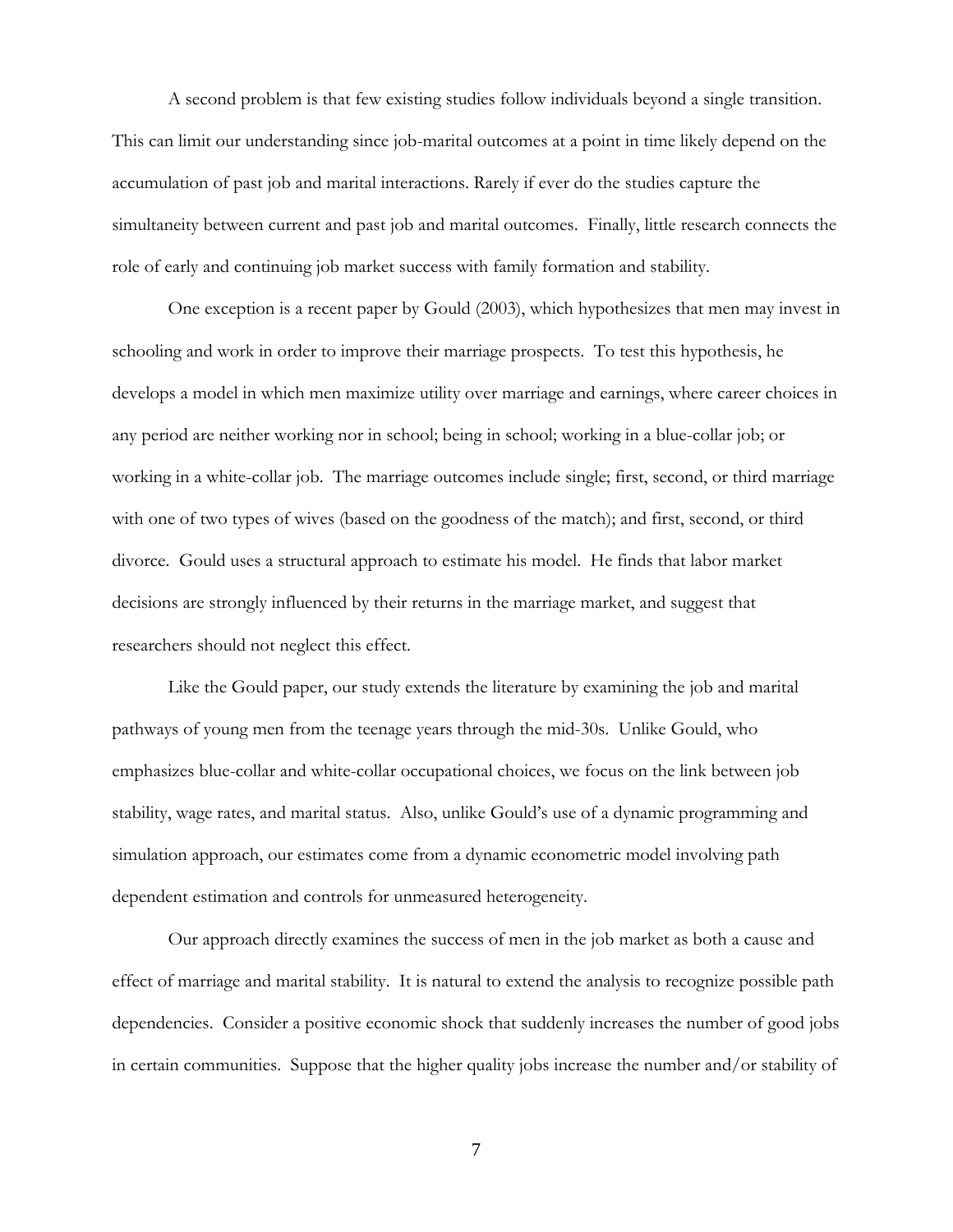marriages. These changes may herald a sequence of positive, reinforcing outcomes; for example, the added marriages might plausibly raise wages and subsequently increase marital stability. On the other hand, the sequence may not be mutually reinforcing. The added marriages induced by more good jobs may be marginal and more subject to instability than marriages in communities that did not experience the initial gains in employment. If so, the pathways may involve fewer reinforcing positive linkages between jobs and marriages.

Our pathway analysis uses the Dynamic Selection Control model (Hotz *et al*., 2002) for estimating behavioral relationships involving simultaneous equations while controlling for potential selection bias. We estimate sequential equations for: 1) marital outcomes (single, married, divorced, remarried); 2) work/schooling and/or job stability; and 3) wage rates. Based on the estimated parameters, we are able to simulate the impact of shocks on the sequence of marital, job stability, and wage outcomes over time.

#### **III. The Data and Basic Tabulations**

#### *3.1. Data and Definitions*

The primary data source, the NLSY79, provides detailed data on respondents' family background, schooling and abilities, as well as extensive data on marital status, parenthood, and work histories, including the exact timing of marriages and job changes. Hence, the NLSY79 is an attractive data set for conducting this study. The NLSY79 is a national probability sample of 12,686 individuals (6,403 male) ages 14 to 21 as of January 1, 1979 who were re-interviewed annually until 1994 and semi-annually through 2004. This study uses only the data through 1994 to insure that annual information (in particular about job instability) is available for the joint analyses of job instability and marital stability.

Using the following adjustments, we select a sample well-suited to the analysis. First,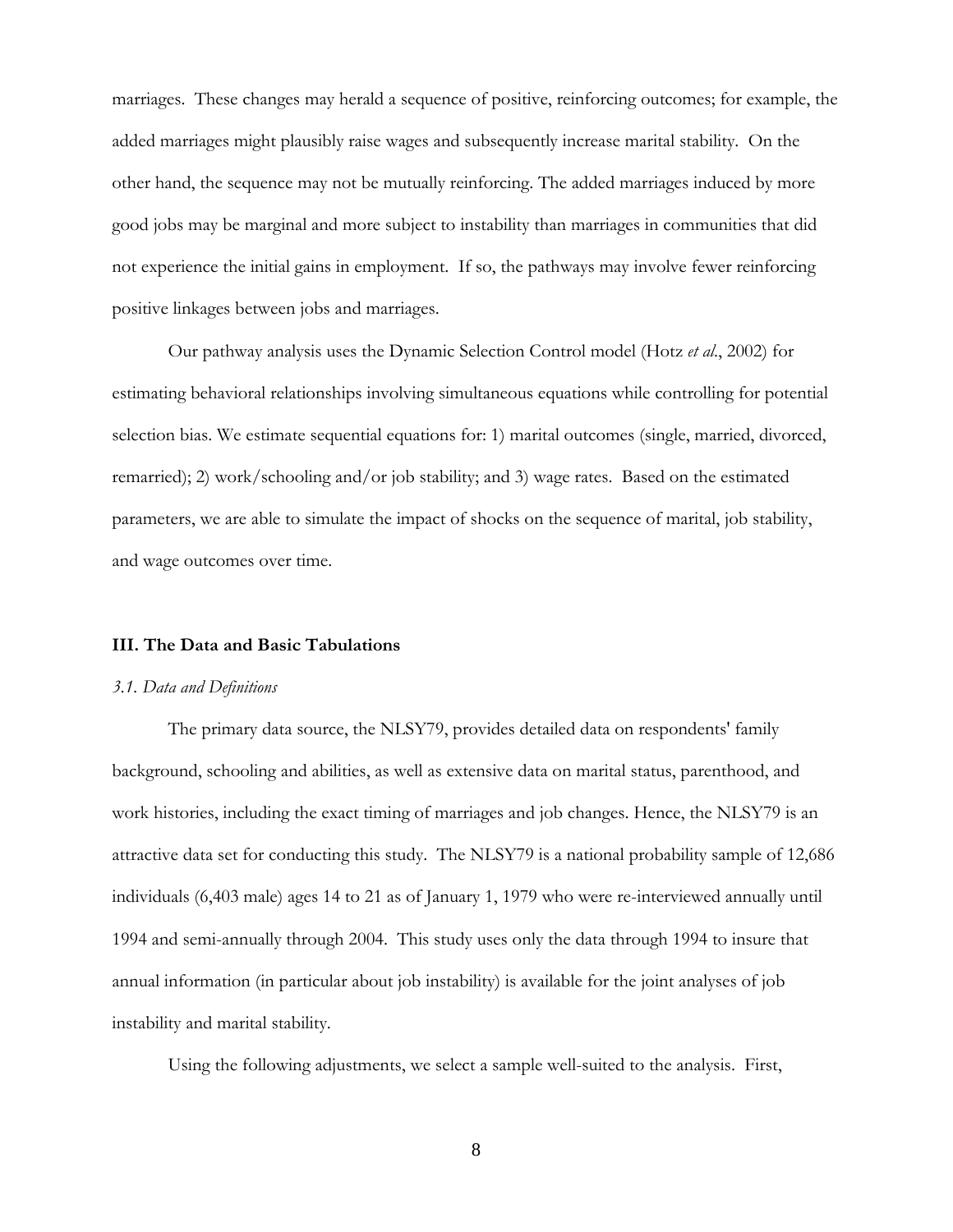because information about jobs held prior to 1978 is not always complete, we restrict the analyses to individuals who were aged 14 to 19 as of 1979 and thus exclude 1,772 cases aged 20-22 in 1979. For the younger cohort, we observe all jobs and family histories up to age 29-32. Second, because the NLSY has itself dropped some groups from follow-up interviews, we exclude those who were in the poor white oversample (521 cases) or in the military oversample (237 cases). Third, we exclude 366 cases because they completed less than 10 interviews (mostly because of nonresponses or attrition). This decision to limit the sample to men with at least ten years of sufficient data means a loss of less than 10 percent of the relevant cases. Fourth, given evidence of low or zero returns to work-whilein-high-school (Hotz *et al.* 2002) and given the fact that less than one percent of 17 year-old are married, we start following the careers and marital history of respondents from age 17. We end up with a sample of 3,507 individuals, comprising 49,462 person-years, implying an average of more than 14 interviews per person.

Our analyses include three dependent variables that represent marital status, job stability, and wage rates. The NLSY records the exact date of changes in formal living arrangements (including marriages and births) and changes in informal arrangements such as cohabitation. Although the data allow for several definitions of family formation, we reviewed the data and chose to use the formal definition for single and married and a definition of divorce that includes separation. We found that most cohabitation leads to separation without children, while most marital separations lead to formal divorces.

The empirical model employs a multi-stage definition of continuation or change in marital status. Each individual in each year is classified as:

- 1) Singles who never married,
- 2) Those who married for the first time during this calendar year,
- 3) Those married in the current and also in the prior year (including second marriages),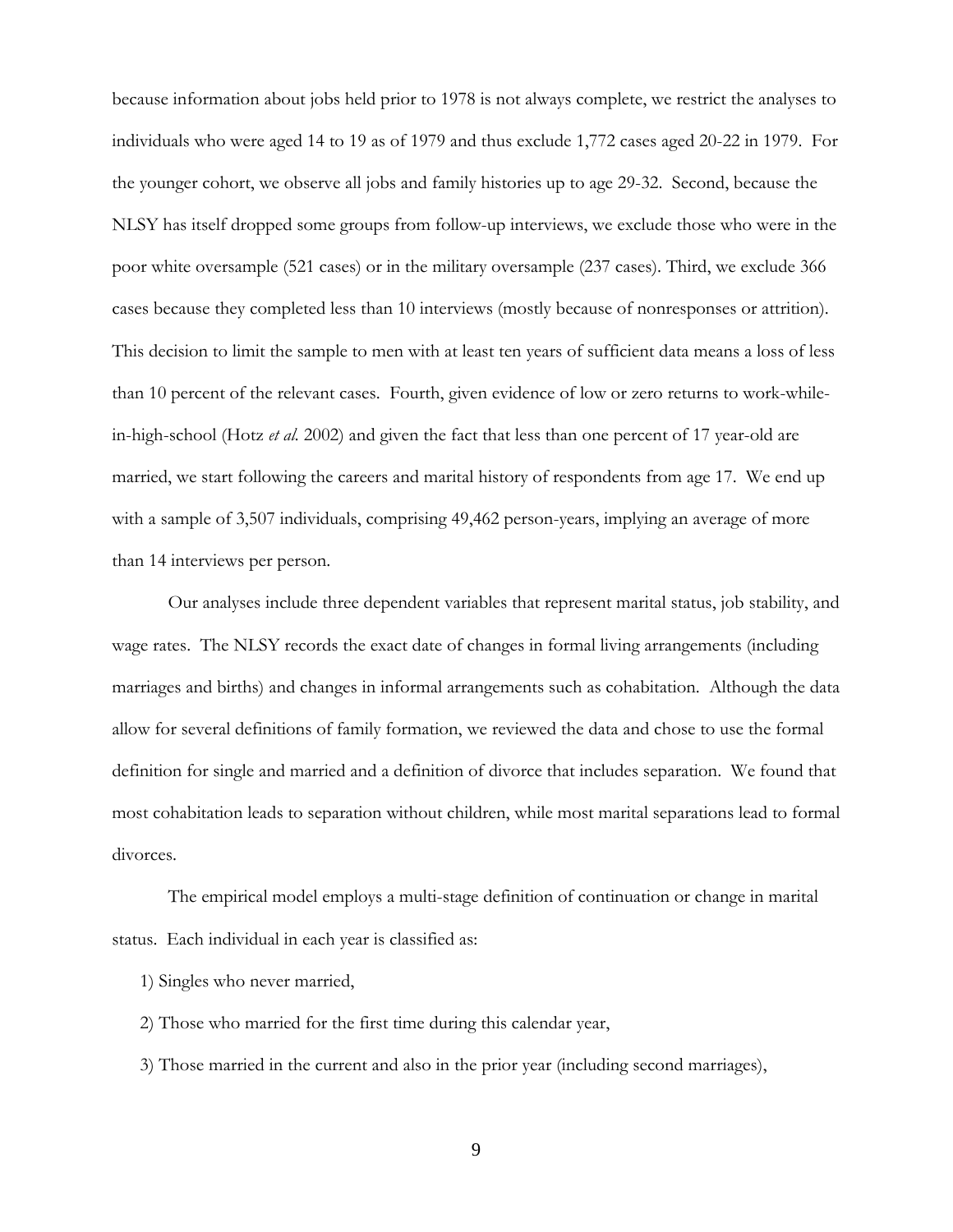- 4) Those who divorced or separated during this year,
- 5) Those who were divorced or separated in the current and also in the prior year, or
- 6) Those who remarried during this calendar year

Using this classification, we estimate the effects of the observable variables and the unobservable factors on the transition rates from being single to first marriage, from marriage to divorce/separation, and from divorce/separation to remarriage. In equations predicting labor market outcomes, these marital status transitions appear as right hand side endogenous variables, thus yielding estimates of the labor market returns to each marital status.

The NLSY defines *a job* as an uninterrupted period of work with a particular employer. Transitions to and from jobs may involve *labor force instability* or *job instability*. *Labor force instability* involves frequent transitions from employment to schooling, unemployment, or nonparticipation, and then returning to employment (almost always to a different job). On the other hand, *Job instability* mainly involves changing employers. Focusing on *labor force instability* is more appropriate for ages 17-23 and for socioeconomic groups with low attachment to the labor force, while *job instability* is more appropriate for analyzing movements among men who are continuously employed during their adult years.

Our dependent variable, *job change*, incorporates both types of changes; the variable is set equal to zero if a man continues to work at the same job or remains not employed and equal to one if he changes jobs, labor force status or full-time schooling. We recognize the difficulty of a job change variable that combines movement between employers with changes in labor force status. However, this combination helps simplify the analysis without throwing away observations, and with modest costs. Most job changes occur because of moves from one employer to another without a change in labor force status. Though the job change dependent variable captures the change from one year to the next, we incorporate numbers of jobs as an independent variable in order to account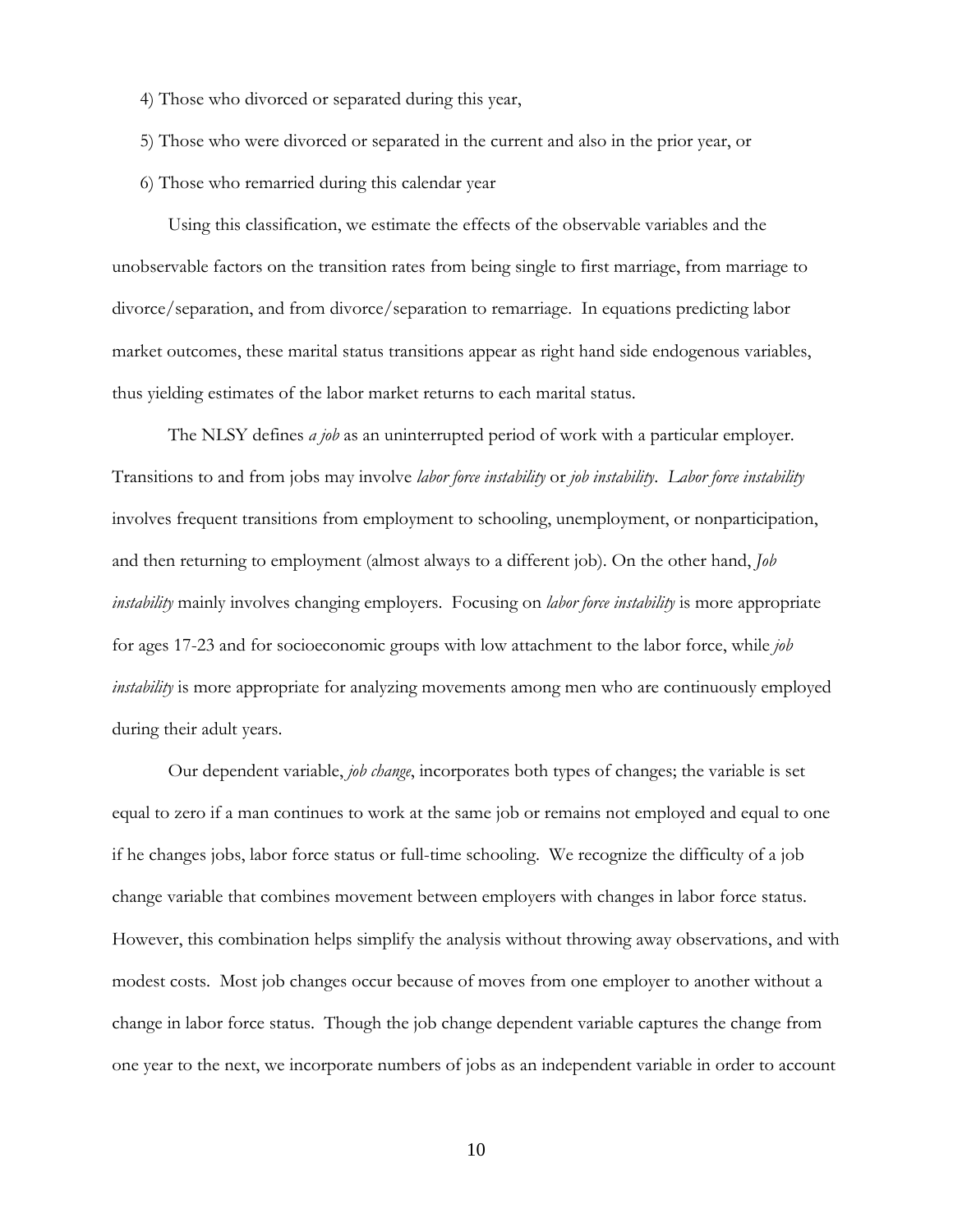for the effects resulting from changing jobs more than once per year. The effect of job changes may vary depending on whether the change is a result of a resignation, layoff, or termination. However, since information on the reason for job change is sometimes unreliable and is missing for over 30 percent of the observed job changes (see Appendix A), we do not incorporate this factor into the analysis. In any event, our main interest is in the long-term pathways; from this perspective, differences in the number of job changes may be more important than the reason for a specific job change.

There are tradeoffs in deciding how to treat job changes associated with leaving school. Incorporating school-leaving decisions as a separate dependent variable would unduly complicate a model mainly related to post-schooling changes. Using observations on individuals only after they leave school would involve disregarding many marital status and job changes that are of interest and are relevant to subsequent outcomes. Generally, we choose to account for job changes linked to leaving school by including enrollment status in the prior year as an independent variable. However, we also examine whether our results change when we include only observations of men after they leave school.<sup>3</sup>

 The definition of the individual's wage rate is the natural log of the hourly rate of pay in the main job during the last calendar year. This indicator is appropriate, given our interest in capturing the effect of marital status and past work experiences on a worker's potential earnings. Using weekly or annual earnings would combine hourly pay with the amount of hours the respondent worked, aggravating endogenous bias.

### *3.2. Descriptive Results*

 $\overline{a}$ 

 This section familiarizes the reader with our data and motivates the formal analysis by presenting interesting facts about age patterns and correlations among marital status, earnings and

<sup>3</sup> Because these results yielded similar results to our main model, we do not report them, but they are available on request.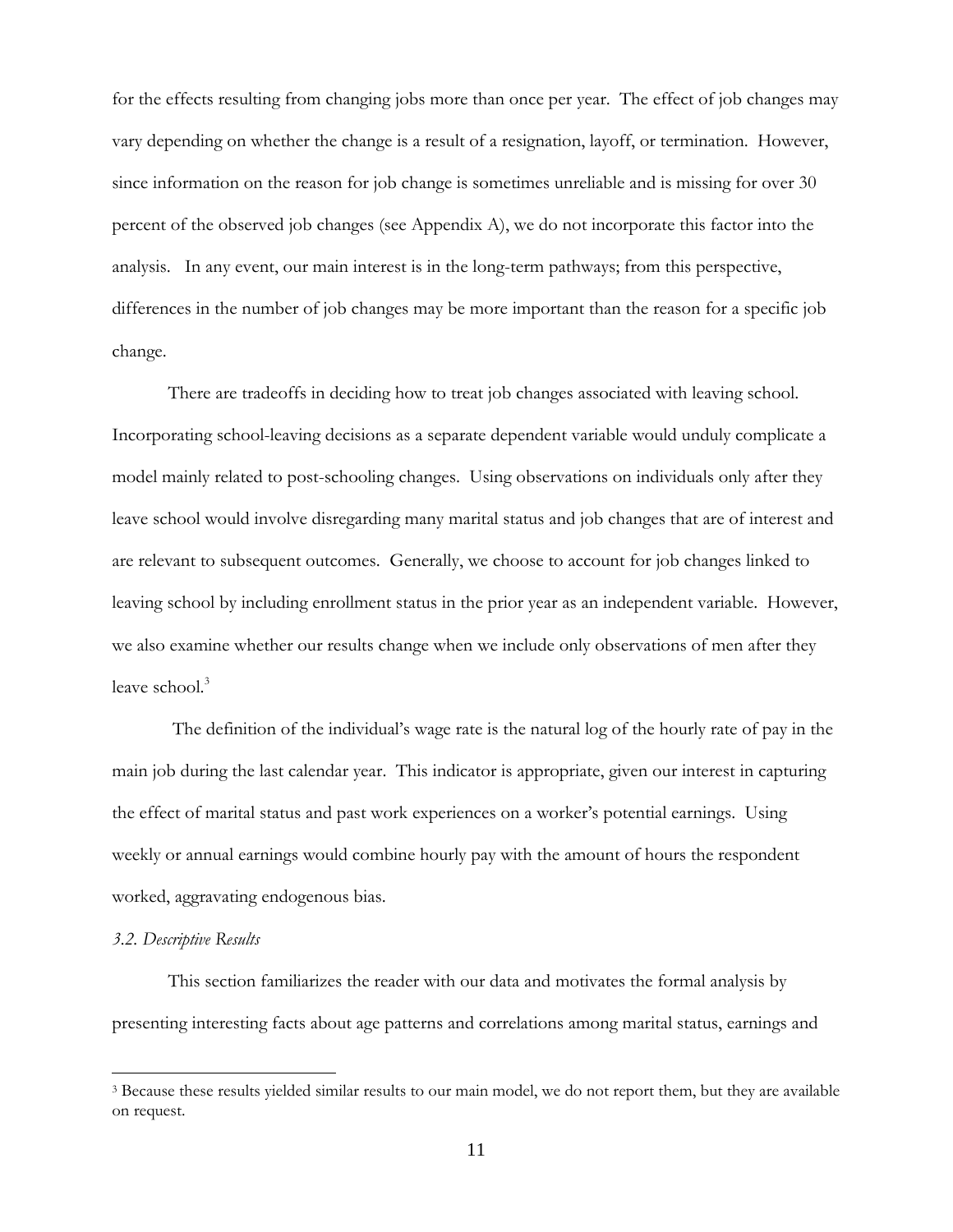work histories. Table 1 shows that *the marriage differential* is pronounced. No matter how we break the sample, married men have higher wages than single men. Interestingly, men in their first marriage have higher wages than those in their second marriage and divorced men have lower wages than married or remarried men. The *differentials* increase with age, are similar across race and ethnic groups and among men with different education backgrounds. The differentials involving annual wage growth are uneven, but follow the same pattern.

 Table 2 replicates Table 7 from Topel and Ward (1992) and shows the differences in the wage levels and wage growth among men that kept the same job and men that changed their job during the last year. For each comparison, workers who stayed on the *same job* had higher wages than workers that *changed jobs*. On the other hand, annual wage growth was often higher among workers who changed jobs. The wage gap by job change increased with age, was higher among whites, but interestingly decreased with education. This combination of findings differs somewhat from the results of Topel and Ward (1992).

What might explain the differences between the patterns of wage levels and the patterns of wage growth? Among the possibilities are: (1) that the movers had relatively low wages in their former job and this is why they choose to quit (bad absolute match); (2) that job changes improve wages only for men who were unsuccessful with their former employer (bad relative match); (3) that employers offer wages above productivity to attract movers (and cut their wage growth later); and/or (4) that the new firm has less information about the poor productivity of these movers. In the first two cases, movers increase efficiency, while the other two explanations indicate market failures that cause firms to lose money.

The results presented in Table 3 show how labor market performance varies by marital status at age 28. In general, we find suggestive evidence for our hypotheses of relationships between job market performance and stable family status. Married men perform better than others in all the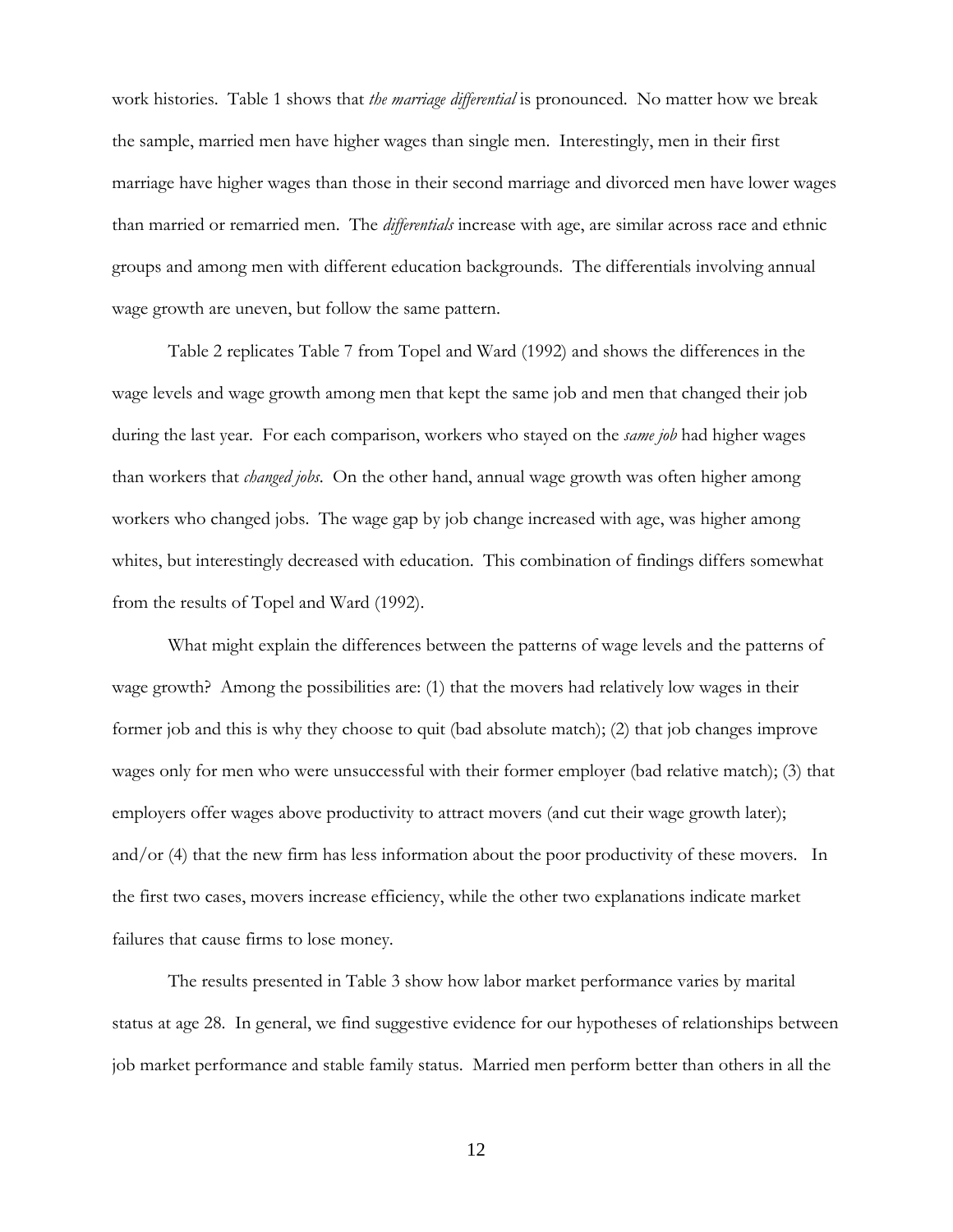five categories. Moreover, this fact is also true for all the subgroups. Despite having more work experience than single men, separated or divorced men perform about the same as single men in terms of wages and weeks worked. Remarried men do better than the single, separated, and divorced groups, but less well than married men. To sum up, the table suggests a relationship between labor market performance and marriage. In subsequent sections, we pursue the analysis with an appropriate regression model that controls for observable differences and accounts for causality and self-selection issues.

Table 4 presents the age profile of the number of jobs by marital status and status changes. Starting at age 22, when most men are still single, men that have unstable married lives (two or more changes) also tend to change jobs more often. By age 25, a new phenomenon becomes visible with married men changing jobs less frequently than single men. The stability margins widen over time and by age 28, married men have (on average) almost one fewer job than singles, and 1.7 fewer jobs than divorced men. Men in their second marriages have similar patterns to those of divorced men, but men with more than three marital changes show even more job changes.

At age 22, just over one in five men are married but by age 32, 56 percent are married and 44 percent are not married. This high share of 32 year-old men not in a married state is the result of two factors. Almost one-third are still single while others are moving in and out of marriage. The number of men with unstable marital lives is especially worrisome. By age 24, 8 percent of the men have already divorced at least once, and by age 30, 3 percent have already divorced twice.

The descriptive tables suggest a positive relationship between job changes and marital status changes and a negative relationship between marital status changes and wage rates. We now turn to a formal model that structures how we examine the main forces, determinants, and casual effects behind these relationships.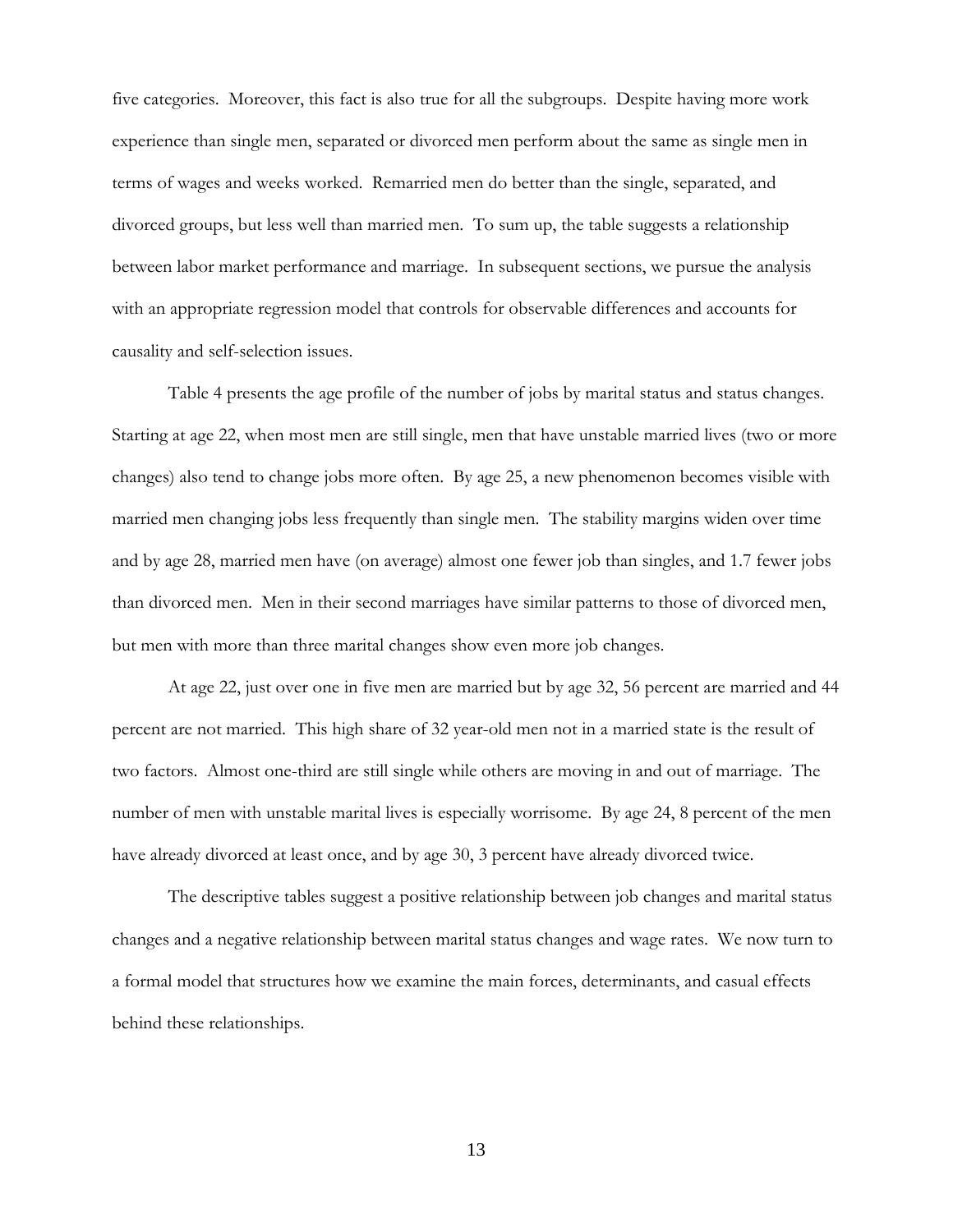### **IV. The Framework and Empirical Strategy**

This section describes our conceptual framework and empirical strategy for estimating the simultaneous effects running between marital statuses, job changes and wage rates. We focus on explaining how the decision to marry or to dissolve a marriage is related to the decision to hold the present job or to move to a new job, and the consequence of these two decisions on wage rates. We present reasons for the expected size and direction of these complex interrelations and explain how we plan to identify and evaluate the various derivatives effects.

### *4.1 Conceptual Framework*

The relationships between spouses and between employer and employees are similar in several respects. First, both are voluntary partnerships formed to improve production and consumption activities of both partners. Second, both involve investments in specific human capital to enhance marriages or jobs. Third, in both cases, the implicit contract is more important than the explicit contract (when they marry, couples agree to a lifetime union but often divorce; employees can often leave at will and employers bound by a formal contract often find ways to lay off or fire workers if circumstances warrant). One implication is that job changes or marital changes are likely to depend on the costs and benefits of the alternatives. Fourth, the duration of the partnerships varies enormously. Some partnerships last days, while others last a lifetime. Studies of the duration of jobs emphasize job-related factors, while relationship quality is the most important factor for the duration of a marital status. We explore how linkages between job and marital status durations might occur, either as a result of personal characteristics (an inclination for change or for stability) or external shocks.

There are obvious differences between job change and change in marital status. First, leaving a job is often a positive development, as when workers voluntarily take a better job well after completing any time commitment to an employer. In contrast, leaving a marriage almost always has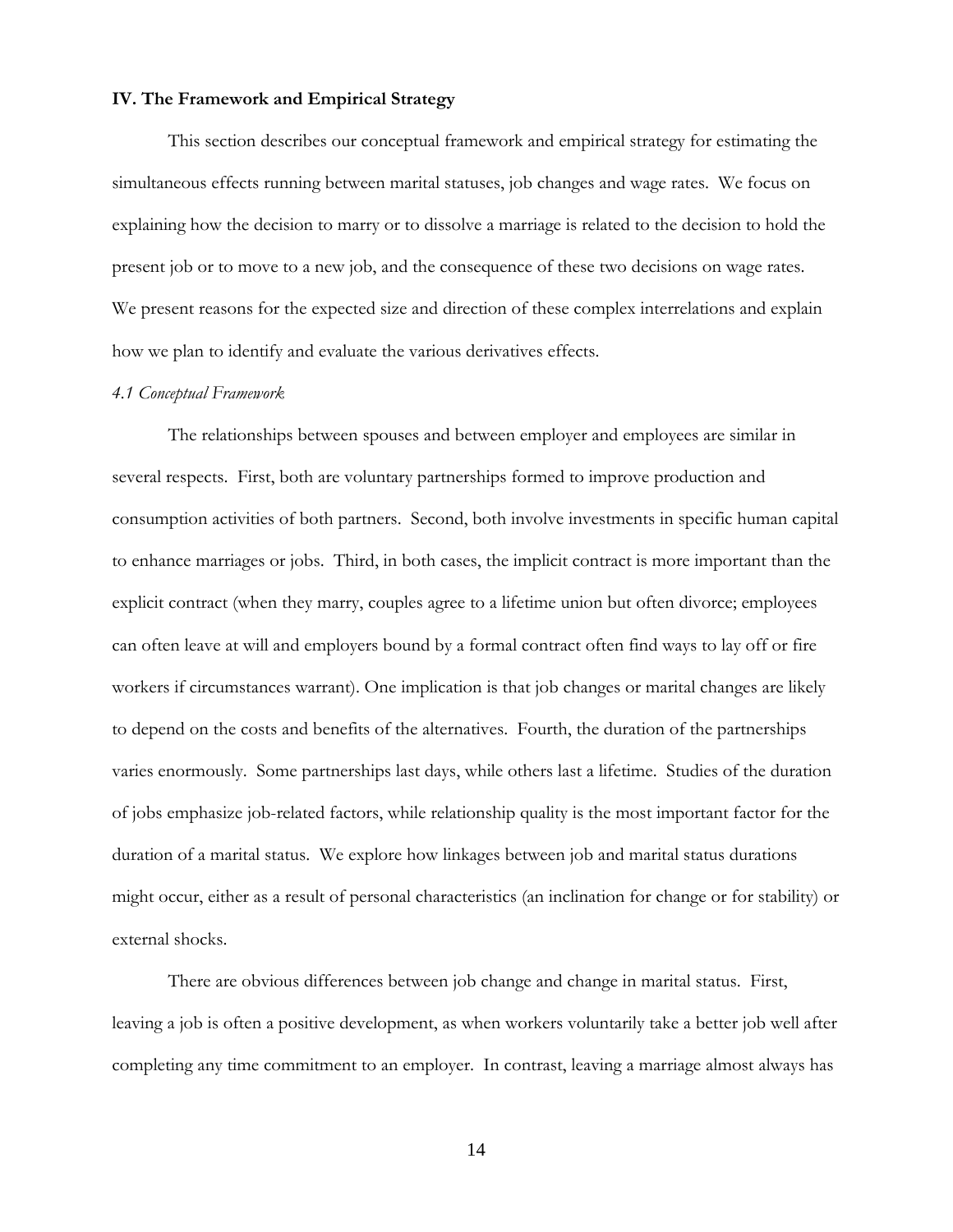highly unfavorable outcomes, especially since each spouse generally makes a lifetime commitment upon entering the marriage. Another way of putting this distinction is related to *ex ante* expectations. People might well take jobs expecting that they will ultimately obtain a better job elsewhere, while few people would choose to enter a marriage they believed would not last indefinitely. Perhaps as a result of these differences, average job tenure is shorter than the length of marriage.

Life events may link the two decisions. Moving from one labor market to another (say, to be close to parents and other relatives) is likely to change the job of at least one of the two spouses. A divorce caused by infidelity or a breakdown of the close relationships between spouses might cause a man to change his lifestyle, which in turn leads to job instability. Causation may run in the opposite direction as well. For example, losing a job causes several difficulties that may ultimately lead to dissolving a marriage.

We recognize that moving from one job to another and from one marital status to another involves more than one decision-maker. Employers may decide to lay off the individual; a potential spouse may refuse to marry or a spouse may initiate a divorce. However, we do not observe the choices made by employers or by women partners. Therefore, we emphasize the man's decision process, while recognizing that the decisions of others, uncertainty, misinformation, and other unobserved factors are likely to influence marriage and job met outcomes. Similarly, job change depends both on individual decisions to stay or to quit and employer decisions to keep or to fire a worker.

 The strong relationship between changing jobs and wage growth is well-known and runs in both directions. Theoretically, job change can exert negative or positive effects on wages. Changing a job might result from "shopping" by workers for a better match and higher wage growth; alternatively, job change can sometime involve a loss of specific human capital, productivity, and wages. The expectation that workers will change jobs frequently can reduce the incentive of workers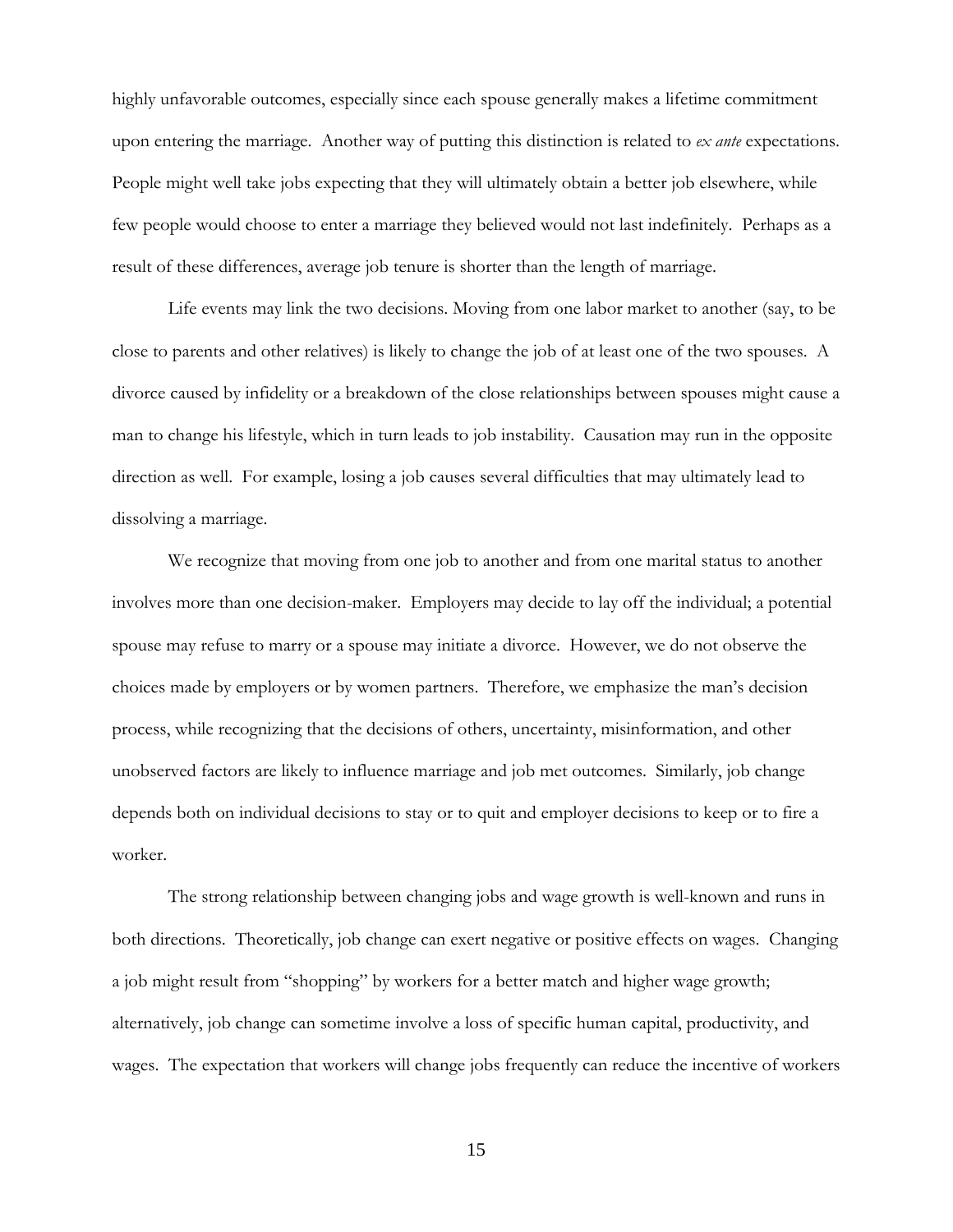and firms to invest in human capital.

The effects of job stability and earnings on changes in marital status will depend on the specific marital transition—whether the change involves getting married or staying single, getting divorced or staying married, or getting remarried or staying divorced. Having high earnings or a stable job may increase a man's willingness to share income and his attractiveness to a potential spouse. While changing jobs increases the uncertainty of income flows, getting or staying married may increase the man's risk aversion and lead to less job change.

#### *4.2. Choices Involving Marital Status and Labor Market Outcomes*

Assume that a person marries when his expected utility from marriage exceeds the expected utility from remaining single (Becker, 1974) and separates when the expected utility in a married state falls below the expected utility in an unmarried state. Hence, he chooses between two options: to continue in his present marital status or to change that status (e.g., marry if single, separate if married, and so on). Accordingly, at age *t*, he chooses to change his family structure if

$$
F_{it, k+1}(change) > F_{it, k}(continue), \qquad (1)
$$

where  $F_{ik}$  denotes the expected lifetime value of individual  $i$  who chooses one of the two alternatives at age *t*, given that he is presently at marital status *k*. The reward from choosing a marital state has two implicit components: (a) present utility and (b) the option value from choosing this state on the future streams of utilities. Among the factors expected to influence the individual's utility from marriage, divorce, or remarriage are labor market outcomes that include job change and wage levels. The way these and other factors influence the initial entry into a marriage will generally differ from the way they affect a marital dissolution or remarriage. To capture this element, our estimation approach allows different sets of parameters for each type of marital status change.

In addition to marital decisions, at age *t* individual *i* chooses whether to continue working for the same employer or to change his job. Following Topel and Ward (1992), an individual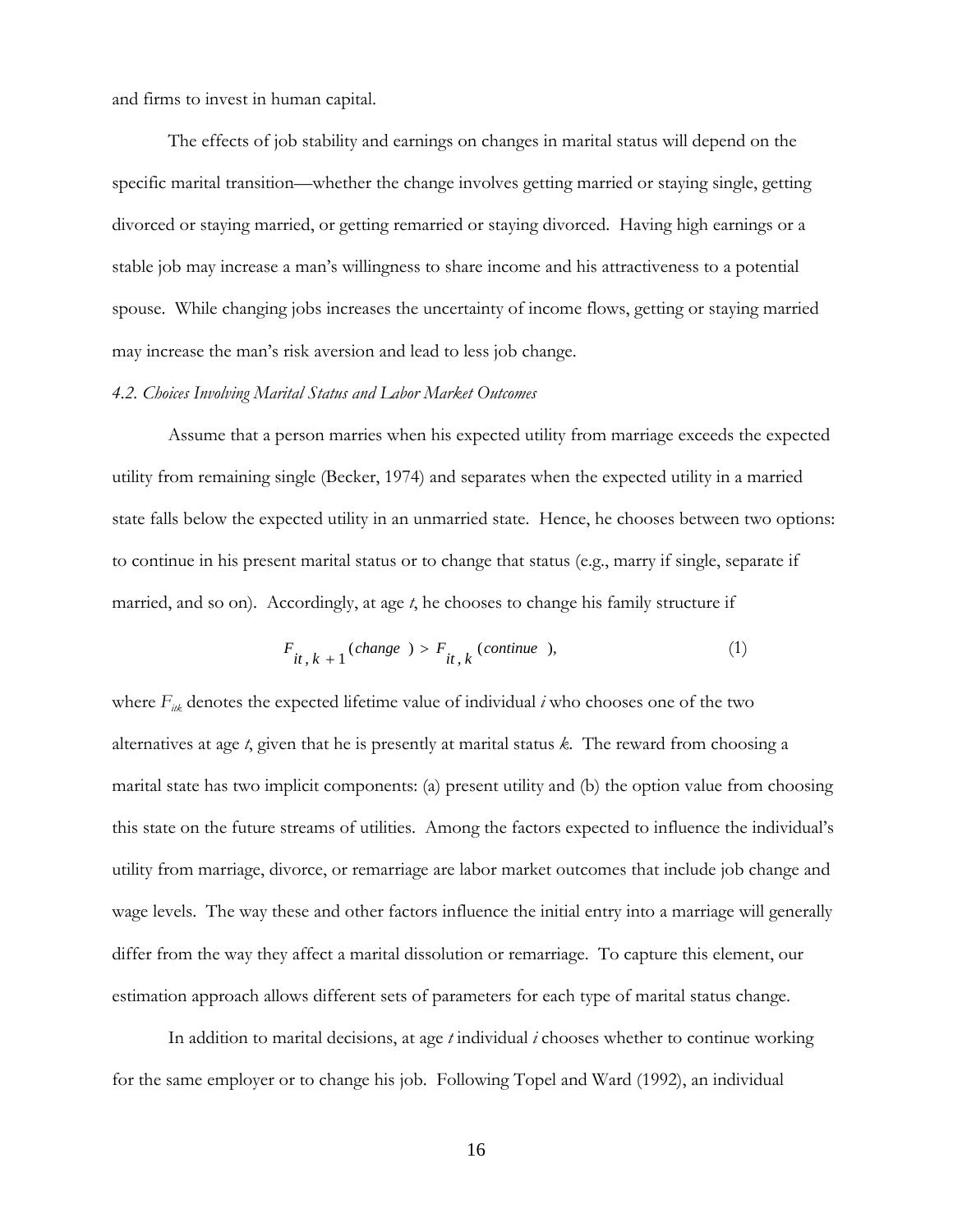changes his job if

$$
V_{it}(w^o, z, 0, MS) > V_{it}(w, z, \tau, MS), \qquad (2)
$$

where  $V_{it}$  denotes the expected lifetime value of individual  $i$  at age  $t$ ,  $\mathbf{w}^0$  is an external wage offer,  $\mathbf{w}$ is his present wage, z is total experience,  $\tau$  denotes tenure in present job, and MS is his marital status. Note that the employment decision at age *t* depends on external wage offers as well as previous employment and that the outcome of the male's present decision affects future employment and marital pathways.

### *4.3. Estimation Strategy*

The empirical model is a modification of McFadden's (1984) R*andom Utility Model* to dynamic discrete-choices and discrete-time. We let each period represent one year, designating t=0 when the individual is 17. As we discuss below, the econometric specification of the model draws on the *Dynamic Selection Control* method used in other applications by Cameron and Heckman (1998), Hotz *et al*. (2002), and Ahituv and Tienda (2004). This method estimates a representation of the decision rules (1) and (2).

For computation simplicity, we consider linear specifications of the  $F_{ik}$ 's and the  $V_i$ 's that depend on: (1) indicators of group membership and birth cohort, family background variables, AFQT, and local market conditions (*X*); (2) a vector of age-related variables measuring, at the beginning of each period, the accumulated amounts of schooling, children, work experience, and tenure in the present job (*Z*); (3) the history of marital status changes (*MS*); and (4) a state-specific unobservable variable  $(\varepsilon, \mu \text{ and } \nu)$ . That is,

$$
F_{ik} = X_{it}^F \beta_k^X + Z_{it-1}^F \beta_k^Z + \varepsilon_{itk}, \qquad (3)
$$

and

$$
V_{it} = X_{it}^V \gamma^x + Z_{it-1}^V \gamma^Z + MS_{it}^V \gamma^F + \mu_{it},
$$
\n(4)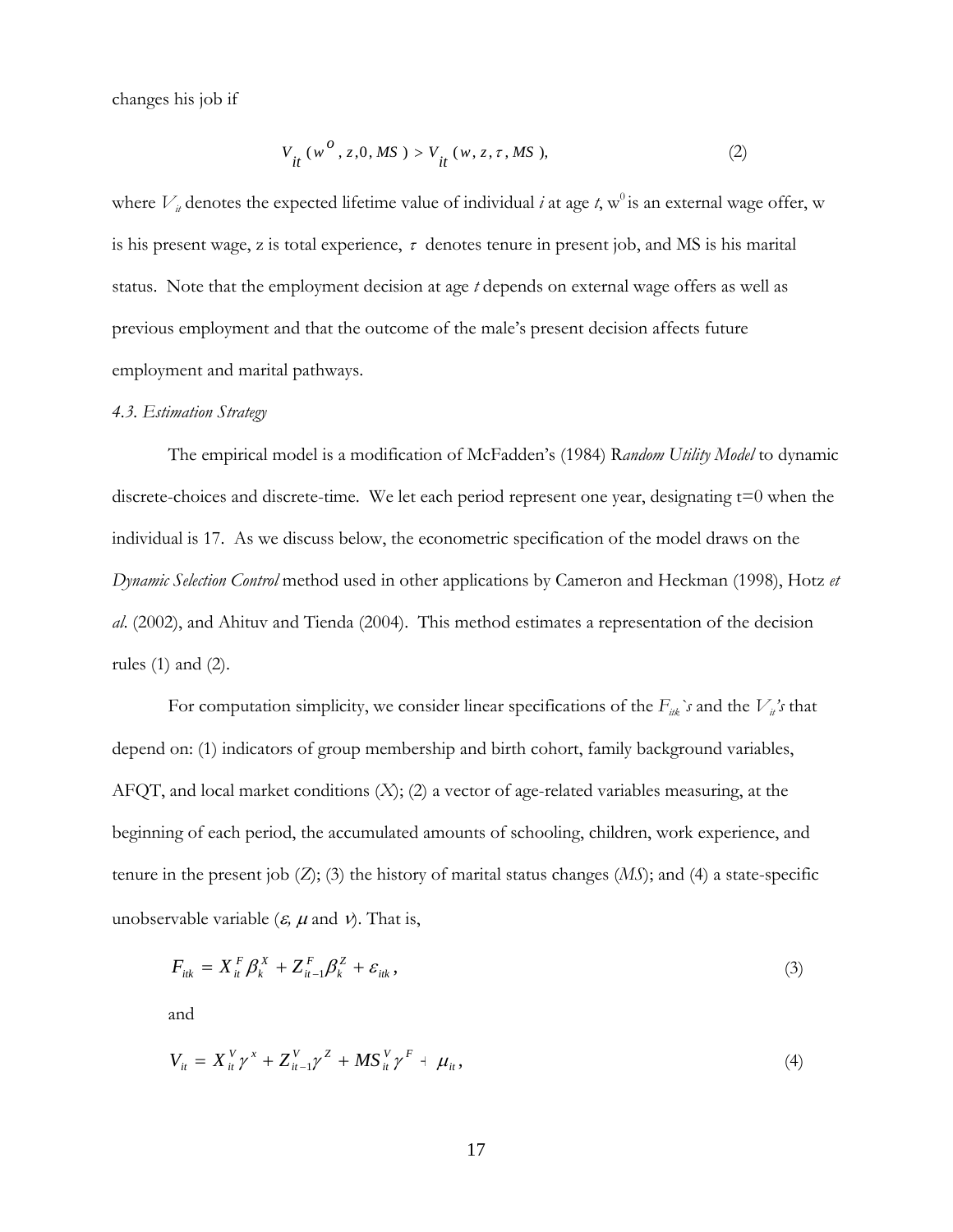where  $\beta$ 's and  $\gamma$ 's are vectors of parameters to be estimated for each equation<sup>4</sup> and where the value and the coefficients of "to remain at the same state" are constrained to be zero. Note that the X`s and the Z's vary across equations (e.g.  $X^F \neq X^V$ ,  $Z^F \neq Z^W$  and so on).

Because we are interested in estimating the wage returns of earlier work experience, unstable job spells and marital instability, we also specify econometric representations of the wage processes, which we perceive as an outcome of the above two decisions. As with the value function above, the econometric representation of log-wages is linear. That is, the two discrete-choice equations are estimated jointly with a log-wage equation,

$$
W_{it} = X_{it}^W \delta^x + Z_{it-1}^W \delta^z + MS_{it}^W \delta^F + \nu_{it}, \qquad (5)
$$

where  $W_{ii}$  is the log of hourly wage adjusted for inflation. In this equation, we focus on the effects of job stability and marital status on wage rates.

Estimation of the parameters in  $(3)-(5)$ , using the data on observed choices is complicated by several related problems of endogeneity and selection bias. For example, if the stochastic elements of the value functions (the  $\varepsilon_{ii}$ 's and  $\mu_i$ 's) are correlated over time (that would be the case if they contained person-specific, time-invariant components), the marital status variables  $(F_i)$  in (3) and (4) will not be orthogonal to the  $\varepsilon_{ii}$ 's and the  $\mu_i$ 's. A second example is the case in which shocks that increase wage (the  $V_{ii}$ 's) are correlated with the unobserved components of job turnover utilities (the  $\mu_i$ 's) (that would be the case of endogeneity). The above complications violate the orthogonality conditions between the independent variables and the stochastic elements.

To deal with such problems, we must account for the correlation structure of stochastic elements in the estimation of equations (3) to (5) and control for the correlation between these elements and our experience variables  $(Z_{i\!i}, 's)$  and  $F_{i\!i}, 's)$  at each age. Following the approach of Heckman and Singer (1984), and Hotz *et al.* (2002), we estimate the model using a conditional

 $\overline{a}$ 

<sup>4</sup> The coefficients across marital statuses *k*=2,4,6 are not constrained to be the same.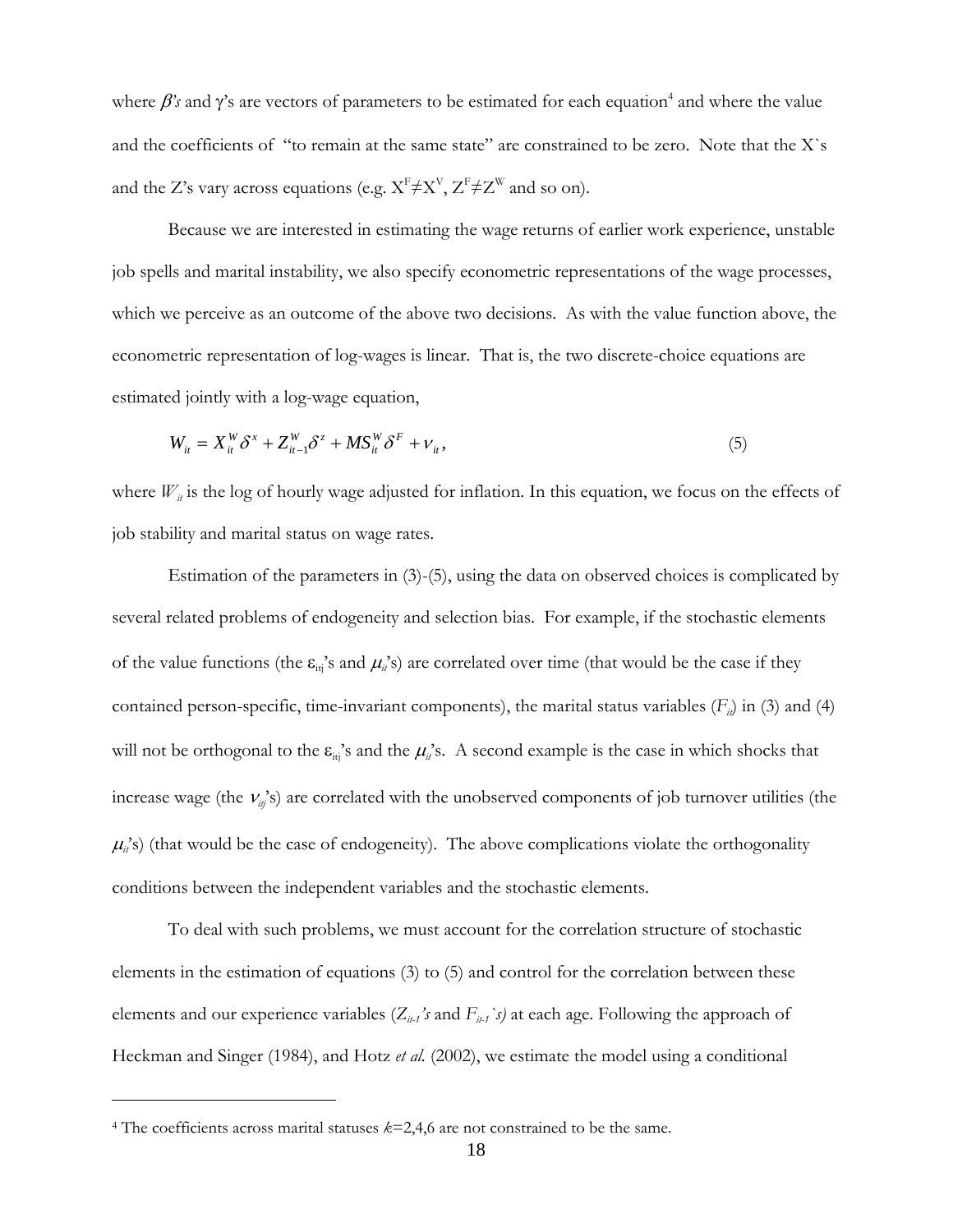maximum likelihood (ML) strategy in which the likelihood function is conditional on the estimated distribution of the unobserved individual factor.

#### *4.4 Dealing with Unobserved Heterogeneity and Simultaneous Bias*

We assume that the stochastic elements can be written as the following functions of a (common) person-specific stochastic component and idiosyncratic errors:

$$
\varepsilon_{ik} = \alpha_k^F \xi_i + \omega_{ik}^F \tag{6}
$$

$$
\mu_{it} = \alpha^V \xi_i + \omega_{it}^V \tag{7}
$$

and

$$
U_{it} = \alpha^W \xi_i + \omega_{it}^W
$$
 (8)

In this set of equations  $\xi$ <sub>i</sub> denotes a person-specific disturbance (or factor),  $\alpha$ <sub>j</sub>'s are specific factor loadings for marriage, work and wage, and  $\omega_{\rm{is}}$  's denote idiosyncratic disturbance terms assumed uncorrelated with  $\xi_i$ . Given the stochastic structure in (6)-(8), it follows that the  $\varepsilon_{is}$ 's and  $\mu_{is}$ 's will be correlated across time and across states, i.e.,

$$
Cov(\varepsilon_{itj}, \varepsilon_{itm}) = \alpha_j^F \alpha_m^F Var(\xi_i), \quad \text{for } t \neq t', j \neq m
$$
  
\n
$$
Cov(\varepsilon_{itj}, \mu_{it'}) = \alpha_j^F \alpha_j^V Var(\xi_i), \quad \text{for } t \neq t', \text{ and for all } j
$$
  
\n
$$
Cov(\mu_{it}, \mu_{it'}) = \alpha_j^V \alpha_m^V Var(\xi_i), \quad \text{for } t \neq t', j \neq m.
$$
 (9)

The above expressions indicate that the signs of the covariances between the  $\varepsilon_{isj}$ 's and  $\mu_{is}$ 's are determined by the products of the corresponding factor loadings, a property we use to classify the factors representing unobserved heterogeneity. Given the stochastic structure in (6)-(8), the correlations between the  $\varepsilon_{isj}$ 's and  $v_{it}$ 's, and between  $v_{is}$ 's and  $\mu_{it}$ 's will have similar properties. Hence, the distribution of ξ<sub>i</sub> (the unobserved heterogeneity) is identified from the correlation of marital status, job choices and wages within and across time periods (and education stages) using maximum likelihood (ML) methods. Assuming that the idiosyncratic disturbance terms  $(\omega_{is})$  are normally distributed with  $E(ω)=0$ , the finite distribution of  $ξ$  is estimated non-parametrically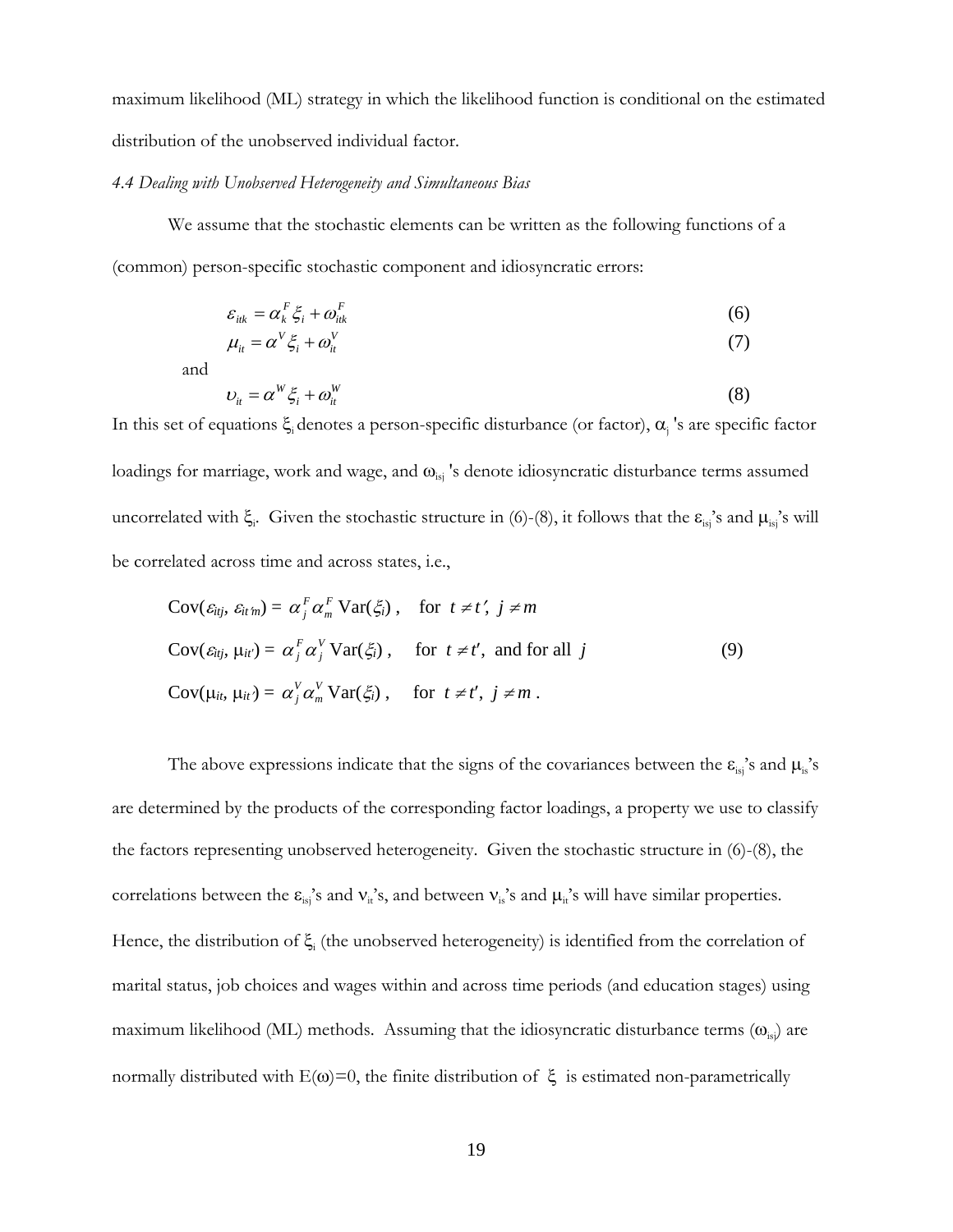(Heckman and Singer, 1984). Specifically, we use a four-point discrete distribution for ξ, and estimate the intermediate point as well as the probability mass at each point (the two extreme points are normalized to 0 and 1).

Our estimates do not identify parameters of a structural microeconomic model, but they do represent causal impacts. Unlike IV techniques used elsewhere, the dynamic selection control model explicitly accounts for the endogeneity of past choices (see Hotz *et al.* (2002), page 229, for the advantages of this model over IV estimation). As Ichimura and Taber (2002) and Hotz *et al.* (2002) recently show, the nonparametric procedure that accounts for  $\xi$ <sub>i</sub>, combined with the dynamic selection structure of the model implies that  $E(\omega_{it}^W | X_{it}^W, Z_{it-1}^W, F_{it}^W, \xi_i) = 0$ *W it W*  $E(\omega_{it}^W | X_{it}^W, Z_{it-1}^W, F_{it}^W, \xi_i) = 0$ . The model accounts for all choices that lead to the present accumulation of labor market experiences and marital statuses at age t as long as the initial condition assumption

$$
E(\xi_i \mid X_{i,16}^W, Z_{i16}^W, F_{i,17}^W, ) = 0,
$$

holds. This assumption is plausible in our case because at age 16, less than one percent of youth have been married, and 89 percent are still in school. The panel data that we built allows us to model all subsequent work and family choices and thereby allows  $\omega_i$  to be uncorrelated with the experience variables at each subsequent age in the estimation of the model. Note that  $\omega^{\text{F}}$  and  $\omega^{\text{V}}$ will have similar properties to those of  $\omega^w$ .

 Finally, our model draws on good instruments to identify the causal effects of the interactions between wage rates, job stability, and marital status. We require instruments that affect one endogenous variable but have no direct effect on the others. As shown in Appendix Table B, many instruments are available. For example, county divorce rates and past frequency of religious attendance should affect marital status decisions, but have no direct impact on job turnover or earnings; county employment growth should affect job change but not directly affect marital status;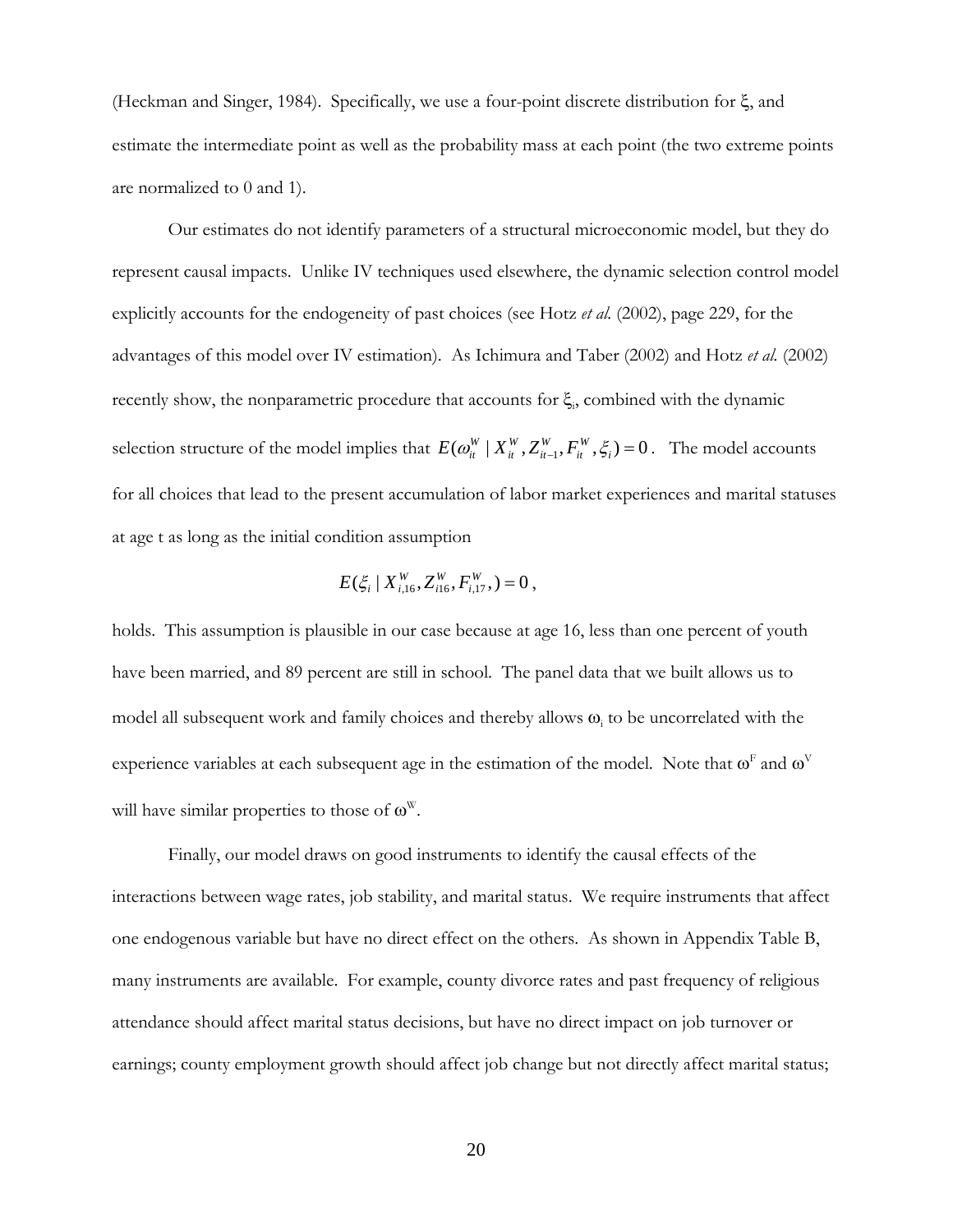county average earnings should influence earnings but not directly affect marital status. In addition, some family background characteristics and lagged variables also serve as instruments. Using a combination of these instruments can provide a reasonable exclusion strategy for the identification of the coefficients of interest, even if some of the instruments appear weak.

### **V. Empirical Estimates of OLS and Dynamic Selection Models**

To ensure that our main conclusions are robust, we estimated several specifications. Some include respondents while they are in-school or in the military while others exclude them; some involve separate equations by race. Since the results were not sensitive to these differences in samples, we present findings for the full sample based on two models. Model 1 represents estimates of each equation separately, with OLS estimates of job change and earnings and probit estimates of the probabilities of entering marriage, divorce, or remarriage. Model 2 estimates the three equations jointly, controlling for unobserved heterogeneity and simultaneity as explained above.

The paper's focus is on the effect of job changes on wage rates and on the relationships running in both directions between marital status and labor market performance. The Model 2 estimates are intended to reveal the causal role of labor market success in determining marital outcomes as well as the causal impact of marriage, divorce, and remarriage on labor market outcomes. Table 5A displays the determinants of job change and earnings, while the effects of factors determining marital transitions appear in Table 5B.

### *5.1. Determinants of Change in Jobs or Job Status*

Beginning with our central focus on the effects of marital status, we find clear and significant impacts. Job stability increases with a new marriage and a continuing marriage, but not with a remarriage. Newly divorced men tend to change jobs about as frequently as singles and the longer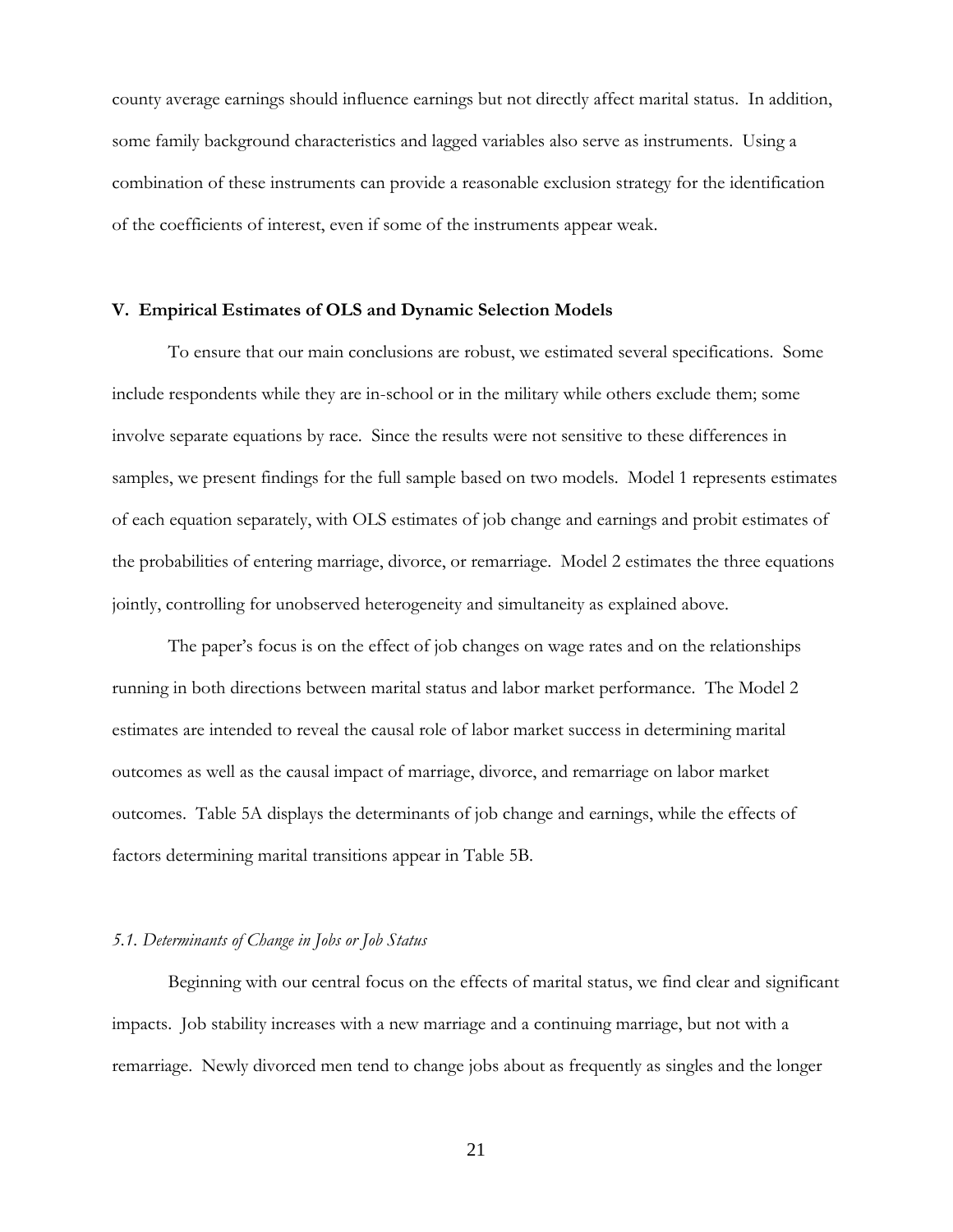their spell of divorce, the more often they tend to change jobs. Somewhat surprisingly, controlling for unobserved heterogeneity has little effect on the values of these marital status coefficients. Thus, the positive relationship between marital stability and job stability is not the result of unobserved characteristics that increase both types of stability.

The effects of the control variables are interesting. Blacks are more likely to change jobs or job status than whites, but no significant differences emerged between Hispanics and whites. Higher AFQT scores, higher years of schooling, and higher parental income lower job change, apparently indicating that more advantaged young men are more likely to stay on the same job. Increasing age exerts a very small, but negative impact on job change. More years of work experience lower the probability of job change but the effect declines with additional years of experience. At 11 years of experience, job change starts increasing with additional experience. Still, in much of the range of this sample, changing jobs (or job status) decreases with experience. Military experience also lowers the probability of job change. Prior income reduces job change, while workers with many past job changes are more likely to change jobs in the coming year. Apparently, job history is important in determining job mobility in the future. Thus, a successful match between a worker and employer can have cumulative effects, raising job tenure and ultimately earnings. In contrast, time out of the labor force or changing many jobs has cumulative effects in the direction of low tenure.

On balance, favorable employment conditions apparently encourage job change. Higher employment growth in the respondent's county of residence and lower unemployment rates increase job change, indicating that when the aggregate demand for workers goes up, young workers take the opportunity to move to new jobs. Furthermore, urban residents change jobs more often, while those in counties with high average income are less likely to change jobs. Finally, added children seem to encourage men to change jobs. Having three or more children increases the probability of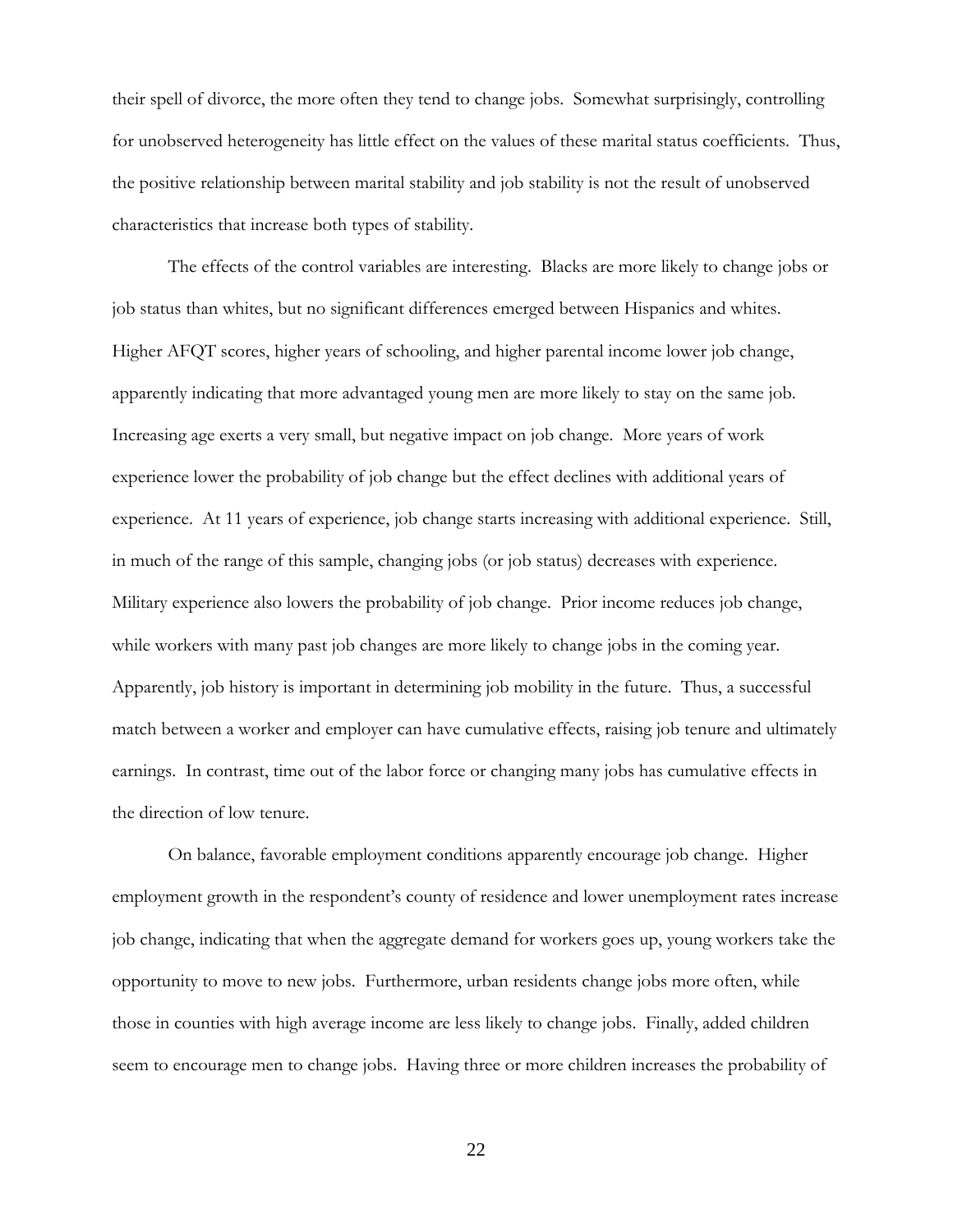job change over other groups.

### *5.2. Effects on Wage Rates*

The impacts of marital status on wage rates (Table 5A) are robust evidence of gains from marriage. New marriage, continuing marriage, and years of marriage all exert significant, positive impacts on wage rates both Models 1 and 2. A continuing marriage of five years is estimated to raise wages by 14 percent over single individuals. Unlike the job change results, divorced and separated men gain a statistically significant advantage over single men of about 4-6 percent. Still, the divorced group's wage advantage is less than half the advantage attained by married men. The impact of remarriage on wage rates is positive, significant, and substantial (about 10 percent). In contrast, remarriage exerted no discernible impact on job stability.

The preferred Model 2 specification demonstrates that the significant gains associated with marriage are not primarily due to simultaneity and heterogeneity. The gains to marriage and remarriage remain large and statistically significant, though the heterogeneity corrections slightly lower the projected impacts. The 14 percent gain from five years of marriage (and continuing marriage) is equivalent to the wage impact of nearly three years of increased schooling.

The wage gains linked to actual weeks of work experience vary widely. In all specifications, the returns to actual work experience are non-linear, with a positive coefficient on years of work experience and a negative coefficient on the square of years of work experience. According to the simultaneous specification in Table 5A, returns to work experience start out at 6.4 percent per year but they fall to zero after only 16 years. The age variable is positive and significant, but the agesquared term is negative enough to imply a slightly negative change in wages with increases in age beyond age 18 (holding work experience constant). Military experience conveys a positive return, but only in the Model 2 equations. Comparison between Models 1 and 2 on this variable suggests a negative selection into the military. The unadjusted results indicate military experience lowers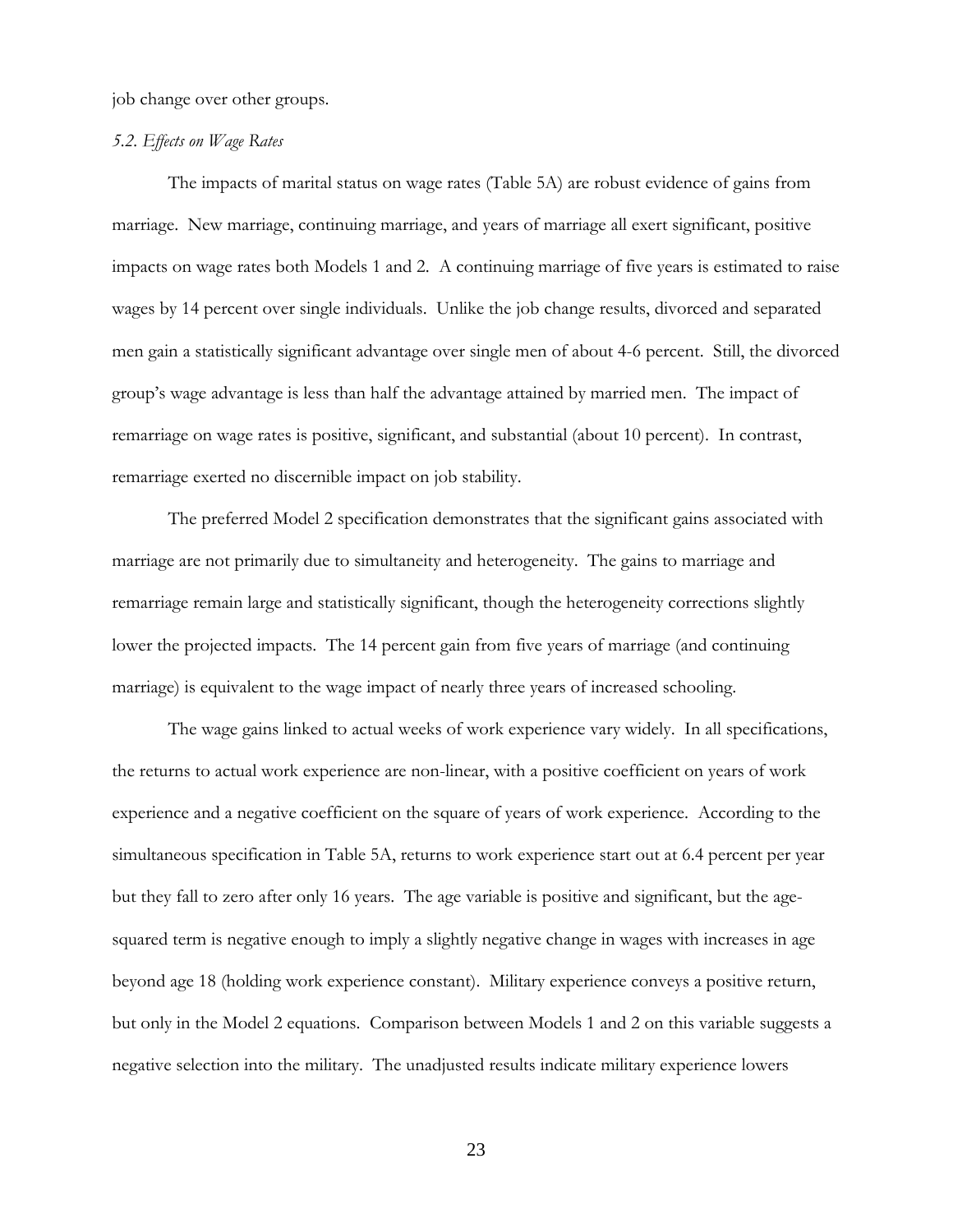wages, but once one controls for this selection effect in Model 2, each added year of military experience raises wages by nearly one-half of one percent.

The effects of job stability are robust and indicate wage gains from increases in job tenure at the same firm, from fewer jobs, and from job stability from one year to the next. On the basis of the results in Model 2, the decline in wage rates is about 2.8 percent from an additional four jobs and about 1.3 percent from changing jobs this year. Controls for unobserved heterogeneity matter, but they reduce the wage returns to job stability only modestly.

The results on the wage impact of job change are the reverse of the tabulations reported in Table 2. Apparently, the wage growth observed in Table 2 for job movers is not due to the new jobs, but to characteristics of these workers and/or to their work experience. The implications differ from those drawn by Topel and Ward (1992), which young men should search for better matches by changing jobs often. Our findings suggest that young men do not benefit from frequent changes in jobs.

The effects of the personal characteristics are similar to those found elsewhere, but sometimes vary with the specification. The wage coefficients are a negative 5.5 percent among blacks and a negative 1.4 percent among Hispanics in Model 2. Taking account of unobserved heterogeneity makes the picture for minorities worse than without the corrected indicators. The pattern is reversed for foreign-born workers. Their wage coefficient is negative in the Model 1 analysis, but becomes positive and significant with Model 2 and its correction for unobserved heterogeneity. High AFQT, high parental income, more schooling, urban residence, number of children, and healthy employment conditions raise wage outcomes in all specifications. In the preferred specification, the return to education is about 5 percent, a level similar to those found in other regressions that use AFQT as a control variable (Neumark, 2002). The estimated returns to schooling actually increase slightly when we control for unobserved heterogeneity. Having a GED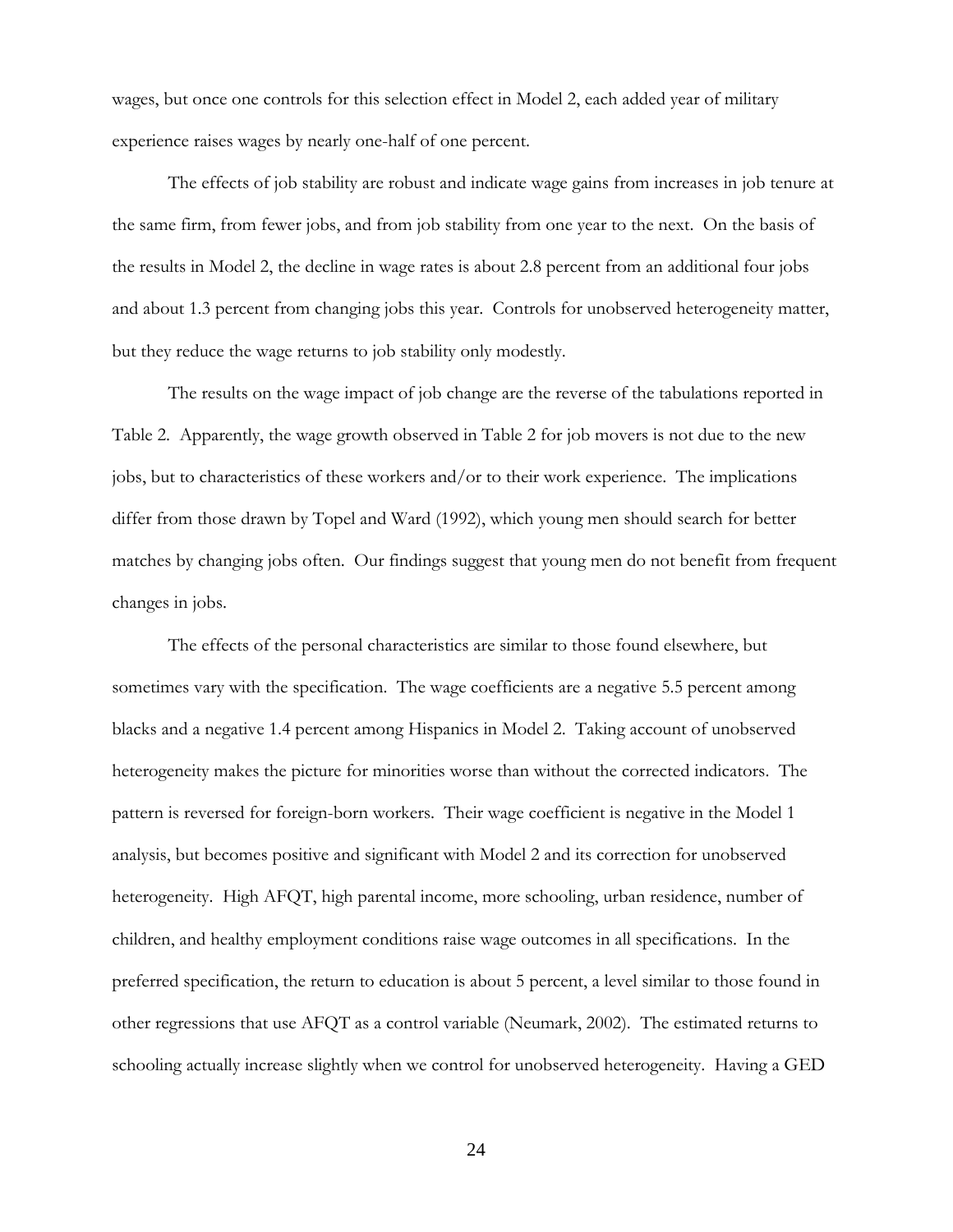lowers wage rates by 6 percent, holding school years constant. This effect emerges only when we account for heterogeneity.

Favorable labor market conditions raise wage rates significantly. A 1-percentage point increase in employment growth raises wage rates by 12 percent. Living in a high-income county and a county with a low unemployment rate also exerts significantly positive effects on wage rates.

### *5.3. Marital Status Equations*

Our methodology resembles duration analysis in focusing on the transition from one marital status to another or to remaining in the initial status. However, it differs in that we follow men through each marital state and not simply from one status to another (e.g., single to married or from married to divorce). Hence, we estimate the effects of the observable variables and the unobservable factors on the exit-rates from single to married, from married to divorce, and from divorced to remarriage. In addition, we use the five marital status variables (relative to nevermarried) as endogenous determinants of labor market outcomes.

All the job market variables exert at least one significant impact on the distribution of marital status. Even holding constant for any of its negative earnings effects, job instability generally leads to negative marital outcomes. Changing jobs reduces the likelihood that single men will marry in the following year, raises the likelihood of divorce, and lowers the likelihood of remarriage. The total number of jobs has no significant effect on marriages or on remarriages but does raise the likelihood of divorce. Overall, these results suggest modest effects of job change on marriage, but large effects on divorce or separation.

High wages sharply increase the likelihood of men becoming and remaining married. The wage impacts are large and significant for entering marriage and for becoming divorced or separated. The effects on remarriage have a positive sign but the high standard errors suggest no statistically significant effect. Holding wages constant, work experience exerts a positive and significant effect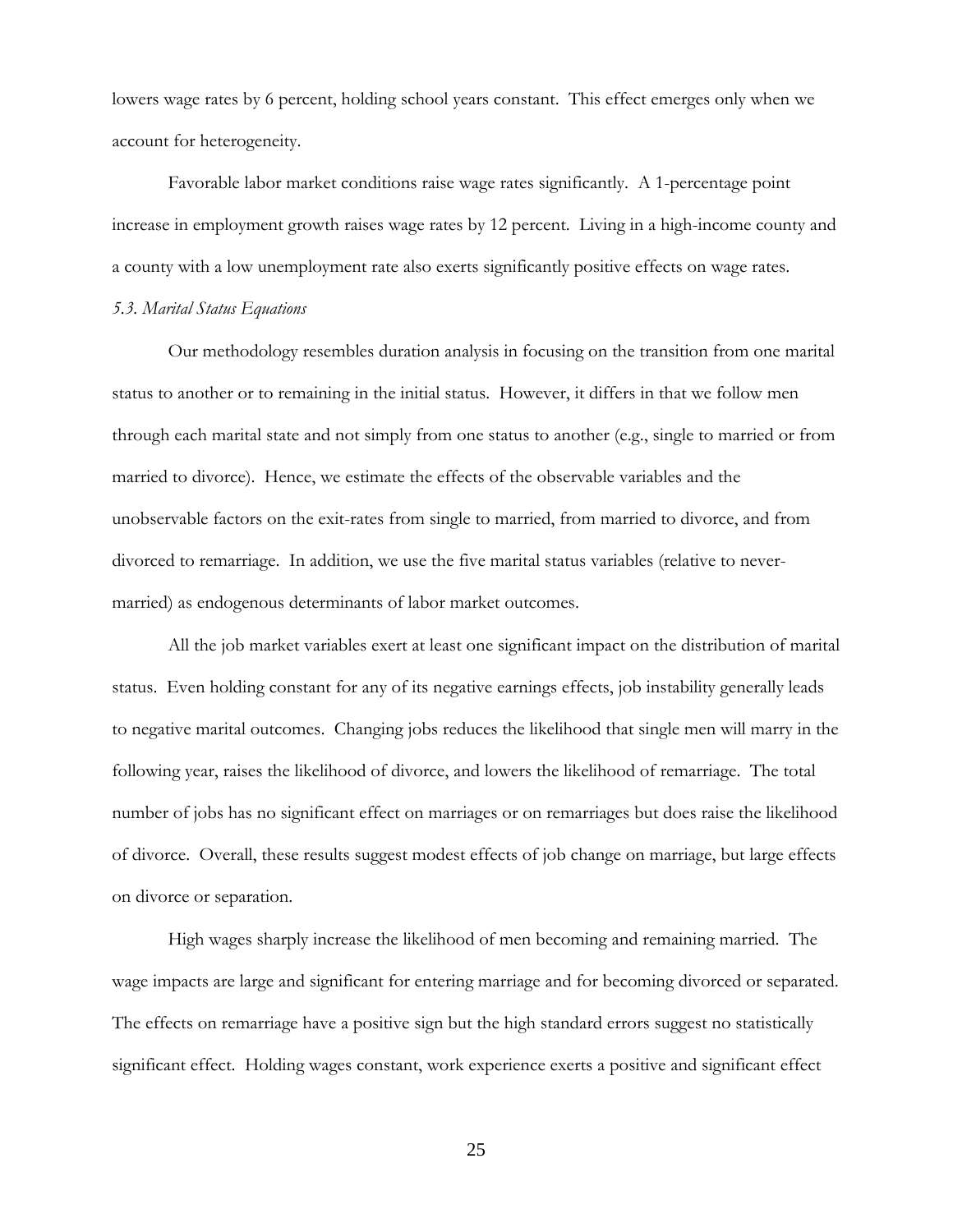on entering marriage but not on remaining married or remarrying.

Interestingly, the independent effects of education vary. Higher education has no effect on entry into marriage, but does lower rates of marital dissolution and raise rates of remarriage. One possible explanation for the absence of an education effect on entering marriage is that the increased desirability of an educated man is already reflected in higher wages; another is that remaining in school delays marriage, offsetting the likelihood that uneducated men are less attractive to women. Urban residents stay single longer, as do residents of counties with relative high income. However, neither variable exerts a significant effect on divorce or remarriage.

Differences in personal characteristics have a variety of effects. Blacks show a much lower connection to marriage than other groups, even after taking account of labor market outcomes, the county job market, age, work experience, and family background. In sharp contrast, the only effect of Hispanic background is to increase the likelihood of remarriage. The heterogeneity-adjusted results show a significant negative effect of AFQT scores on entering marriage and on divorce (holding education and wages constant). Apparently, youth with high-test scores enter marriage more slowly, but then divorce less frequently. Growing up in a female-headed family reduces entries into marriage, but has no significant impact on divorce or remarriage.

The religion variables show some surprising effects. Although, as expected, the frequency of religious attendance reduces entry into divorce or separation, it exerts no significant effect on marriage. Catholic status significantly lowers entry into marriage and into remarriage and exerted no significant effect on divorces.

### *5.4. Analysis of Unobserved Common Factors*

This section discusses the importance and the robustness of the unobserved heterogeneity in Model 2. This model contains 10 free parameters more than Model 1 (5 coefficients of factorloading, 2 support-points and 3 mass probabilities). Panels C and D in Table 5 presents the log of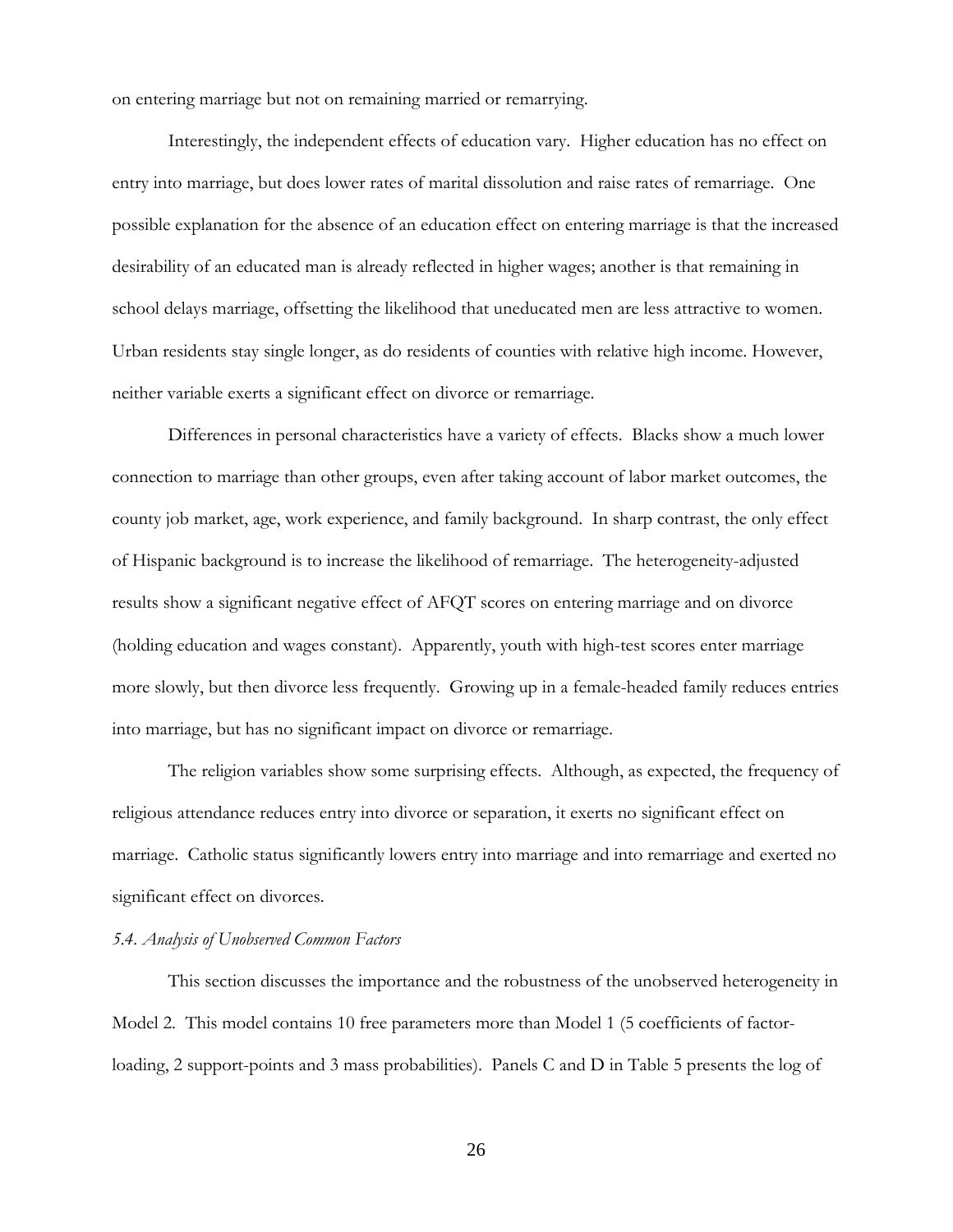the likelihood functions of Models 1 and 2 and the locations of the four-support points and the estimated mass probabilities of Model 2. The *likelihood-ratio* test shows that Model 2 significantly improves the fit relative to Model 1, as the likelihood function increases by 5,225. It is not surprising, therefore, that the estimates of the support-points and mass probabilities are significant. Interestingly, the distributions of location of the support-points and mass probabilities are symmetric, which simplifies the convergence of the model.

The Model 2 estimates are especially important for the wage equations but less important for the marriage and remarriage equations. This is also the order of the significant level of the *factor loading* in each equation. About half of the coefficients in the wage equation changed significantly in moving from Model 1 to Model 2. Among the notable changes are declines in the wage premium for years married, which fall from 11% to 7%, and in the premium for remarriage, which falls from 13% to 10%. However, these marital status effects remain highly significant, indicating that the marriage premium is genuine. Model 2 also results in a notable increase in the return to education along with a more negative impact of GED (holding years of education constant). As noted above, the return to military experience becomes positive once we control for selection.

Turning to the interpretation of unobservable characteristics, the coefficients on the *factor loadings* in Tables 5A and 5B are positive in the job turnover, wage and divorce equations and negative in the marriage equation. This suggests that the unobserved components reflect men with the ability to command high wages, but are perhaps impatient and thus fall into bad job matches and bad matches linked to marriage. Applying the DSC model to our topic suggests that the fraction of this type of men in the population is not large.

#### **VI. How Policy Interventions Affect Marriage and Job Pathways**

The findings from Model 2 allow us to simulate the impacts of shocks on marriage, job stability, and wages. The fact that marital status is both a cause and an effect of labor market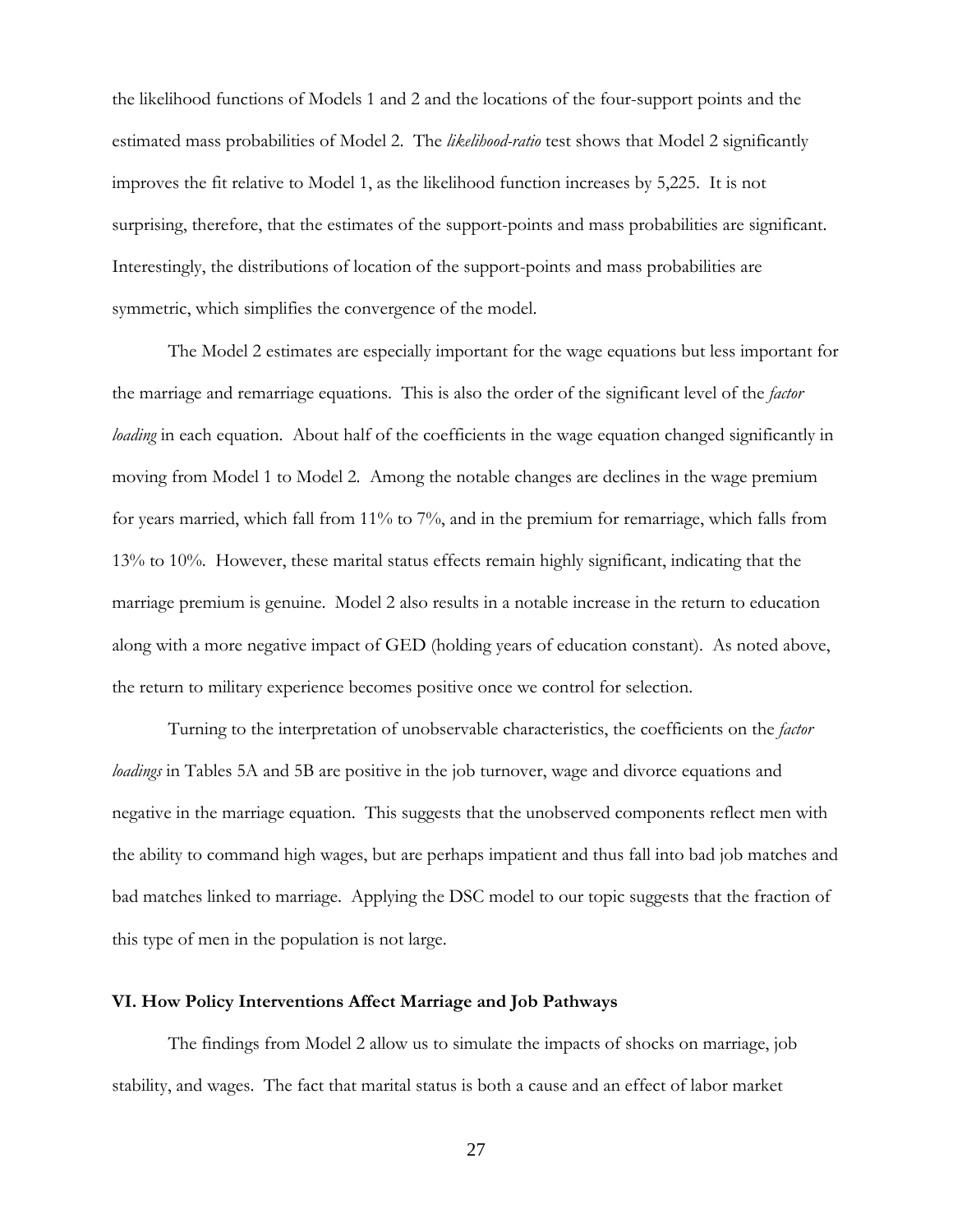outcomes suggests that feedbacks can play an important role in the pathways young people follow. The results show the possibility of virtuous circles—job stability leads to high wages, which lead to higher rates of marriage, which lead to more job stability and higher wages—and vicious circles with marital instability begetting job instability begetting more marital instability. The simulations complement the regression results by allowing clearer interpretation of the nonlinear observed effects on marital status and by quantifying the long-run effects of the dynamic interactions between marital status, wage rates, and job stability.

Before presenting the findings, it is important to recognize that marriage rates, job stability, and wage rates increase rapidly with age as people move through their 20s and early 30s. Thus, the impact of the shocks must be weighed against the original pathways. For that reason, we present the complete pathways of simulation 1, from age 17 to 32 for the five variables of interest in Appendix Table C. The *base* pathways are very similar to the original data. For the reader's convenience, we also present the *base* values in Table 6.

The first simulation in Table 6 is of a positive shock to the utility of the married state among never-married 25 year-olds. Suppose the interventions proposed by the Bush Administration to promote healthy marriages succeed in making marriage more appealing to 25 year-olds. Further suppose the effect of the program lasts only one year; after age 25, the utility functions return to their earlier parameters. Still, as a result of the single year change in the utility function of those at the margin of marrying, more 25 year-olds enter a first marriage. We then simulate how this change in marriage affects job stability, earnings, and subsequent marital in subsequent years through age 31.

The direct effect of this intervention raises the share of 25 year-olds in first marriages by 7.2 percentage points. As predicted by Model 2 wage equation, the wage gain to each man who married because of the program is about 7.3 percent, leading to overall mean wage rate increases of 0.52 percent and job turnover decreases of 0.38 percent for all 25 year-olds. The subsequent impact of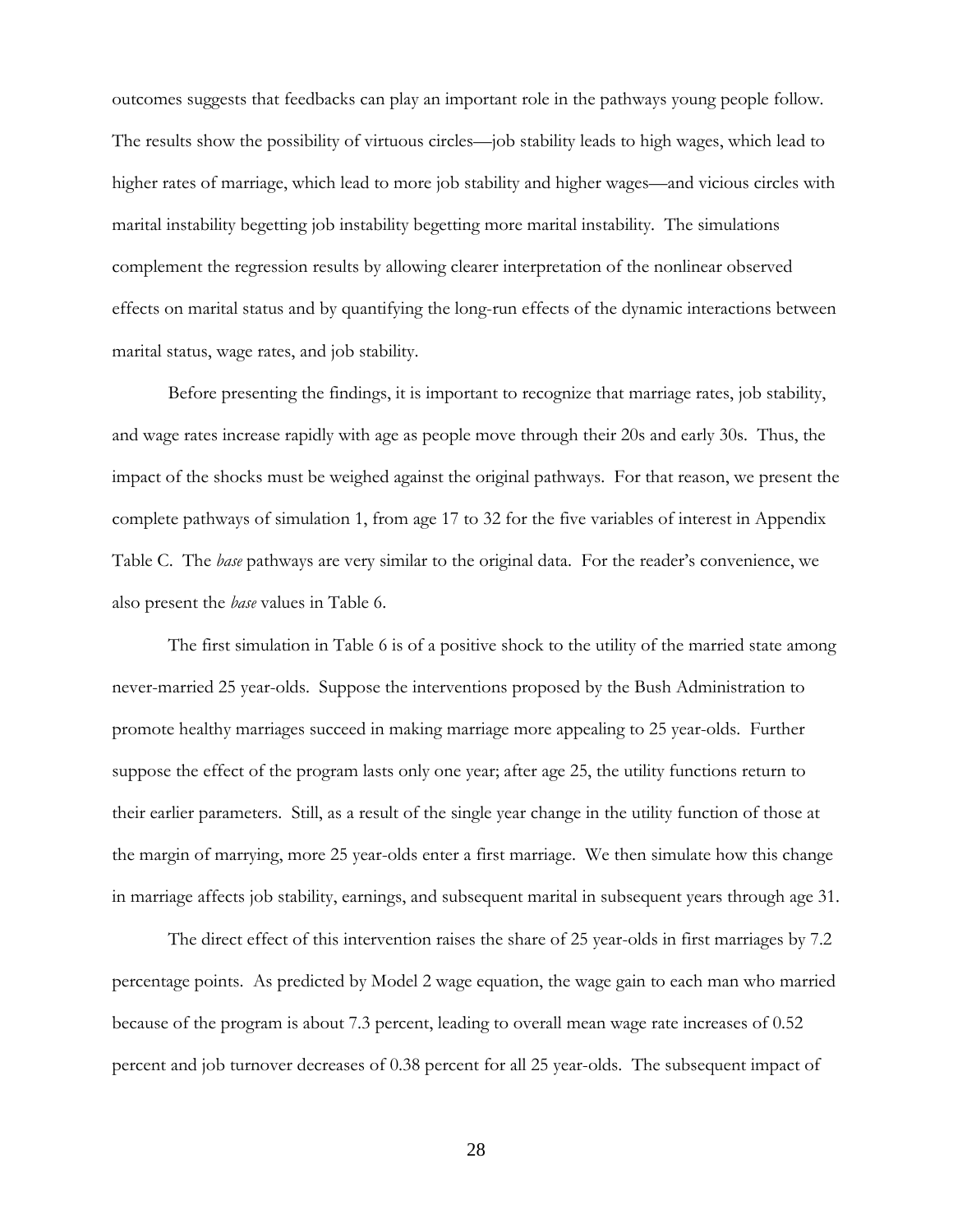this higher wage rates is to decrease the likelihood of divorce. However, this feedback effect takes place alongside a general increase in the likelihood of marriage and divorce as people age. Thus, by age 31, the difference across marital states narrows and only 3.3 percent are in a different marital status because of the initial shock (2.4 percent more are married and 0.9 percent more are divorced). Hence, the intervention assumed to affect marriage preferences in a single year both lowers the age at first marriage and modestly raises the proportion married six years later.

Still, the gains to earnings are impressive and persistent. As of ages 29-31, the group affected by the marriage initiative ends up with wage rates nearly 7 percent higher than they would have experienced without the program (over 95% of the initial gain). About two-thirds of this gain is due to the associated effects on wage rates from the higher rates of marriage and divorce at ages 29-31. One-third of the gain comes from the dynamic effects of marriage on wage rates and the feedback effects over time as well as the returns to the increased marital duration of the affected men.

The second experiment involves reducing the utility of divorce at age 25. As with the marriage simulation, the change in utility does not extend beyond 25, though changes in marital status may persist. Initially, at age 25, the divorced proportion declines by 2.1 percentage points, fully offset by a 2.1 point increase in the proportion married. By ages 27-28, the change in marital status (from the actual distribution) has declined nearly in half. In this case, as opposed to the first experiment, the immediate effect on job stability is stronger than the effect on wages. The average increase in earnings divided by those affected by the initial shocks to divorce stands at 7.6 percent as of ages 27 and 28, an amount similar to the effect of the first experiment. About 66 percent of this gain can be attributed to the lower divorce levels at 27-28. The remaining 34 percent is associated with the dynamic feedbacks linking lower divorce to higher job stability and earnings. Thus, reducing divorces (and increasing marriage) also has a feedback effect on wages, but lower than the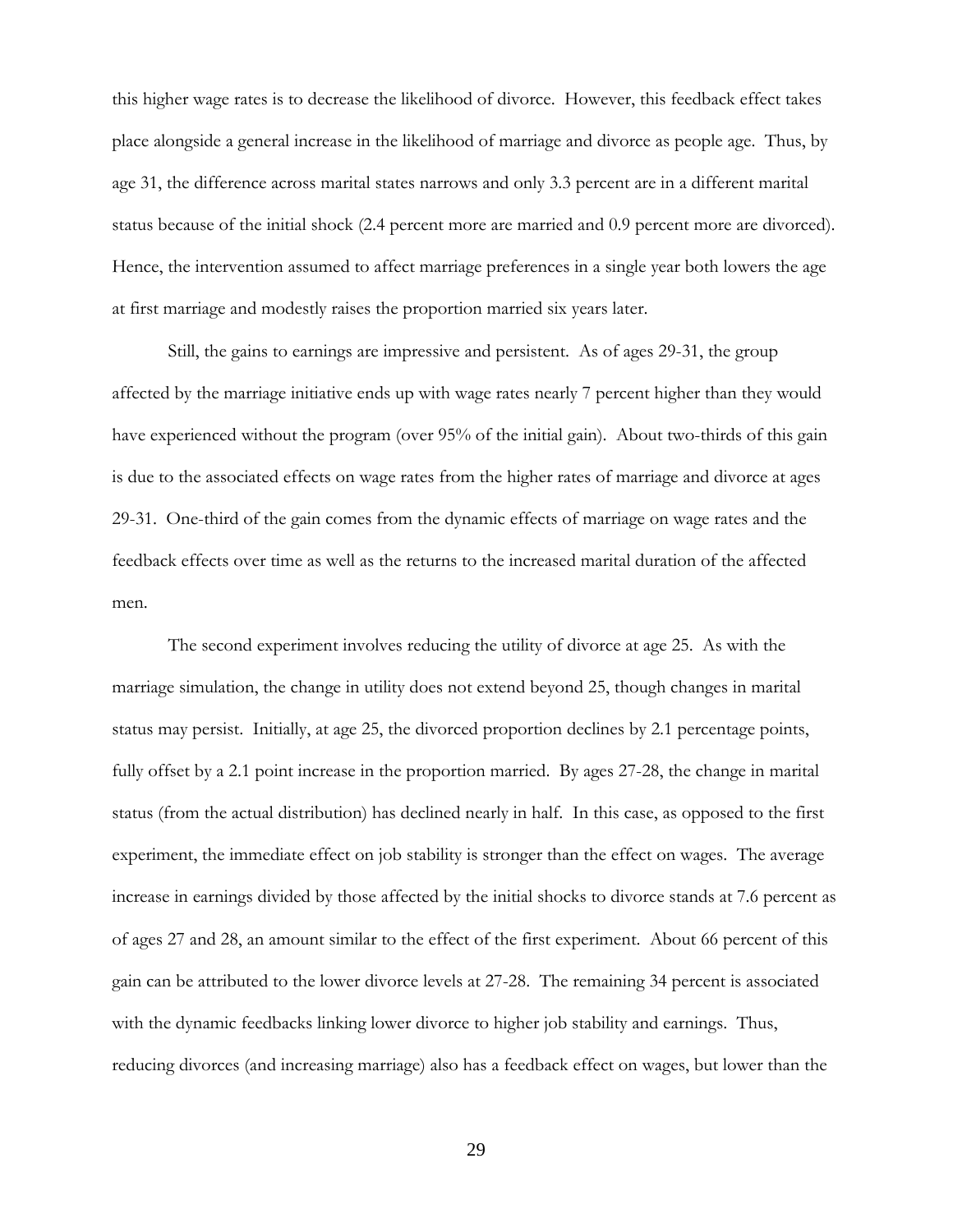shift that increases marriage.

The third experiment projects the effects of one year of additional schooling for all young men from ages 17 through 32. This change allows us to look at how a change in an exogenous variable creates interesting dynamic effects among of the endogenous variables. Model 2's estimate of the direct impact of one more year of schooling is a 5.03 increase in wage rates and a very small reduction in job change. Initially, the added education has virtually no effect on marriage and divorce. But over time, the education-induced added wages begin to increase marriage rates, which, in turn, raise wage rates further. The added education simulations, together with induced wage effects, leads to a rise in married proportion of 29-31 year-olds of about 1.7 percentage points and to a 1.2 percentage point decline in the share divorced. Through most of the period, the education and marital status changes lower job instability by about 1 percentage point in most years. The feedback effect involving the interaction of marital stability, job stability, and wage rates also adds to the wage gains induced by an initial increase in education. Thus, at the end of the period, wage rates are 5.38 percent higher than without the added school year or 0.35 percent more than the 5.03 percent gains that would take place without any feedback effects. Standard estimation procedures ignore this modest, but not trivial, additional return to education.

#### **VII. Conclusions and Next Steps**

Job stability, wage rates, and marital stability are connected in complicated ways. *A priori*, leaving a job may take place for reasons positively or negatively related to marriage. An individual may leave a job because of the desire to move to another location and accommodate a new partner or spouse. On the other hand, moving jobs may put a strain on relationships, including marriage, and may lead to divorce or separation. Job stability might also be connected to marital status through its impact on wages. Here, too, there are many possibilities. Job stability may improve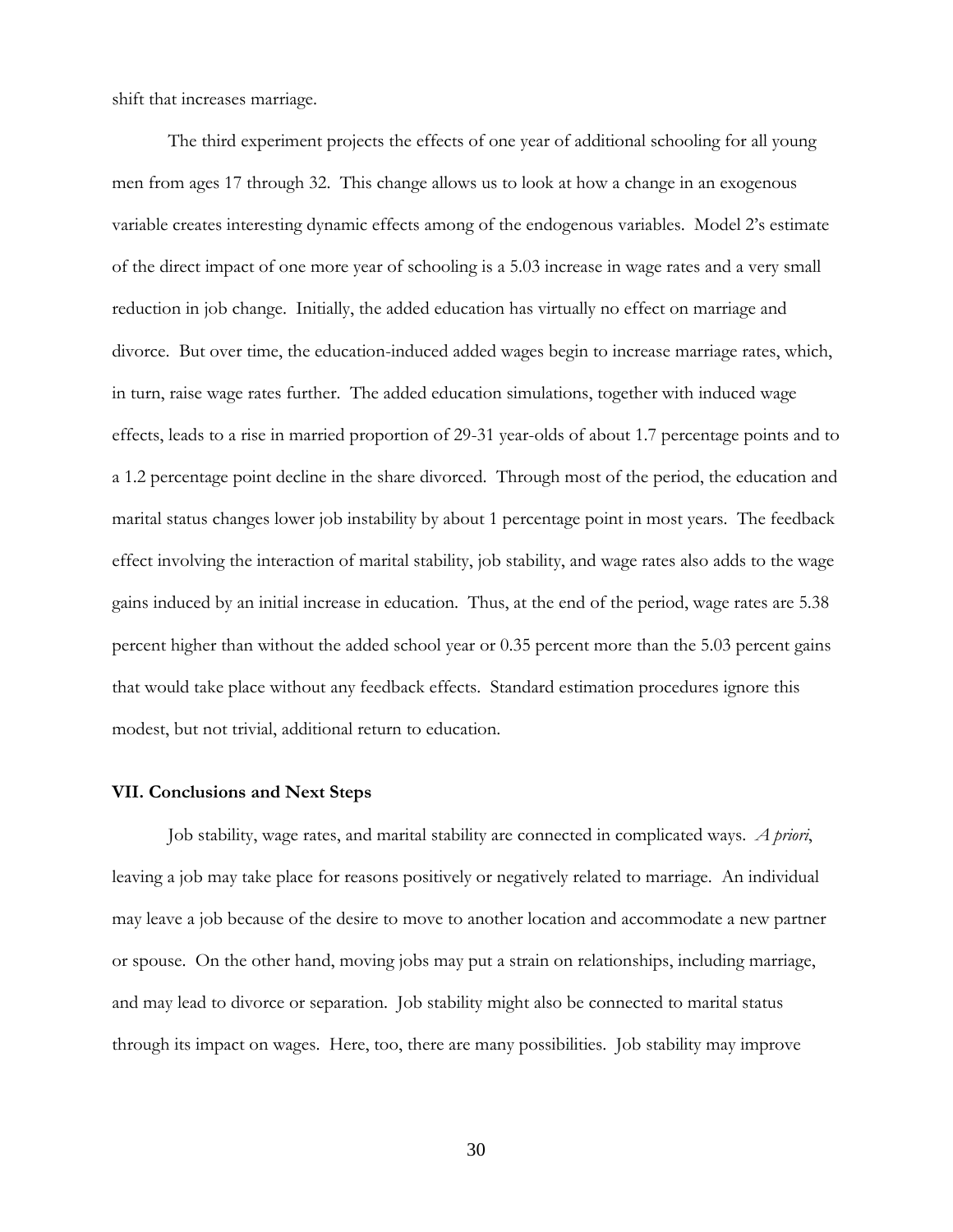wage prospects or might limit opportunities that arise from switching positions. Finally, marriage may encourage job stability, just as it encourages stability in family relationships and in other behaviors (Waite and Gallagher, 2000). Thus, causation may run from job success to marital success or from marital success to job success.

This paper grapples with causation in an effort to understand the dynamic patterns of job change, earnings, and marital transitions. Using data covering a cohort of young men as they age from 18 through 32, the analysis yields some robust findings about causation and dynamics. Overall, the results show clear connections between marital stability, job stability, and wage rates. First, changing jobs and having a large number of jobs end up lowering wage rates and reducing marriage rates. The finding that job instability lowers wages runs contrary to the conclusions of Topel and Ward (1992). Although differences in samples and time periods might explain differences in results, a more compelling explanation is the fact that our model is more complete, incorporates marital stability simultaneously, and uses adjustments for heterogeneity.

A second key finding is that marriage enhances job stability and raises wage rates. The results show that the observed marriage effects are not the result of reverse causation; they are significant even after taking account of the fact that job stability and higher wage rates increase the likelihood of marriage. The presence of a marriage premium in the context of adjustments for heterogeneity and simultaneity is a strong signal that projects that promote healthy marriages might indirectly improve job market outcomes as well. The results suggest a "virtuous cycle" set off either by an increased propensity to marry or by increased stability of jobs. For example, a higher propensity to marry would improve job prospects and job stability, which, in turn, would increase the duration of marriages.

The simulations reveal the quantitative dimensions of feedback effects of shocks in the form of marriage promotion and added schooling. A one-year rise in the utility from marriage at age 25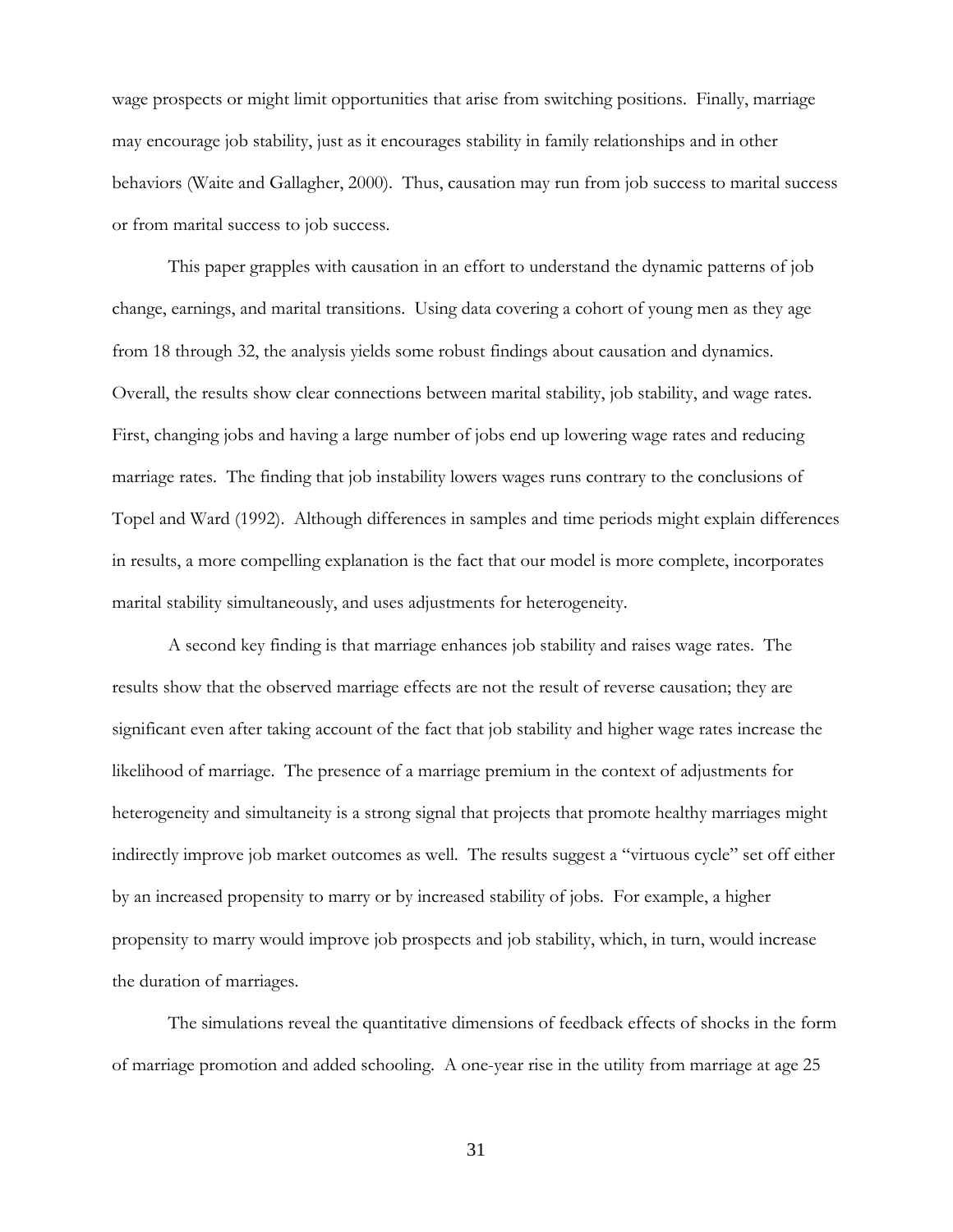speeds the entry into marriage, which in turn, raises earnings over the next several years. In any event, the effects on marriages dissipate as people age and marry. However, the induced gain in wage rates remains significant largely because of the feedback effect of early marriage on job stability and wage rates. Added education raises wage rates immediately and increases marriage rates of men by their early 30s, but the marriage-induced feedback effects on wage rates are modest. Similarly, the shock causing less divorce at age 25 exerts a short-term and intermediate term impact, but the effects dissipate over time.

One reason for pursuing questions about job change and marital instability is that both may generate externalities. Workers changing jobs to gain a higher wage do not account for the possibility that their behavior will reduce an employer's willingness to invest in the human capital of all other workers. Parents may be unable to calculate the fact that remaining single or getting a divorce may reduce earnings and lead to a reduction in child welfare (Becker, 1974).

A second rationale is to understand the potential role of marriage policies in reducing poverty and inequality, especially among families with children. The evidence suggests that prior estimates of the marriage premium may understate the long-term gains from marriage and the dynamic effects that take place partly as a result of marriage effects on job stability, wage effects on marriage, and subsequent feedback effects on wage rates. Thus, a combined job and marriage initiative might help the country reach antipoverty goals by reinforcing the changes along one dimension (say, work) and ultimately lead to a stable family life and, in turn, a higher income (Haskins and Sawhill 2003).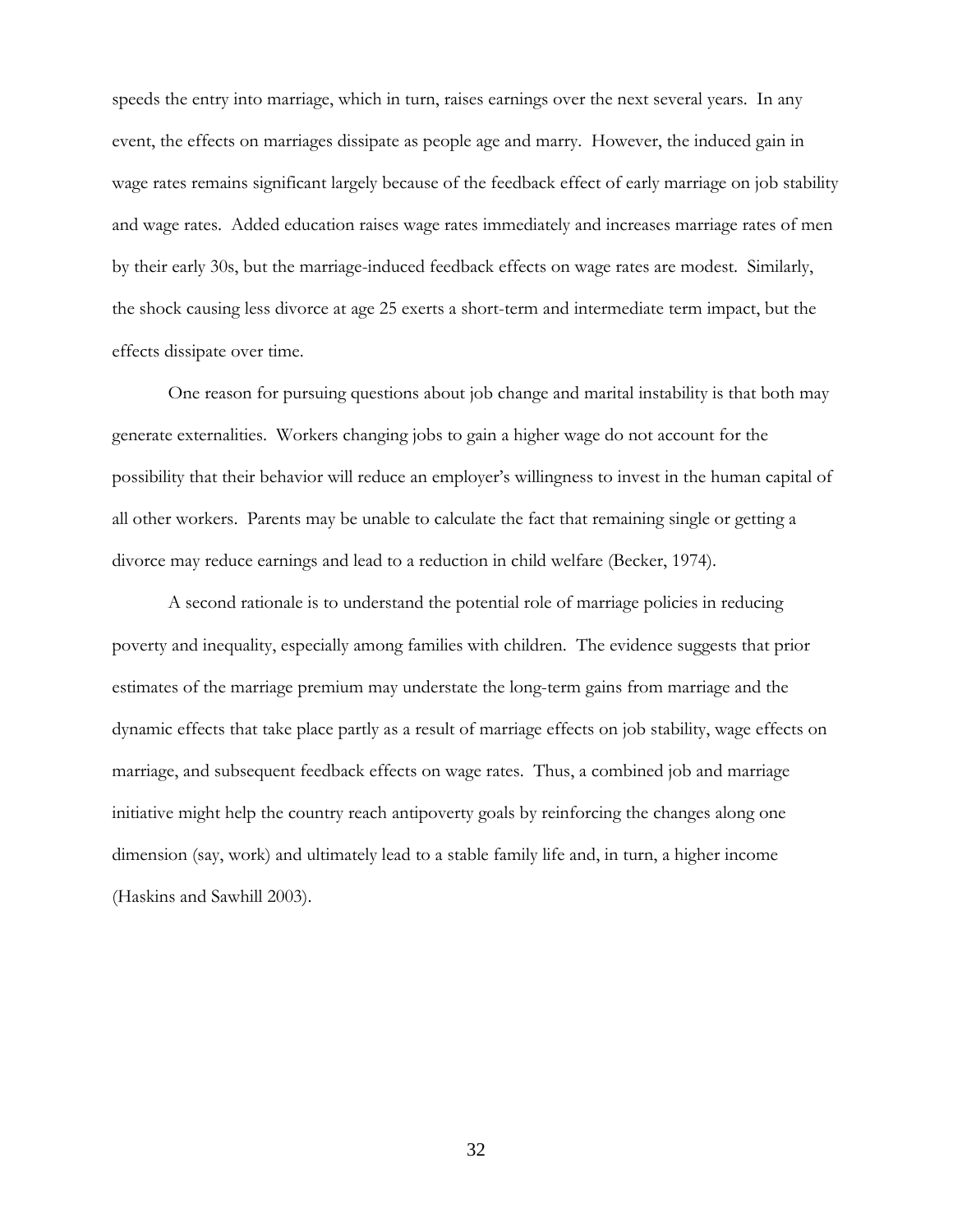### **References**

- Ahituv, Aver and Marta Tienda. 2004 "Employment Activity, Motherhood and School Continuation Decisions of Young White, Black and Hispanic Women." *Journal of Labor Economics*, 22(1). 115-158.
- Becker, Gary S. 1974. "A Theory of Marriage," In *Economics of the Family*, edited by T.W. Schultz, Chicago University Press, Chicago.
- Becker, Gary S., Elisabeth Landes, and Robert Michael . 1977 "An Economic Analysis of Marital Instability," *Journal of Political Economy*, 1141-1187.
- Bernhardt, Annette, Martina Morris, Marc Handcock, and Marc Scott. 1998. *Trends in Job Instability and Wages for Young Adult Men*, Institute on Education and the Economy no. IEEE Working Paper 8. New York, New York: Teachers College, Columbia University.
- Cameron, Steven and James Heckman. 1998. "Life Cycle Schooling and Dynamic Selection Bias: Models and Evidence for Five Cohorts of American Males." *Journal of Political Economy,* 106, 262-333.
- Call, Vaughn, and Jay Teachman. 1996. "Life-Course Timing and Sequencing of Marriage and Military Service and Their Effects on Marital Stability." *Journal of Marriage and the Family*, 58. February. 219-26.
- Charles, Kofi and Melvin Stephens, Jr. 2004. "Job Displacement, Disability, and Divorce." *Journal of Labor Economics.* Vol. 22 (2). 489-522.
- Cornwell, Christopher, and Peter Rupert. 1997. Unobservable individual effects, marriage, and the earnings of young men. *Economic Inquiry*, 35 (April): 285-94.
- Chun, Hyunbae and Injae Lee. 2001. "Why Do Married Men Earn More: Productivity or Marriage Selection?" *Economic Inquiry.* Vol. 39 (2). April. 307-19.
- Daniel, Kermit. 1995. The marriage premium. In *The New Economics of Human Behavior*, edited by Mariano Tommasi and Kathryn Ierulli, 113-25. Cambridge, England: Cambridge University Press.
- Farber, Henry. 1995. *Are Lifetime Jobs Disappearing? Job Duration in the United States, 1973-1993*, National Bureau of Economic Research no. Working Paper 5014. Cambridge, Massachusetts.
- Goldin, Claudia. 1990. *Understanding the Gender Gap: An Economic History of American Women*. New York: Oxford University Press.
- Gould, D. Eric. 2003. "Marriage and Career: The Dynamic Decisions of Young Men," The Hebrew University of Jerusalem. Unpublished manuscript.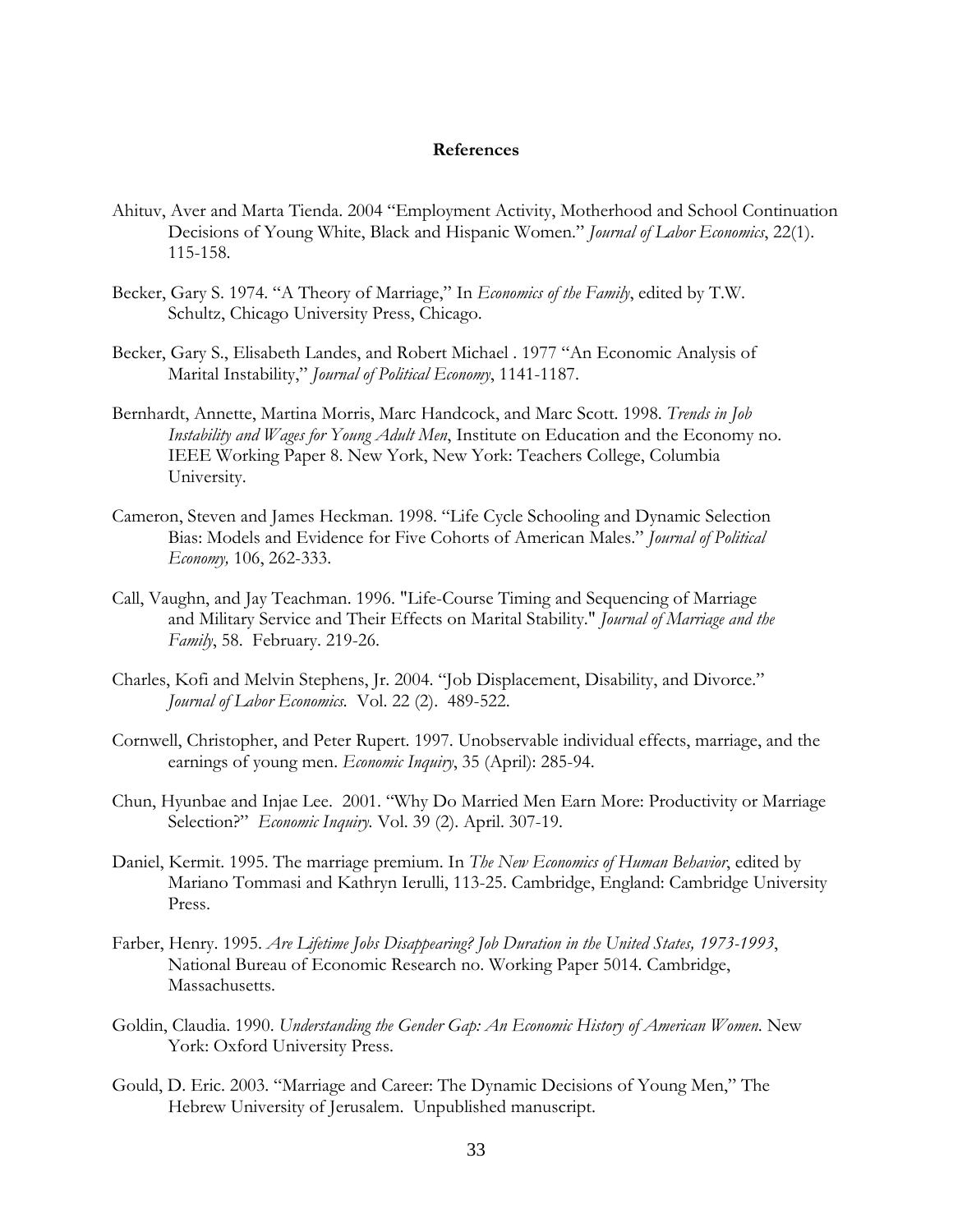- Gray, Jeffrey S. 1996. The fall in men's return to marriage: Declining productivity effects or changing selection? *Journal of Human Resources*, 32, no. 3: 481-504.
- Hamilton, Stephen. 1990. *Apprenticeship for Adulthood: Preparing Youth for the Future*. New York, New York: The Free Press.
- Haskins, Ron and Isabel Sawhill. 2003. *Work and Marriage: The Way to End Poverty and Welfare.* Welfare Reform and Beyond, #28. Washington, DC: Brookings Institution.
- Heckman, James J., and B. Singer. 1984. "A Method for Minimizing the Impact of Distributional Assumptions in Econometric Models of Duration Analysis." *Econometrica* 52:217-320.
- Hotz, V. Joseph, Lixin Xu, Marta Tienda and Avner Ahituv. 2002 "Are There Returns to the Wages of Young Men from Working While in School?" *Review of Economics and Statistics*, 84(1). (May): 221-236.
- Ichimura, Hidehiko and Christopher Taber. 2002. "Semiparametric Reduced-Form Estimation of Tuition Subsidies." *American Economic Review.* May. 286-92.
- Jovanovic, Boyan. 1979. "Job Matching and the Theory of Turnover." *Journal of Political Economy*, 87(5): 972-990.
- Klerman, Jacob Alex, and Lynn A. Karoly. 1994. "Young Men and the Transition to Stable Employment." *Monthly Labor Review*, 117, no. 8, August: 31-48.
- Korenman, Sanders, and David Neumark. 1991. Does marriage really make men more productive? *Journal of Human Resources*, 26: 282-307.
- Lerman, Robert. 2001. "Marriage As A Protective Force Against Economic Hardship." The Urban Institute.
- Light, Audrey and Kathleen McGarry, 1998. "Job Change Patterns and the Wages of Young Men." *Review of Economics and Statistics.* Vol. 80 (2). p 276-86. May.
- Manning, Wendy D., and Pamela Smock. 1995. "Why Marry? Race and the Transition to Marriage Among Cohabitors." *Demography*, 32, no. 4, November: 509-20.
- McFadden, Daniel L. 1984. "Econometric Analysis of Qualitative Response Models.**"** In *Handbook of Econometrics. Volume II.* Griliches, Zvi and Intriligator, Michael D. (ed.), North-Holland, New York. 1396-1457
- McLanahan, Sara, and Gary D. Sandefur. 1994. *Growing up with a single parent: What hurts, what helps*. Cambridge: Harvard University Press.
- Mincer, Jacob and Solomon Polachek. 1974. "Family Investments in Human Capital: Earnings of Women."*Journal of Political Economy* (March/April): S76-S108.
- Neumark, David. 2000. *Changes in Job Stability and Job Security: A Collective Effort to Untangle, Reconcile, and Interpret the Evidence*, National Bureau of Economic Research. Working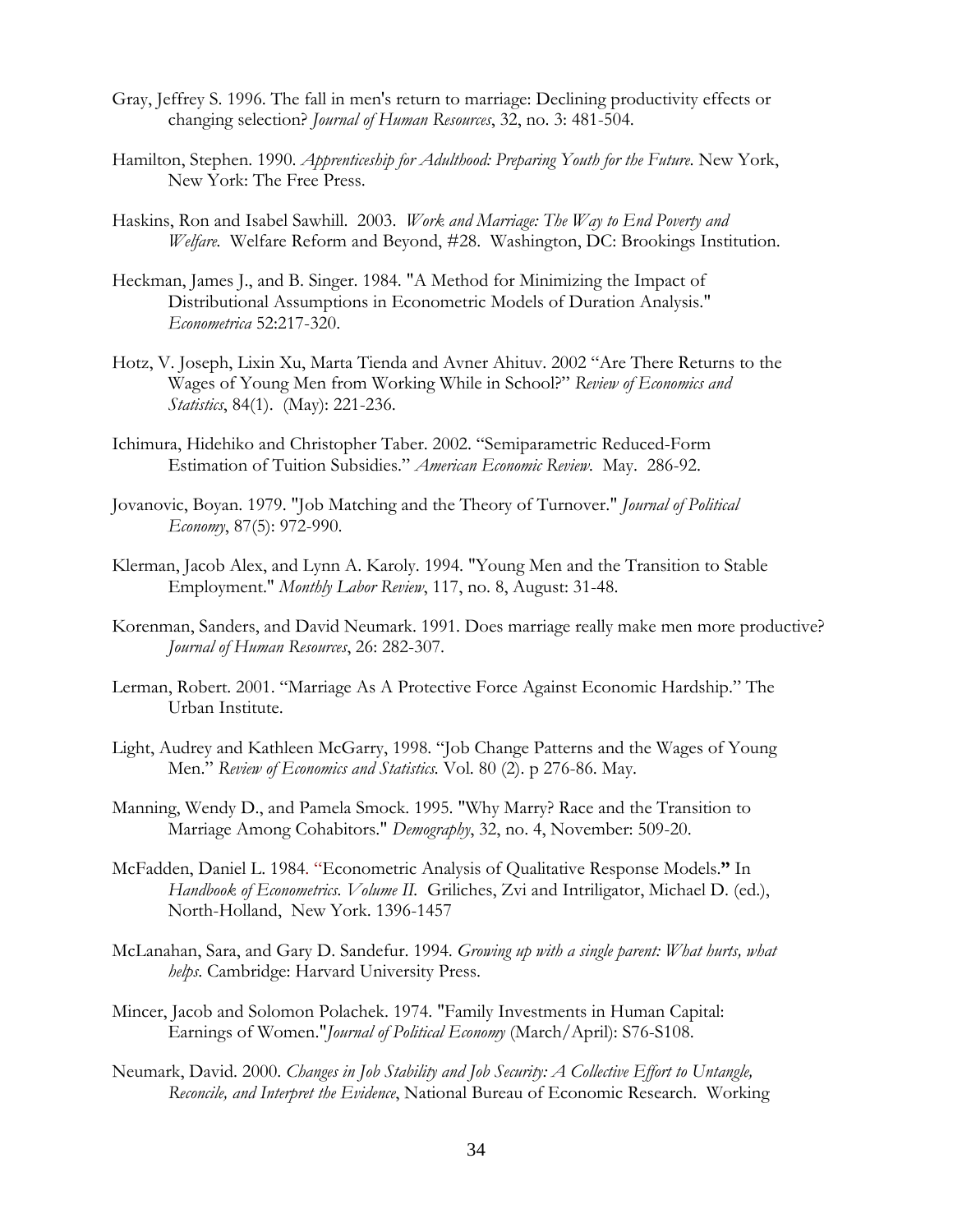Paper 7472. Cambridge, Massachusetts.

- Neumark, David, 2002 "Youth Labor Markets in the United States: Shopping Around or Staying Put," *The Review of Economics and Statistics*, 84(3): August, 462-482.
- Oppenheimer, Valerie. 2003. "Cohabiting and Marriage During Young Men's Career Development Process." *Demography.* February. 127-149.
- Osterman, Paul. 1980. *Getting Started: The Youth Labor Market*. Cambridge, Massachusetts: MIT Press.
- Presser, Harriet. 2000. "Nonstandard Work Schedules and Marital Instability." *Journal of Marriage and the Family*, 62 (February): 93-110.
- Smock, Pamela J. and Wendy D. Manning. 1997. "Cohabitation Partners' Economic Circumstances and Marriage." *Demography*, Vol 34, 3:331-341.
- Teachman, J.D., V.R.A. Call, and K.P. Carver. 1994. Marital Status and the Duration of Joblessness Among White Men. *Journal of Marriage and the Family.* Vol. 56, 415-428.
- Topel, Robert H. and Michael P. Ward. 1992. "Job Mobility and the Careers of Young Men." *Quarterly Journal of Economics*, 196:339-479.
- U.S. Bureau of Labor Statistics. 2000. *Number of Jobs Held, Labor Market Activity, and Earnings Growth Over Two Decades: Results from a Longitudinal Survey*. Washington, DC.
- Waite, Linda J. and Maggie Gallagher. 2000. *The case for marriage*. New York: Doubleday.
- Weiss, Yoram and Robert J. Willis. 1997. "Match Quality, New Information, and Marital Dissolution." *Journal of Labor Economics*. Vol 15, 1:S293-S329.
- Wilson, James Q. 2002. *The Marriage Problem.* New York: Harper Collins.
- Wilson, William J. 1987. *The Truly Disadvantaged*. Chicago: University of Chicago Press.
- Xie, Yu, James M. Raymo, Kimberly Goyette, and Arland Thornton. 2003. "Economic Potential and Entry Into Marriage and Cohabitation." *Demography.* February. 351-368.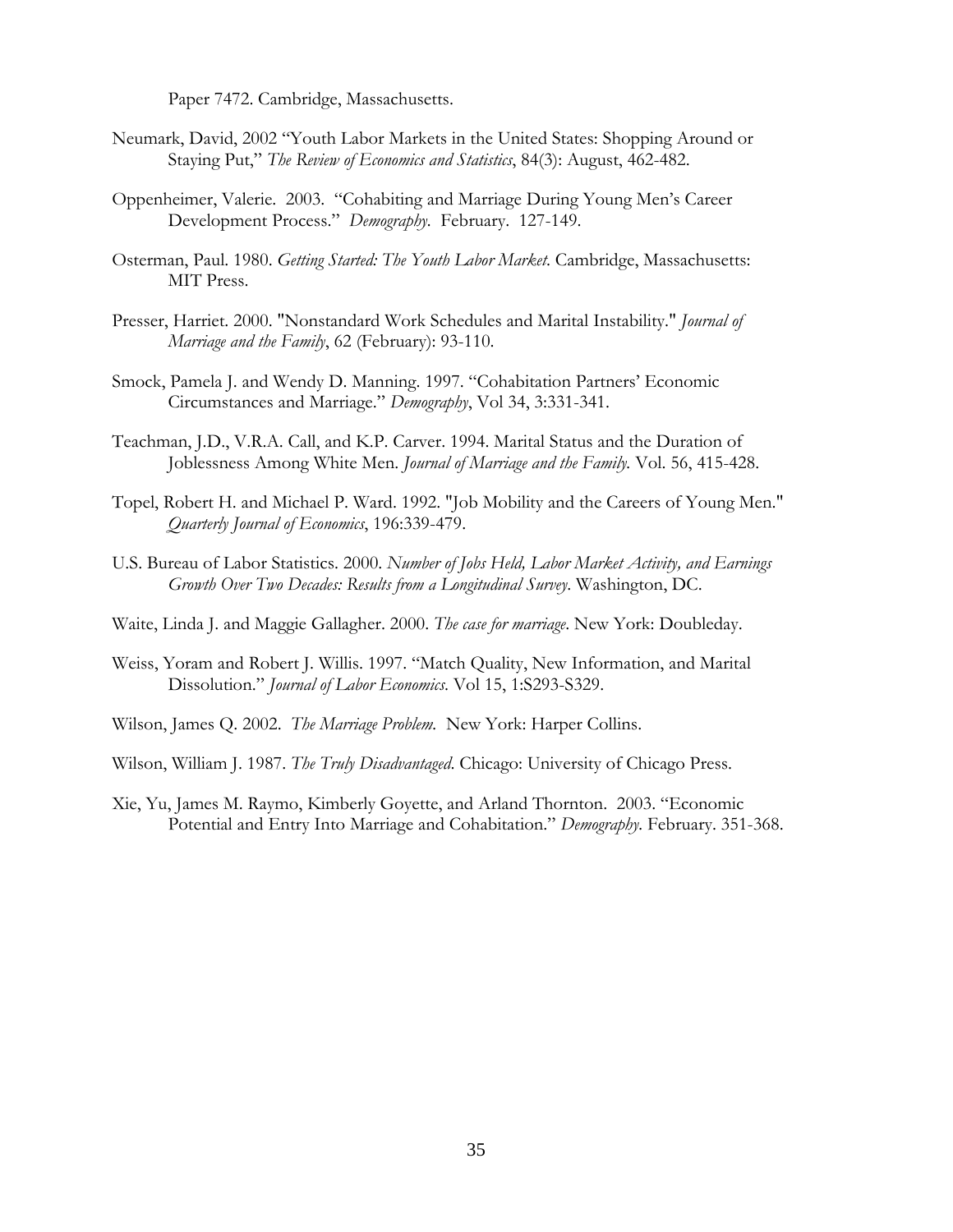# **Table 1: Hourly Rate of Pay and Wage Growth by Marital Statuses**

|                |        | Hourly Rate of Pay |                  |                  | Annual Wage Growth |          |                  |                |
|----------------|--------|--------------------|------------------|------------------|--------------------|----------|------------------|----------------|
| Age            | Single |                    | Married Divorced | $Re-$<br>Married | Single             |          | Married Divorced | Re-<br>Married |
| 19             | 4.6    | 5.3                | NA               | NA               | $5.8\%$            | $10.8\%$ | NA               | NA             |
| 23             | 6.2    | 7.1                | 6.3              | NA               | $10.1\%$           | $12.3\%$ | <b>NA</b>        | NA             |
| 27             | 7.6    | 8.9                | 6.9              | 8.5              | $2.7\%$            | $4.1\%$  | $-1.0\%$         | $9.4\%$        |
| 31             | 7.6    | 9.7                | 7.2              | 8.8              | $2.6\%$            | $2.8\%$  | $1.0\%$          | $7.1\%$        |
| Number of Obs. | 6,184  | 3,149              | 758              | 343              | 6,184              | 3,149    | 758              | 343            |

## **Panel A: full sample at certain ages**

# **Panel B: by race and ethnic groups, age 28-30**

|                |        |         | Hourly Rate of Pay |                |  | Annual Wage Growth |          |          |                |
|----------------|--------|---------|--------------------|----------------|--|--------------------|----------|----------|----------------|
| Group          | Single | Married | Divorced           | Re-<br>Married |  | Single             | Married  | Divorced | Re-<br>Married |
| Hispanic       | 7.6    | 8.7     | 7.2                | 7.6            |  | $0.6\%$            | $2.3\%$  | $0.7\%$  | $1.0\%$        |
| Black          | 6.5    | 7.9     | 6.4                | 7.4            |  | $-0.4\%$           | $-1.2\%$ | $-0.7\%$ | 4.4%           |
| White          | 8.7    | 9.8     | 8.9                | 8.3            |  | $3.2\%$            | $2.1\%$  | $2.8\%$  | $2.1\%$        |
| Number of Obs. | 3,219  | 3,781   | 1,084              | 574            |  | 3,219              | 3,781    | 1,084    | 574            |

## **Panel C: by education groups, age 28-30**

|                |        | Hourly Rate of Pay |          |                  | Annual Wage Growth |          |          |                |
|----------------|--------|--------------------|----------|------------------|--------------------|----------|----------|----------------|
| Group          | Single | Married            | Divorced | $Re-$<br>Married | Single             | Married  | Divorced | Re-<br>Married |
| Less than HS   | 5.6    | 6.8                | 6.8      | 6.8              | $-3.4\%$           | $-3.0\%$ | $-1.9\%$ | $0.4\%$        |
| HS             | 6.8    | 8.3                | 7.3      | 7.6              | $1.1\%$            | $2.0\%$  | $0.8\%$  | $1.4\%$        |
| Some College   | 8.4    | 9.6                | 9.9      | 9.6              | $3.1\%$            | $0.6\%$  | $8.5\%$  | $5.4\%$        |
| BA and more    | 10.4   | 12.0               | 10.3     | 9.8              | $4.1\%$            | $4.2\%$  | $-1.1\%$ | $6.1\%$        |
| Number of Obs. | 3,219  | 3,781              | 1,084    | 574              | 3,219              | 3,781    | 1,084    | 574            |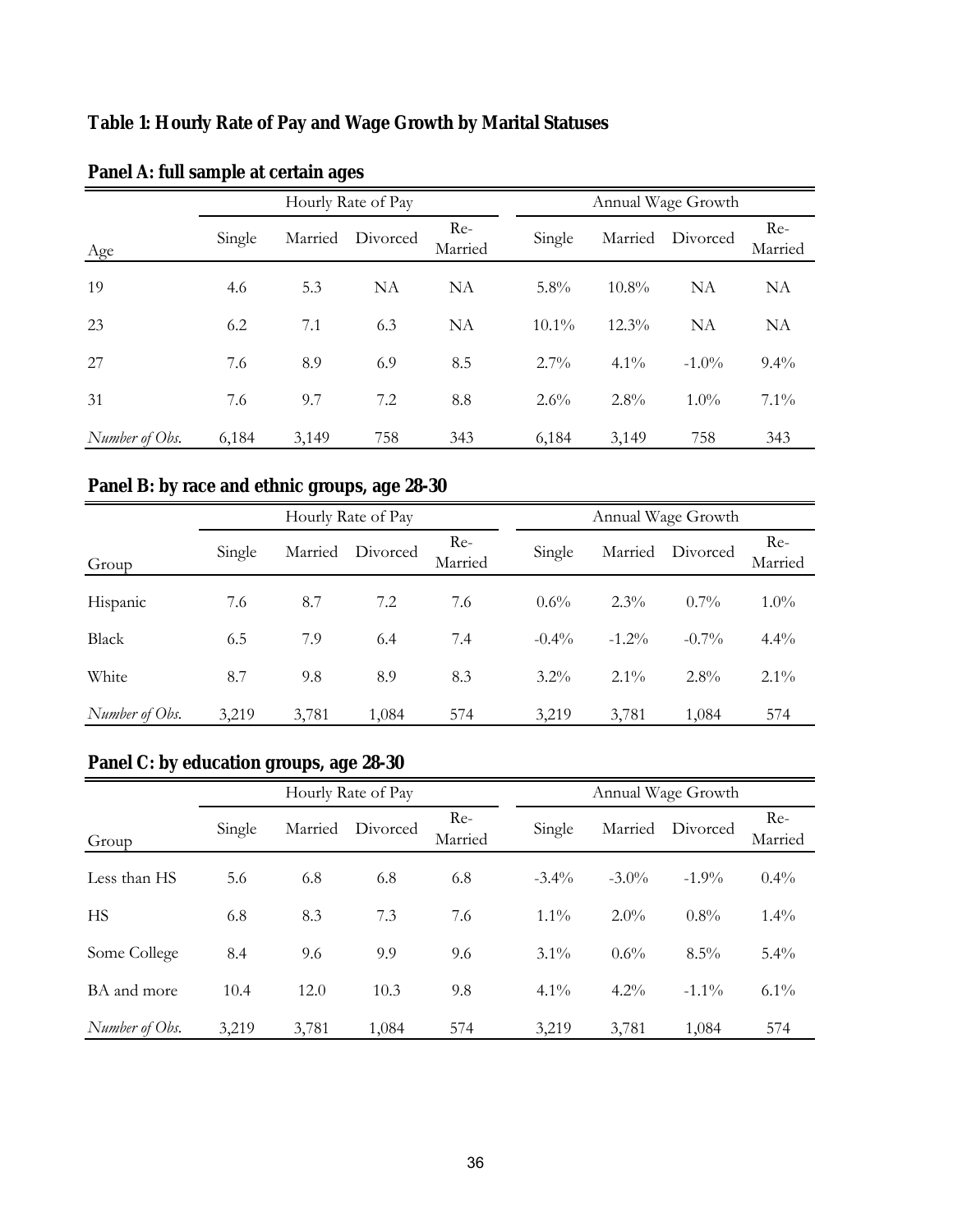**Table 2: Hourly Rate of Pay and Wage Growth by Job Transaction Status** 

|                |          | Hourly Rate of Pay |          | Annual Wage Growth |
|----------------|----------|--------------------|----------|--------------------|
| Age            | Same Job | New Job            | Same Job | New Job            |
| 19             | 4.8      | 4.6                | $4.2\%$  | $7.3\%$            |
| 23             | 6.7      | 6.2                | $7.7\%$  | $14.2\%$           |
| 27             | 8.6      | 7.1                | 2.8%     | $4.1\%$            |
| 31             | 9.2      | 6.9                | $2.7\%$  | $3.2\%$            |
| Number of Obs. | 5,860    | 4,574              | 5,860    | 4,574              |

**Panel A: full sample at certain ages**

# **Panel B: by race and ethnic groups, age 28**

|                |                     | Hourly Rate of Pay |          | Annual Wage Growth |  |  |
|----------------|---------------------|--------------------|----------|--------------------|--|--|
| Group          | New Job<br>Same Job |                    | Same Job | New Job            |  |  |
| Hispanic       | 8.2                 | 7.6                | $-2.0\%$ | $8.7\%$            |  |  |
| Black          | 7.3                 | 6.5                | $0.8\%$  | $-7.1\%$           |  |  |
| White          | 9.3                 | 8.2                | $3.3\%$  | $7.5\%$            |  |  |
| Number of Obs. | 2,083               | 951                | 2,083    | 951                |  |  |

# **Panel C: by education groups, age 28**

|                |          | Hourly Rate of Pay |          | Annual Wage Growth |  |  |
|----------------|----------|--------------------|----------|--------------------|--|--|
| Group          | Same Job | New Job            | Same Job | New Job            |  |  |
| Less than HS   | 6.8      | 5.9                | $-4.8\%$ | $2.1\%$            |  |  |
| HS             | 7.9      | 6.7                | $1.7\%$  | $0.7\%$            |  |  |
| Some College   | 9.0      | 8.6                | $3.1\%$  | $3.3\%$            |  |  |
| BA and more    | 11.0     | 10.9               | $4.4\%$  | $8.3\%$            |  |  |
| Number of Obs. | 2,083    | 951                | 2,083    | 951                |  |  |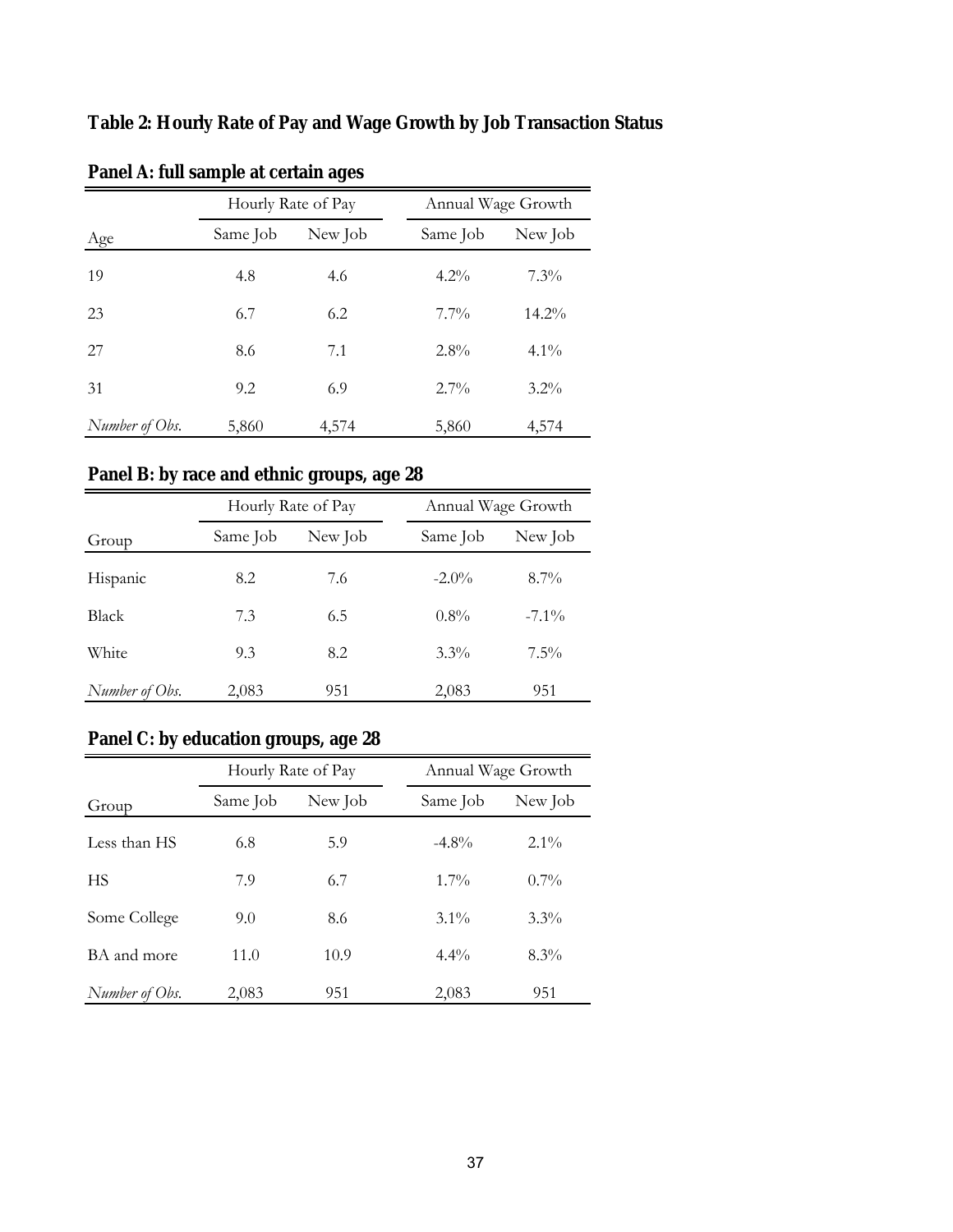## **Table 3: Indicators of Labor Market Performance by Family Status at Age 28**

|                       | . .    |               |        |        |                |
|-----------------------|--------|---------------|--------|--------|----------------|
| <b>Family Status</b>  | All    | <b>Blacks</b> | Whites | НS     | BA and<br>more |
| Single                | 56%    | 48%           | 65%    | 56%    | $61\%$         |
| Married               | $71\%$ | 65%           | 73%    | $71\%$ | 74%            |
| Separated or Divorced | 50%    | 39%           | $55\%$ | $52\%$ | 39%            |
| Re-Married            | 60%    | $55\%$        | $62\%$ | $62\%$ | 73%            |

## **Panel A: Percent keeping the same job over last calendar year**

# **Panel B: Cumulative number of jobs**

| <b>Family Status</b>  | Аll | <b>Blacks</b> | Whites | НS  | BA and |
|-----------------------|-----|---------------|--------|-----|--------|
|                       |     |               |        |     | more   |
| Single                | 8.8 | 8.1           | 9.4    | 8.5 | 8.9    |
| Married               | 8.0 | 7.7           | 8.0    | 7.4 | 8.1    |
| Separated or Divorced | 9.6 | 8.8           | 10.1   | 9.5 | 9.1    |
| Re-Married            | 9.8 | 7.9           | 10.1   | 9.6 | 13.0   |

### **Panel C: Weeks work last calendar year**

| <b>Family Status</b>  | All  | <b>Blacks</b> | Whites | НS   | BA and |
|-----------------------|------|---------------|--------|------|--------|
|                       |      |               |        |      | more   |
| Single                | 39.5 | 35.0          | 44.3   | 38.2 | 45.4   |
| Married               | 45.1 | 42.0          | 46.0   | 44.1 | 48.1   |
| Separated or Divorced | 39.1 | 35.9          | 42.9   | 39.7 | 47.5   |
| Re-Married            | 43.1 | 37.2          | 44.1   | 43.4 | 42.0   |

### **Panel D: Cumulative weeks of work experience**

| <b>Family Status</b>  | All | <b>Blacks</b> | Whites | НS  | BA and |
|-----------------------|-----|---------------|--------|-----|--------|
|                       |     |               |        |     | more   |
| Single                | 358 | 314           | 405    | 355 | 384    |
| Married               | 426 | 375           | 442    | 429 | 421    |
| Separated or Divorced | 381 | 346           | 410    | 389 | 415    |
| Re-Married            | 425 | 341           | 443    | 436 | 375    |

## **Panel E: Hourly rate of pay**

| <b>Family Status</b>  | All   | <b>Blacks</b> | Whites | НS    | BA and |
|-----------------------|-------|---------------|--------|-------|--------|
|                       |       |               |        |       | more   |
| Single                | 7.7   | 6.8           | 8.5    | 6.9   | 10.5   |
| Married               | 9.0   | 7.5           | 9.5    | 8.1   | 11.5   |
| Separated or Divorced | 7.3   | 6.6           | 8.1    | 7.6   | 9.3    |
| Re-Married            | 8.2   | 7.3           | 8.4    | 7.7   | NA     |
| Number of Obs.        | 3,428 | 1,050         | 1.707  | 1,610 | 568    |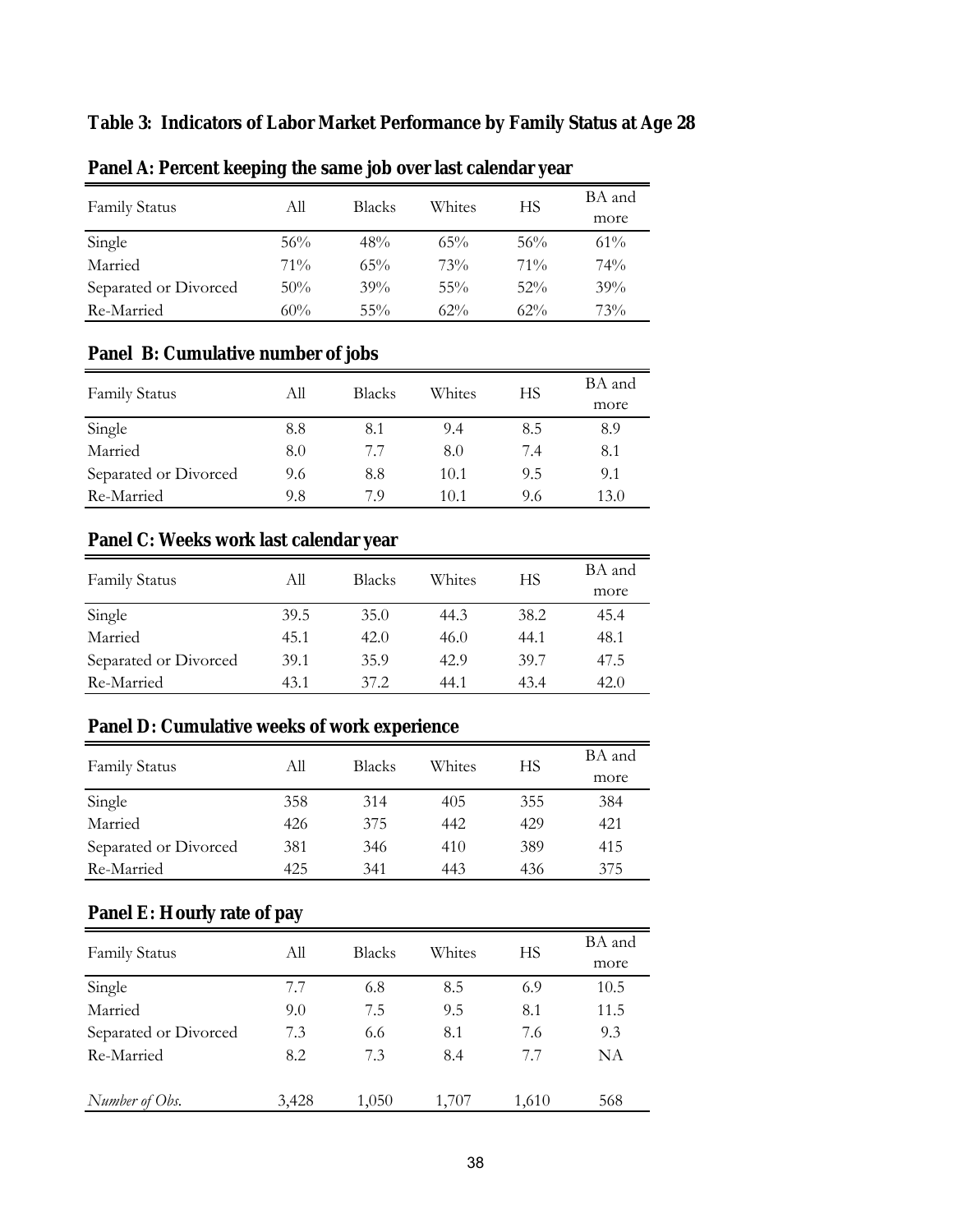| Age | <b>Single, Never</b><br><b>Married</b> | <b>First Marriage</b> | <b>First Separation</b><br>(2 Changes) | <b>Second Marriage</b><br>(3 Changes) | <b>Four or More</b><br><b>Marital Changes</b> |
|-----|----------------------------------------|-----------------------|----------------------------------------|---------------------------------------|-----------------------------------------------|
| 22  | 5.2                                    | 5.3                   | 6.3                                    | 7.1                                   | 8.3                                           |
|     | (75%)                                  | $(21\%)$              | (3%)                                   | $(1\%)$                               | $(0\%)$                                       |
| 23  | 5.9                                    | 5.9                   | 6.8                                    | 6.8                                   | 11.8                                          |
|     | $(67\%)$                               | (27%)                 | (5%)                                   | $(1\%)$                               | $(0\%)$                                       |
| 24  | 6.6                                    | 6.4                   | 7.4                                    | 8.2                                   | 11.1                                          |
|     | $(61\%)$                               | $(31\%)$              | (6%)                                   | $(2\%)$                               | $(0\%)$                                       |
| 25  | 7.2                                    | 6.9                   | 8.1                                    | 8.1                                   | 11.3                                          |
|     | (54%)                                  | (36%)                 | (7%)                                   | $(2\%)$                               | $(1\%)$                                       |
| 26  | 7.8                                    | $7.3$                 | 8.6                                    | 8.7                                   | 10.6                                          |
|     | (49%)                                  | (39%)                 | (8%)                                   | (3%)                                  | $(1\%)$                                       |
| 27  | 8.4                                    | 7.7                   | 9.1                                    | 9.4                                   | 11.1                                          |
|     | (45%)                                  | $(40\%)$              | $(10\%)$                               | $(4\%)$                               | $(1\%)$                                       |
| 28  | 8.9                                    | 8.0                   | 9.7                                    | 9.4                                   | 11.3                                          |
|     | $(41\%)$                               | $(41\%)$              | $(11\%)$                               | (5%)                                  | $(2\%)$                                       |
| 29  | 9.3                                    | 8.4                   | $10.0\,$                               | 10.0                                  | 11.5                                          |
|     | (38%)                                  | (43%)                 | $(11\%)$                               | (6%)                                  | $(2\%)$                                       |
| 30  | 9.7                                    | 8.5                   | 10.3                                   | 10.3                                  | 11.4                                          |
|     | (35%)                                  | (43%)                 | $(11\%)$                               | (7%)                                  | (3%)                                          |
| 31  | 9.8                                    | 8.6                   | $10.5\,$                               | 9.7                                   | 11.9                                          |
|     | (32%)                                  | (45%)                 | $(12\%)$                               | (7%)                                  | (3%)                                          |
| 32  | 9.9                                    | 8.7                   | 10.2                                   | 9.2                                   | 11.4                                          |
|     | $(30\%)$                               | (46%)                 | $(12\%)$                               | $(8\%)$                               | (3%)                                          |

|  |  |  |  |  | Table 4: Number of Jobs by Age and by Marital Statuses |
|--|--|--|--|--|--------------------------------------------------------|
|  |  |  |  |  |                                                        |

*Notes:* The share of people in each marital status for each age is in parentheses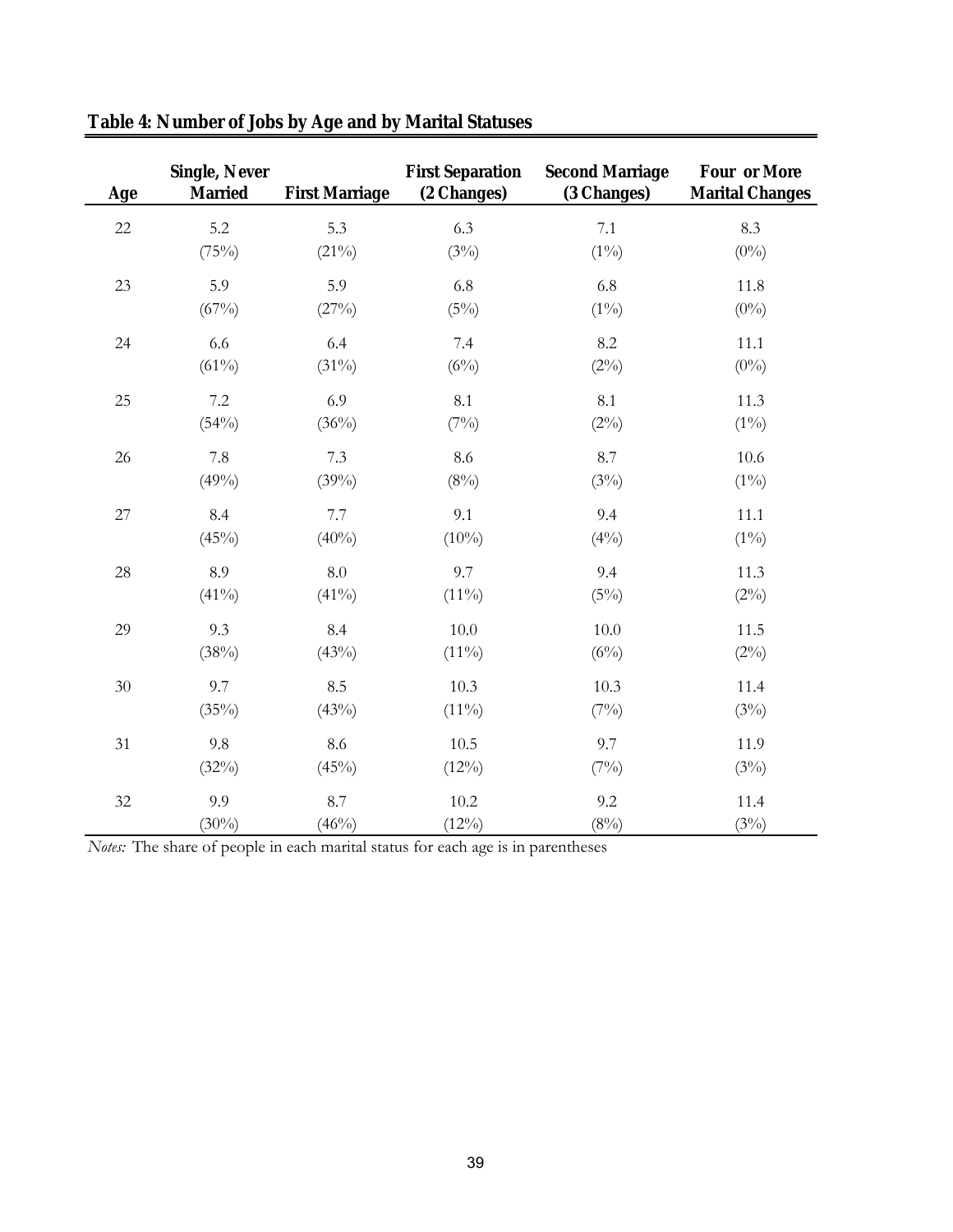|                       |                          | Job Change               | Ln Hourly Wages          |                         |
|-----------------------|--------------------------|--------------------------|--------------------------|-------------------------|
|                       | Model 1                  | Model 2                  | Model 1                  | Model 2                 |
| Factor Loading        |                          | $0.0402***$<br>(0.0111)  |                          | 1.4025***<br>(0.0084)   |
| Constant              | $0.7795***$              | 1.7637***                | $0.4321***$              | $-0.3850***$            |
|                       | (0.0879)                 | (0.0702)                 | (0.0982)                 | (0.0680)                |
| Age                   | $-0.0004$                | $-0.0007$                | $0.0296***$              | $0.0237***$             |
|                       | (0.0074)                 | (0.0058)                 | (0.0083)                 | (0.0055)                |
| Age Squared           | $0.0003*$                | $0.0003**$               | $-0.0009$ ***            | $-0.0007***$            |
|                       | (0.0001)                 | (0.0001)                 | (0.0002)                 | (0.0001)                |
| Black                 | $0.0208***$              | $0.0202***$              | $-0.0372***$             | $-0.0545***$            |
|                       | (0.0054)                 | (0.0041)                 | (0.0061)                 | (0.0059)                |
| Hispanic              | $-0.0068$                | $-0.0074*$               | $0.0165**$               | $-0.0144**$             |
|                       | (0.0060)                 | (0.0044)                 | (0.0070)                 | (0.0070)                |
| Foreign Born          |                          |                          | $-0.0086$<br>(0.0092)    | $0.0221**$<br>(0.0094)  |
| <b>AFQT</b>           | $-0.0087***$             | $-0.0088***$             | $0.0175***$              | $0.0104***$             |
|                       | (0.0012)                 | (0.0010)                 | (0.0014)                 | (0.0013)                |
| Family Income, 1979   | $-0.2929**$              | $-0.2633**$              | 1.9289***                | 2.1326***               |
|                       | (0.1364)                 | (0.1060)                 | (0.1533)                 | (0.1367)                |
| Missing Family Income | $-0.0028$                | $-0.0015$                | $0.0687***$              | $0.0878***$             |
|                       | (0.0057)                 | (0.0042)                 | (0.0064)                 | (0.0062)                |
| Mother's Education    | 0.0007                   | 0.0006                   | $-0.0002$                | $-0.0034***$            |
|                       | (0.0008)                 | (0.0006)                 | (0.0009)                 | (0.0009)                |
| Work Experience       | $-0.1382***$             | $-0.1377***$             | $0.0668***$              | $0.0637***$             |
|                       | (0.0025)                 | (0.0017)                 | (0.0029)                 | (0.0020)                |
| Experience squared    | $0.0056***$              | $0.0056***$              | $-0.0019***$             | $-0.0019***$            |
|                       | $0.0002$ )               | (0.0001)                 | (0.0002)                 | (0.0001)                |
| Military experience   | $-0.0382***$             | $-0.0380***$             | $-0.0092***$             | $0.0044***$             |
|                       | (0.0012)                 | (0.0007)                 | (0.0013)                 | (0.0008)                |
| Number of Jobs        | $0.0344***$              | $0.0344***$              | $-0.0083***$             | $-0.0070***$            |
|                       | (0.0005)                 | (0.0003)                 | (0.0006)                 | (0.0005)                |
| Job change prior year |                          |                          | $-0.0183***$<br>(0.0052) | $-0.0127**$<br>(0.0049) |
| Ln wage prior year    | $-0.0414***$<br>(0.0040) | $-0.0491***$<br>(0.0045) |                          |                         |

**Table 5A: Determinants of Job Stability and Wage Rates, Simultaneous Models**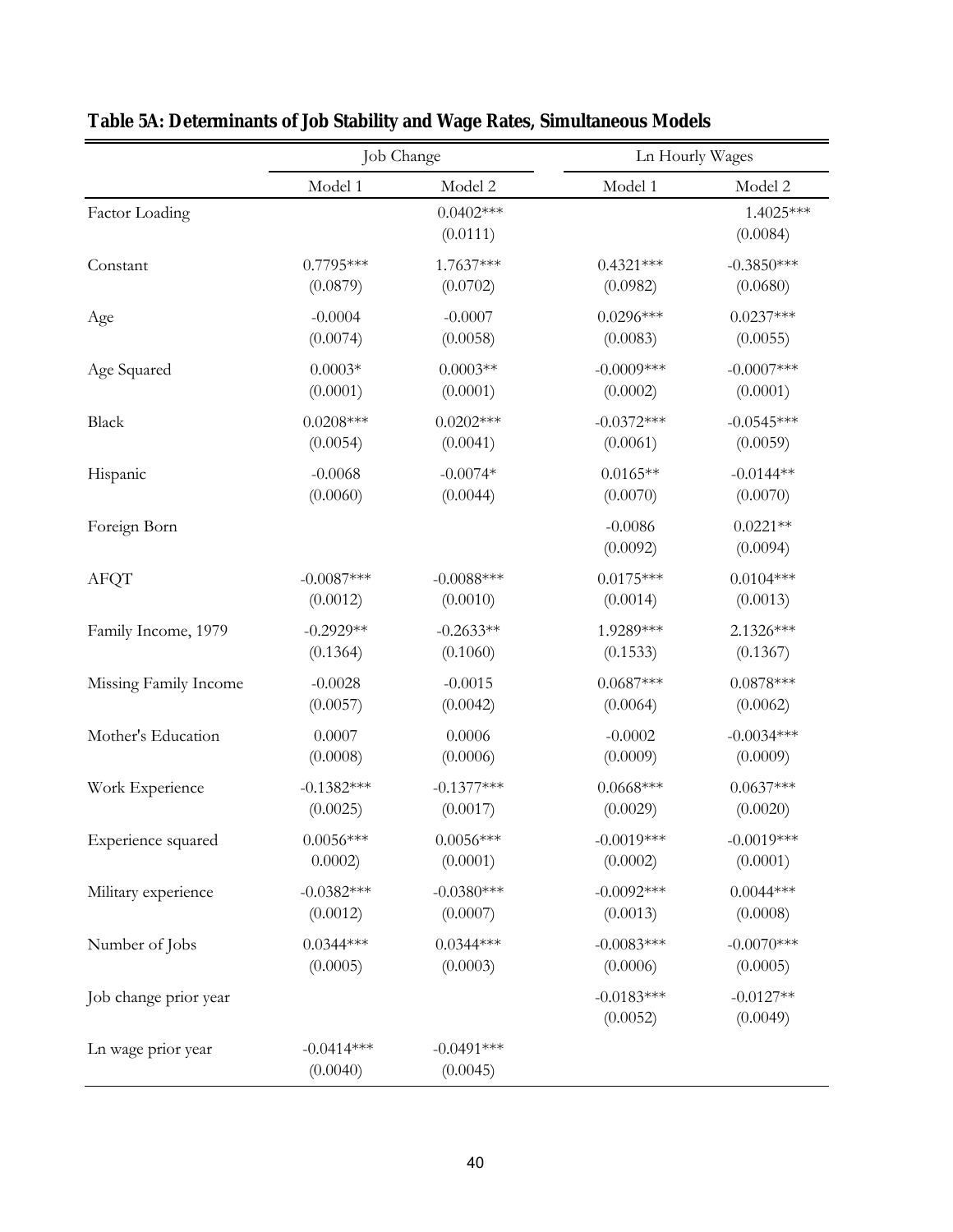|  |  | <b>Table 5A (Continued)</b> |
|--|--|-----------------------------|
|--|--|-----------------------------|

|                                |                         | Job Change              | Ln Hourly Wages          |                          |  |  |
|--------------------------------|-------------------------|-------------------------|--------------------------|--------------------------|--|--|
|                                | Model 1                 | Model 2                 | Model 1                  | Model 2                  |  |  |
| Years Married                  | $-0.0016$               | $-0.0016$               | $0.0111***$              | $0.0074***$              |  |  |
|                                | (0.0015)                | (0.0012)                | (0.0017)                 | (0.0012)                 |  |  |
| New Marriage                   | $-0.0500***$            | $-0.0498***$            | $0.0749***$              | $0.0660***$              |  |  |
|                                | (0.0094)                | (0.0091)                | (0.0106)                 | (0.0117)                 |  |  |
| Continuing Marriage            | $-0.0643***$            | $-0.0634***$            | $0.0968***$              | $0.1031***$              |  |  |
|                                | (0.0090)                | (0.0074)                | (0.0101)                 | (0.0080)                 |  |  |
| New Divorce or                 | 0.0183                  | 0.0187                  | $0.0646***$              | $0.0560**$               |  |  |
| Separation                     | (0.0147)                | (0.0143)                | (0.0166)                 | (0.0200)                 |  |  |
| Continuing                     | 0.0147                  | $0.0149**$              | $0.0496***$              | $0.0438***$              |  |  |
| Divorce/Separation             | (0.0099)                | (0.0072)                | (0.0111)                 | (0.0085)                 |  |  |
| New Remarriage                 | $-0.0092$               | $-0.0094$               | $0.1328***$              | $0.1027***$              |  |  |
|                                | (0.0218)                | (0.0222)                | (0.0245)                 | (0.0257)                 |  |  |
| One or two children            | $0.0149***$             | $0.0144***$             | $0.0122*$                | $-0.0049$                |  |  |
|                                | (0.0055)                | (0.0040)                | (0.0063)                 | (0.0046)                 |  |  |
| Three or more children         | $0.0304***$             | $0.0295***$             | $-0.0655***$             | $-0.0752***$             |  |  |
|                                | (0.0096)                | (0.0066)                | (0.0108)                 | (0.0075)                 |  |  |
| <b>Highest Grade Completed</b> | $-0.0102***$            | $-0.0096***$            | $0.0387***$              | $0.0502***$              |  |  |
|                                | (0.0012)                | (0.0009)                | (0.0014)                 | (0.0010)                 |  |  |
| In School                      |                         |                         | $-0.1496***$<br>(0.0065) | $-0.1292***$<br>(0.0047) |  |  |
| In School prior year           | $0.1120***$<br>(0.0060) | $0.1114***$<br>(0.0050) |                          |                          |  |  |
| <b>GED</b> Level               |                         |                         | $-0.0014$<br>(0.0080)    | $-0.0531***$<br>(0.0063) |  |  |
| Residence in Urban Area        | $0.0107**$              | $0.0109**$              | $0.0487***$              | $0.0314***$              |  |  |
|                                | (0.0052)                | (0.0039)                | (0.0061)                 | (0.0048)                 |  |  |
| County Average Earnings        |                         |                         | $0.0191***$<br>(0.0006)  | $0.0177***$<br>(0.0004)  |  |  |
| County employment              | $0.0873***$             | $0.0855***$             | $0.2095***$              | $0.1198***$              |  |  |
| growth                         | (0.0245)                | (0.0252)                | (0.0277)                 | (0.0249)                 |  |  |
| County Unemployment            | $-0.0010*$              | $-0.0011**$             | $-0.0025***$             | $-.0026***$              |  |  |
| Rate                           | (0.0006)                | (.0005)                 | (0.0007)                 | (0.0006)                 |  |  |

*Notes:* Detailed description of the variables are in Table Apeendix B.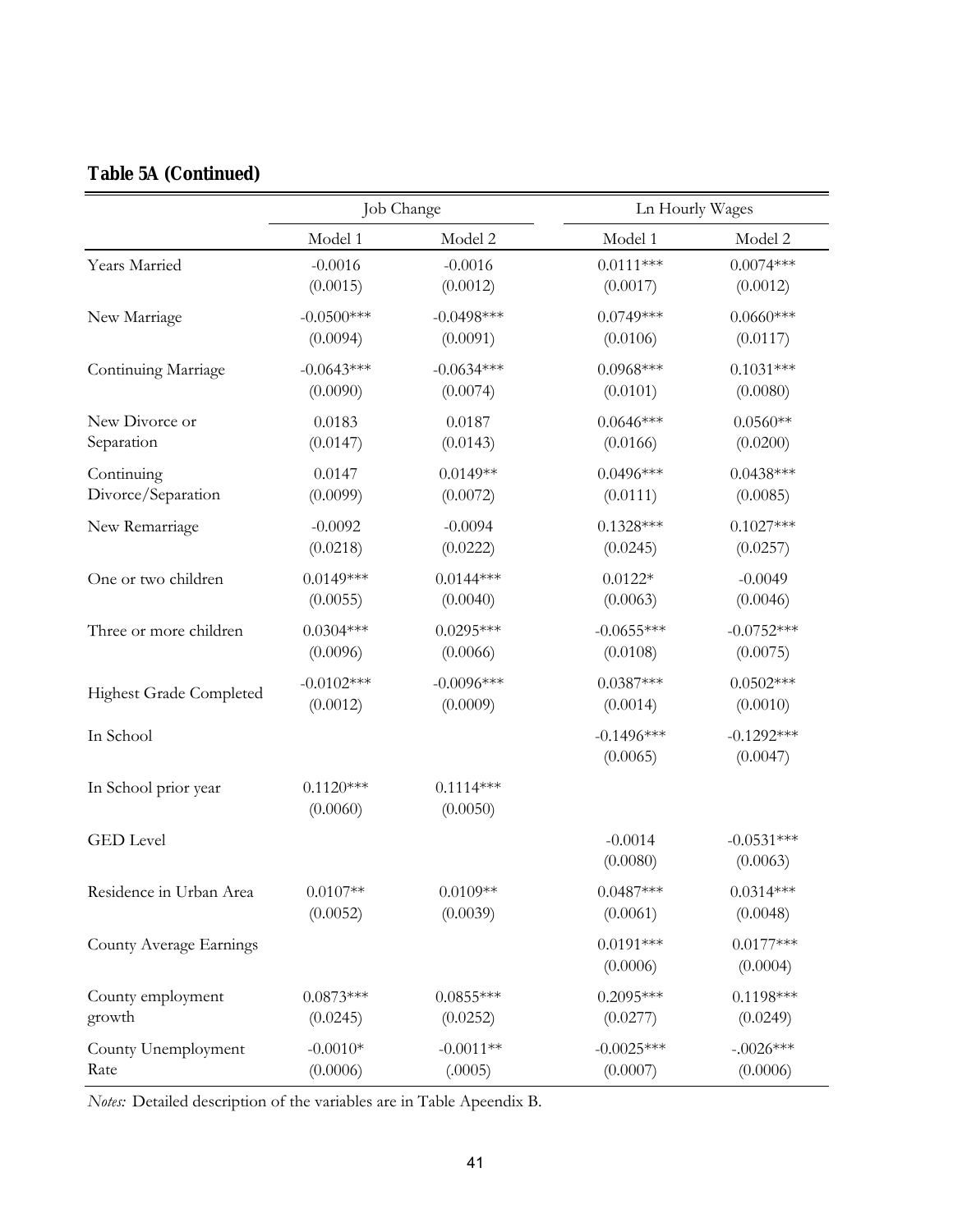|                       |              | Entry into marriage   | Entry into divorce/separation |                       |             | Entry into remarriage |
|-----------------------|--------------|-----------------------|-------------------------------|-----------------------|-------------|-----------------------|
|                       | Model 1      | Model 2               | Model 1                       | Model 2               | Model 1     | Model 2               |
| Factor Loading        |              | $-0.1094$<br>(0.0869) |                               | $0.2346*$<br>(0.1335) |             | 0.2288<br>(0.2380)    |
| Constant              | $-7.9120***$ | $-8.8261***$          | $-0.6279$                     | $-0.9369$             | $-2.9588$   | $-3.2180$             |
|                       | (0.5777)     | (0.5610)              | (1.1671)                      | (1.2590)              | (2.5631)    | (2.8130)              |
| Age                   | $0.5302***$  | $0.6128***$           | 0.0191                        | 0.0355                | 0.1466      | 0.1588                |
|                       | (0.0489)     | (0.0474)              | (0.0922)                      | (0.0998)              | (0.1939)    | (0.2127)              |
| Age Squared           | $-0.0107***$ | $-0.0124***$          | $-0.0011$                     | $-0.0014$             | $-0.0038$   | $-0.0041$             |
|                       | (0.0010)     | (0.0010)              | (0.0018)                      | (0.0019)              | (0.0036)    | (0.0039)              |
| Black                 | $-0.3257***$ | $-0.3415***$          | $0.3005***$                   | $0.2864***$           | $-0.2103**$ | $-0.2126**$           |
|                       | (0.0347)     | (0.0338)              | (0.0545)                      | (0.0509)              | (0.0897)    | (0.0968)              |
| Hispanic              | 0.0120       | 0.0308                | 0.0147                        | $-0.0008$             | $0.2198**$  | $0.2171**$            |
|                       | (0.0377)     | (0.0360)              | (0.0584)                      | (0.0566)              | (0.1020)    | (0.0978)              |
| <b>AFQT</b>           | $-0.0078$    | $-0.0100*$            | $-0.0164$                     | $-0.0168*$            | $-0.0050$   | $-0.0048$             |
|                       | (0.0068)     | (0.0067)              | (0.0114)                      | (0.0113)              | (0.0203)    | (0.0212)              |
| Family Income, 1979   | $-1.2256$    | $-1.0732$             | $-0.6914$                     | $-0.9825$             | $-1.2356$   | $-0.7811$             |
|                       | (0.7930)     | (0.8390)              | (1.4691)                      | (1.4496)              | (2.7431)    | (3.0163)              |
| Missing Family Income | 0.0174       | $0.0691**$            | 0.0442                        | 0.0541                | 0.0420      | 0.0529                |
|                       | (0.0341)     | (0.0327)              | (0.0526)                      | (0.0497)              | (0.0895)    | (0.0926)              |
| Mother's Education    | $-0.0099**$  | $-0.0113**$           | 0.0049                        | 0.0058                | 0.0153      | 0.0136                |
|                       | (0.0047)     | (0.0046)              | (0.0077)                      | (0.0074)              | (0.0133)    | (0.0130)              |
| Siblings              | 0.0046       | 0.0032                | $-0.0290***$                  | $-0.0280***$          | 0.0004      | $-0.0002$             |
|                       | (0.0047)     | (0.0047)              | (0.0077)                      | (0.0072)              | (0.0131)    | (0.0136)              |
| Female Headed         | $-0.0774**$  | $-0.0631**$           | 0.0123                        | 0.0136                | $-0.0207$   | $-0.0183$             |
| Household             | (0.0315)     | (0.0303)              | (0.0507)                      | (0.0485)              | (0.0838)    | (0.0870)              |
| Work Experience       | $0.0492***$  | $0.0382**$            | $-0.0042$                     | $-0.0023$             | 0.0132      | 0.0133                |
|                       | (0.0152)     | (0.0162)              | (0.0219)                      | (0.0234)              | (0.0391)    | (0.0423)              |
| Experience squared    | $-0.0011$    | $-0.0003$             | $-0.0006$                     | $-0.0007$             | 0.0006      | 0.0006                |
|                       | (0.0012)     | (0.0013)              | (0.0015)                      | (0.0016)              | (0.0026)    | (0.0028)              |
| Number of jobs        | 0.0029       | 0.0040                | $0.0199***$                   | $0.0204***$           | 0.0017      | 0.0019                |
|                       | (0.0033)     | (0.0033)              | (0.0042)                      | (0.0044)              | (0.0064)    | (0.0067)              |
| Job change prior year | $-0.0691***$ | $-0.0847$             | $0.1019**$                    | $0.1162**$            | $-0.1207*$  | $-0.1262*$            |
|                       | (0.0253)     | (0.0255)              | (0.0403)                      | (0.0437)              | (0.0671)    | (0.0709)              |
| Ln wage prior year    | $0.1733***$  | $0.1994***$           | $-0.1054***$                  | $-0.1655**$           | 0.0859      | 0.0368                |
|                       | (0.0225)     | (0.0322)              | (0.0378)                      | (0.0574)              | (0.0648)    | (0.0881)              |

## **Table 5B: Determinants of Marital Status Transitions, Simultaneous Models**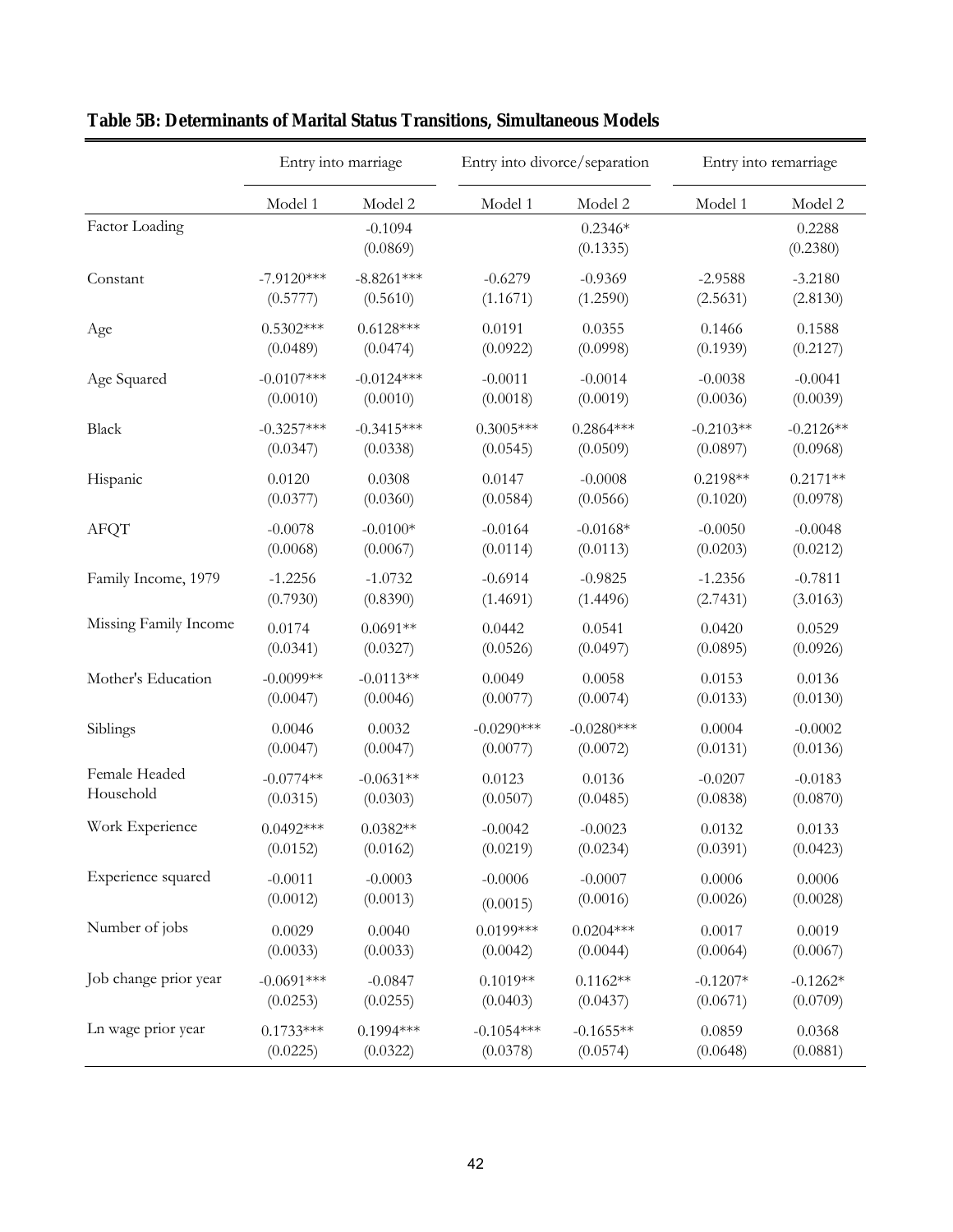|                         | Entry into marriage |              |               | Entry into divorce/separation | Entry into remarriage |             |  |
|-------------------------|---------------------|--------------|---------------|-------------------------------|-----------------------|-------------|--|
|                         | Model 1             | Model 2      | Model 1       | Model 2                       | Model 1               | Model 2     |  |
| <b>Highest Grade</b>    | $-0.0016$           | $-0.0035$    | $-0.0499$ *** | $-0.0486***$                  | $0.0467**$            | $0.0498**$  |  |
| Completed               | (0.0067)            | (0.0067)     | (0.0109)      | (0.0111)                      | (0.0201)              | (0.0221)    |  |
| <b>Baptist Religion</b> | 0.0098              | 0.0198       | 0.0468        | 0.0518                        | $0.1352*$             | $0.1371*$   |  |
|                         | (0.0311)            | (0.0305)     | (0.0468)      | (0.0435)                      | (0.0769)              | (0.0813)    |  |
| Catholic Religion       | $-0.0774**$         | $-0.0784**$  | 0.0194        | 0.0195                        | $-0.2359**$           | $-0.2339**$ |  |
|                         | (0.0303)            | (0.0300)     | (0.0494)      | (0.0492)                      | (0.0900)              | (0.0881)    |  |
| Frequency of Church     | $0.0128*$           | 0.0095       | $-0.0268**$   | $-0.0271**$                   | $-0.0027$             | $-0.0014$   |  |
| Attendance, 1979        | (0.0068)            | (0.0067)     | (0.0107)      | (0.0103)                      | (0.0182)              | (0.0190)    |  |
| Residence in Urban      | $-0.1320***$        | $-0.1359***$ | 0.0733        | 0.0616                        | 0.0465                | 0.0429      |  |
| Area                    | (0.0316)            | (0.0309)     | (0.0490)      | (0.0465)                      | (0.0838)              | (0.0843)    |  |
| County Average          | $-0.0111***$        | $-0.0117***$ | 0.0031        | 0.0037                        | $-0.0078$             | $-0.0068$   |  |
| Earnings                | (0.0030)            | (0.0029)     | (0.0047)      | (0.0046)                      | (0.0079)              | (0.0078)    |  |
| County Divorce Rate     | $0.0328***$         | $0.0325***$  | 0.0169        | $0.0165*$                     | $-0.0004$             | $-0.0006$   |  |
|                         | (0.0071)            | (0.0069)     | (0.0113)      | (0.0108)                      | (0.0179)              | (0.0187)    |  |

### **Table 5B (Continued)**

### **Table 5C: Estimates of Common Unobserved Factors Model 2**

| Support Point 1 | 0.0000                  | Prob Mass for Pt 1 | $0.0214***$<br>(0.0029) |
|-----------------|-------------------------|--------------------|-------------------------|
| Support Point 2 | $0.4407***$<br>(0.0039) | Prob Mass for Pt 2 | $0.4225***$<br>(0.0112) |
| Support Point 3 | $0.6799***$<br>(0.0036) | Prob Mass for Pt 3 | $0.4799***$<br>(0.0112) |
| Support Point 4 | 1.0000                  | Prob Mass for Pt 4 | 0.0761                  |

### **Table 5D: Summary**

|                                | Model 1   | Model 2 |
|--------------------------------|-----------|---------|
| Log of the Likelihood Function | $-74,067$ | -68,842 |
| Number of Cases                | 3,507     | 3,507   |
| Number of estimates parameters | 128       | 138     |

*Notes:* Detailed description of the variables are in Table Apeendix B.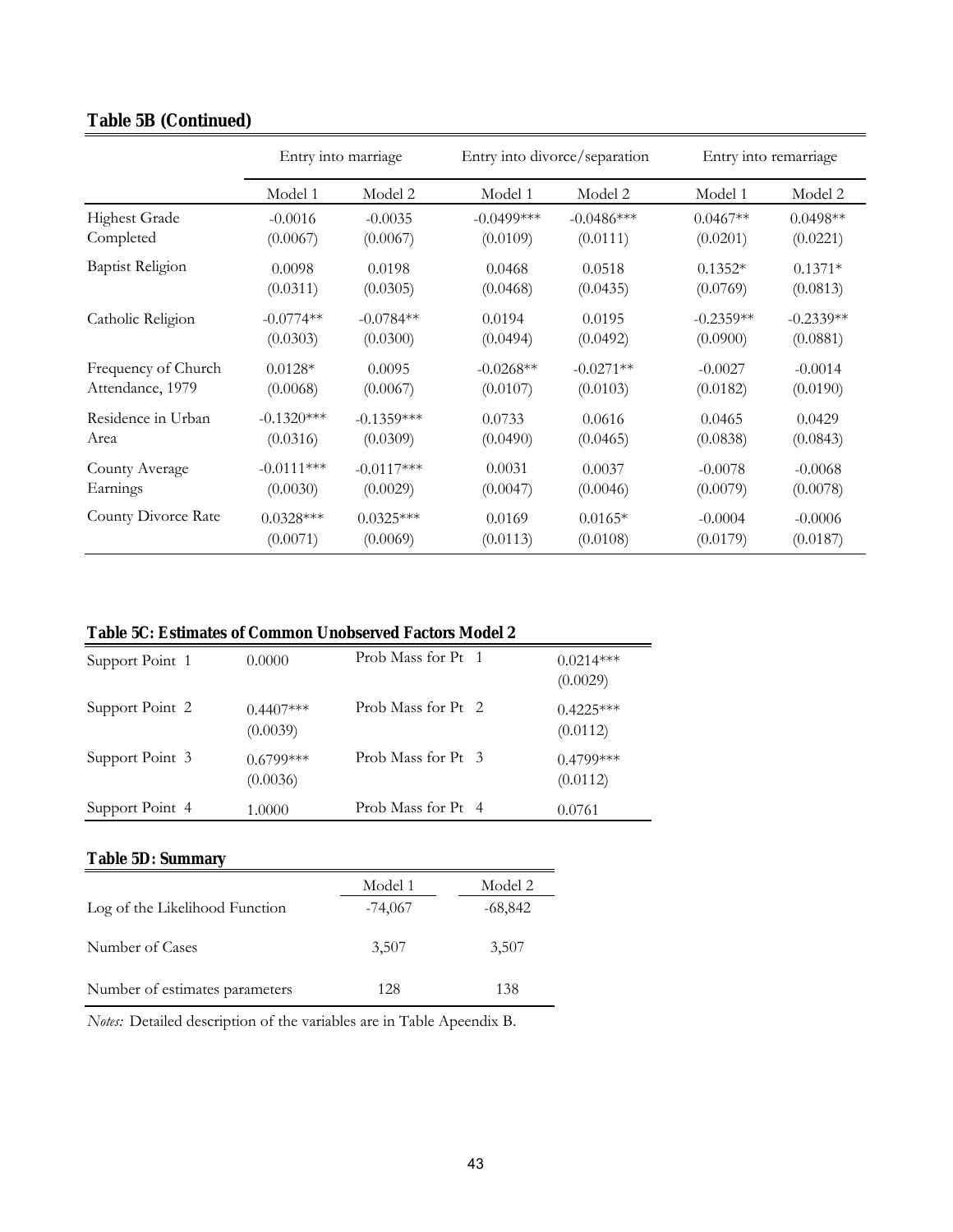|       |                                                              | Never-Married                                     |          | Married                                                     |          | Divorced   |          | Job Change | Ln Wage |            |
|-------|--------------------------------------------------------------|---------------------------------------------------|----------|-------------------------------------------------------------|----------|------------|----------|------------|---------|------------|
| Age   | Base                                                         | Difference                                        | Base     | Difference                                                  | Base     | Difference | Base     | Difference | Base    | Difference |
| 25    | $56.5\%$                                                     | $-7.2\%$                                          | $56.5\%$ | 7.2%                                                        | $56.5\%$ | $0.0\%$    | 39.8%    | $-0.38%$   | 1.797   | 0.52%      |
| 26    | $50.8\%$                                                     | $-6.3\%$                                          | $50.8\%$ | 5.7%                                                        | $50.8\%$ | $0.6\%$    | $37.7\%$ | $-0.24%$   | 1.838   | 0.75%      |
| 27    | $46.7\%$                                                     | $-5.6\%$                                          | $46.7\%$ | 4.4%                                                        | $46.7\%$ | $1.2\%$    | $36.7\%$ | $-0.30%$   | 1.872   | $0.65\%$   |
| 28    | $43.1\%$                                                     | $-4.7\%$                                          | $43.1\%$ | 3.6%                                                        | $43.1\%$ | $1.1\%$    | 33.8%    | $-0.59\%$  | 1.902   | $0.61\%$   |
| 29    | $40.7\%$                                                     | $-4.2\%$                                          | 48.3%    | <b>3.0%</b>                                                 | $11.0\%$ | $1.2\%$    | $33.3\%$ | $-0.35%$   | 1.930   | $0.55\%$   |
| 30    | $38.4\%$                                                     | $-3.9\%$                                          | $49.1\%$ | <b>3.0%</b>                                                 | $12.6\%$ | $1.0\%$    | $33.1\%$ | $0.00\%$   | 1.940   | $0.54\%$   |
| 31    | $36.6\%$                                                     | $-3.3\%$                                          | $50.1\%$ | 2.4%                                                        | $13.3\%$ | $0.9\%$    | $32.0\%$ | $0.09\%$   | 1.962   | 0.43%      |
| 29-31 | $38.6\%$                                                     | $-3.8\%$                                          | $49.1\%$ | $2.8\%$                                                     | $12.3\%$ | $1.0\%$    | 32.8%    | $-0.13%$   | 1.944   | 0.51%      |
|       |                                                              | Wage gains to the men affected by the simulation: |          |                                                             |          |            |          |            |         |            |
|       |                                                              | Averaged Among Added 25 Year-Old Married Men      |          |                                                             |          |            |          | $7.34\%$   |         |            |
|       | Gain at 29-31 Averaged Over Men Induced to Marry at Age 25   |                                                   |          |                                                             |          |            |          | 7.06%      |         |            |
|       | Pure Marital Status Effect on Men Induced to Marry at Age 25 |                                                   |          |                                                             |          |            |          | $4.83\%$   |         |            |
|       |                                                              |                                                   |          | Feedback Effect of Marital Status, Job Stability, and Wages |          |            |          | 2.23%      |         |            |

**Table 6: Simulated Effects of Marriage Promotion and Added Education on Marital Status and Wage Rates**

**Simulation 1: Raise the Utility of Marriage at Age 25**

|           | <b>Simulation 2: Lower the Utility of Divorce at Age 25</b> |                                                   |          |                                                                             |          |            |          |            |             |            |  |  |
|-----------|-------------------------------------------------------------|---------------------------------------------------|----------|-----------------------------------------------------------------------------|----------|------------|----------|------------|-------------|------------|--|--|
|           | Never-Married                                               |                                                   | Married  |                                                                             |          | Divorced   |          | Job Change | Ln Wage     |            |  |  |
| Age       | Base                                                        | Difference                                        | Base     | Difference                                                                  | Base     | Difference | Base     | Difference | <b>Base</b> | Difference |  |  |
| 25        | $56.5\%$                                                    | $0.0\%$                                           | $56.5\%$ | $2.1\%$                                                                     | $56.5\%$ | $-2.1\%$   | 39.8%    | $-0.06\%$  | 1.797       | 0.16%      |  |  |
| 26        | $50.8\%$                                                    | $0.0\%$                                           | $50.8\%$ | $1.5\%$                                                                     | $50.8\%$ | $-1.5%$    | $37.7\%$ | $-0.30\%$  | 1.838       | $0.16\%$   |  |  |
| 27        | $46.7\%$                                                    | $0.0\%$                                           | $46.7\%$ | $1.3\%$                                                                     | $46.7\%$ | $-1.2\%$   | $36.7\%$ | $-0.36%$   | 1.872       | 0.16%      |  |  |
| 28        | $43.1\%$                                                    | $0.0\%$                                           | $43.1\%$ | $1.1\%$                                                                     | $43.1\%$ | $-1.0\%$   | 33.8%    | $-0.35\%$  | 1.902       | $0.16\%$   |  |  |
| $27 - 28$ | 44.9%                                                       | $0.0\%$                                           | $44.9\%$ | $1.2\%$                                                                     | $44.9\%$ | $-1.1\%$   | $35.3\%$ | $-0.36%$   | 1.887       | 0.16%      |  |  |
|           |                                                             | Wage gains to the men affected by the simulation: |          |                                                                             |          |            |          |            |             |            |  |  |
|           |                                                             |                                                   |          | Gain at 26-28 Averaged Over Men Induced Not to Divorce at Age 25            |          |            |          | $7.58\%$   |             |            |  |  |
|           |                                                             |                                                   |          | Pure Marital Status Effect at 26-28 on Men Induced Not to Divorce at Age 25 |          |            |          | 4.98%      |             |            |  |  |
|           |                                                             |                                                   |          | Feedback Effect of Marital Status, Job Stability, and Wages                 |          |            |          | $2.60\%$   |             |            |  |  |

| 18                                                  | $96.8\%$                                                                        | $0.0\%$                       | $3.1\%$  | $0.1\%$ | $0.1\%$  | $0.0\%$  | 75.7%    | $-1.47\%$ | 1.333 | $5.03\%$ |
|-----------------------------------------------------|---------------------------------------------------------------------------------|-------------------------------|----------|---------|----------|----------|----------|-----------|-------|----------|
| 20                                                  | 88.9%                                                                           | $-0.2\%$                      | $10.0\%$ | $0.3\%$ | $1.1\%$  | $0.0\%$  | $59.6\%$ | $-1.14\%$ | 1.508 | $5.10\%$ |
| 22                                                  | 76.8%                                                                           | $-0.2\%$                      | $20.5\%$ | $0.3\%$ | $2.7\%$  | $-0.1\%$ | $50.5\%$ | $-1.05\%$ | 1.632 | 5.15%    |
| 24                                                  | $63.0\%$                                                                        | $-0.2\%$                      | $31.6\%$ | $0.5\%$ | $5.4\%$  | $-0.3\%$ | $43.0\%$ | $-1.00\%$ | 1.749 | 5.15%    |
| 26                                                  | $50.8\%$                                                                        | $-0.5\%$                      | $41.3\%$ | $0.8\%$ | $7.9\%$  | $-0.3\%$ | $37.7\%$ | $-0.83%$  | 1.838 | $5.26\%$ |
| 28                                                  | $43.1\%$                                                                        | $-0.4\%$                      | $46.7\%$ | $1.2\%$ | $10.1\%$ | $-0.9\%$ | 33.8%    | $-0.68%$  | 1.902 | $5.27\%$ |
| 29                                                  | $40.7\%$                                                                        | $-0.4\%$                      | $48.3\%$ | $1.6\%$ | $11.0\%$ | $-1.2\%$ | $33.3\%$ | $-0.86%$  | 1.930 | $5.36\%$ |
| 30                                                  | $38.4\%$                                                                        | $-0.6\%$                      | $49.1\%$ | $1.7\%$ | $12.6\%$ | $-1.2\%$ | $33.1\%$ | $-0.72%$  | 1.940 | 5.38%    |
| 31                                                  | $36.6\%$                                                                        | $-0.7\%$                      | $50.1\%$ | $1.8\%$ | $13.3\%$ | $-1.1\%$ | $32.0\%$ | $-0.79\%$ | 1.962 | $5.40\%$ |
| 29-31                                               | $38.6\%$                                                                        | $-0.6\%$                      | $49.1\%$ | $1.7\%$ | $12.3\%$ | $-1.2\%$ | 32.8%    | $-0.13%$  | 1.944 | 5.38%    |
|                                                     |                                                                                 | Wage Gains of the Simulation: |          |         |          |          |          |           |       |          |
| Total Effect of Added Year of Schooling, Ages 29-31 |                                                                                 |                               |          |         |          |          |          | 5.38%     |       |          |
|                                                     | Pure Effect of Added Year of Schooling, Ages 29-31<br>$5.03\%$                  |                               |          |         |          |          |          |           |       |          |
|                                                     | Feedback Effects Linked to Marital Status, Job Stability, and Wages<br>$0.35\%$ |                               |          |         |          |          |          |           |       |          |

Age Base Difference Base Difference Base Difference Base Difference Base Difference

Job Change Ln Wage

**Simulation 3: Raise Years of Schooling by One Year For All Ages**

Never-Married Married Divorced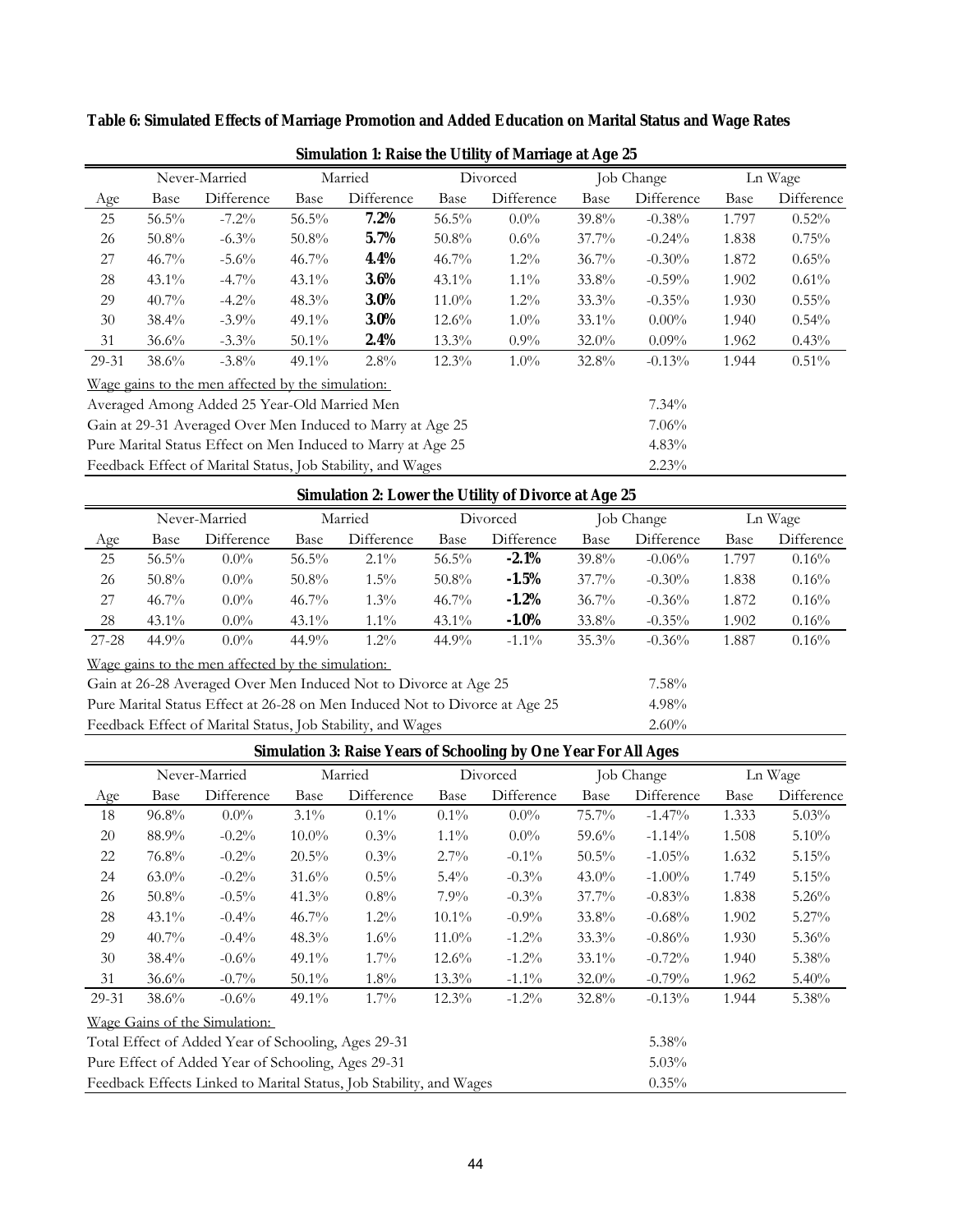**Appendix Table A: Reasons Indicates Jobs' Separation by Represented Groups**

| $\sigma$ /             |        | л.        |       |          |              |        |
|------------------------|--------|-----------|-------|----------|--------------|--------|
| Reasons for Jobs'      |        | Age       | Age   |          |              |        |
| Separation             | All    | $20 - 23$ | 28-31 | Hispanic | <b>Black</b> | White  |
| Layoff                 | 17.3   | 21.4      | 13.4  | 19.9     | 16.8         | 16.8   |
| Fired                  | 12.9   | 13.1      | 14.9  | 12.5     | 15.3         | 11.3   |
| Program End            | 4.5    | 6.1       | 1.7   | 3.0      | 6.9          | 3.3    |
| Quit because of Family | 0.7    | 0.5       | 1.0   | 0.7      | 0.9          | 0.6    |
| Quit because of Other  | 33.7   | 37.5      | 31.2  | 31.9     | 35.3         | 33.3   |
| Missing or no reason   | 30.9   | 21.4      | 37.8  | 32.1     | 24.8         | 34.9   |
| Number of Obs.         | 25,858 | 8,346     | 5,122 | 4,893    | 9,120        | 11,845 |

| Panel A: By Age, Race and Ethnic Groups |  |  |  |  |  |  |  |  |
|-----------------------------------------|--|--|--|--|--|--|--|--|
|-----------------------------------------|--|--|--|--|--|--|--|--|

### **Panel B: By Education and family Status Groups**

| Reasons for Jobs'      | Less than |           | BA and |        |         |          |
|------------------------|-----------|-----------|--------|--------|---------|----------|
| Separation             | <b>HS</b> | <b>HS</b> | more   | Single | Married | Divorced |
| Layoff                 | 19.8      | 18.1      | 7.0    | 18.1   | 15.4    | 16.0     |
| Fired                  | 13.5      | 12.0      | 15.1   | 13.0   | 11.9    | 16.4     |
| Program End            | 4.8       | 4.0       | 4.3    | 5.2    | 3.1     | 2.2      |
| Quit because of Family | 0.8       | 0.6       | 0.3    | 0.6    | 1.1     | 1.1      |
| Quit because of Other  | 29.0      | 34.1      | 36.7   | 34.4   | 31.1    | 35.4     |
| Missing or no reason   | 32.1      | 31.1      | 36.7   | 28.8   | 37.4    | 28.9     |
| Number of Obs.         | 8,080     | 11,152    | 1,929  | 18,683 | 4,946   | 1,697    |

*Notes:* The table is based on the question: "which of the reasons on this card best describes why you happened to leave this job"? (1) lay off; (2) discharged or fired; (3) end of temporary/seasonal job or program ended; (4) quit for pregnancy/family reasons; and (5) quit for other reasons.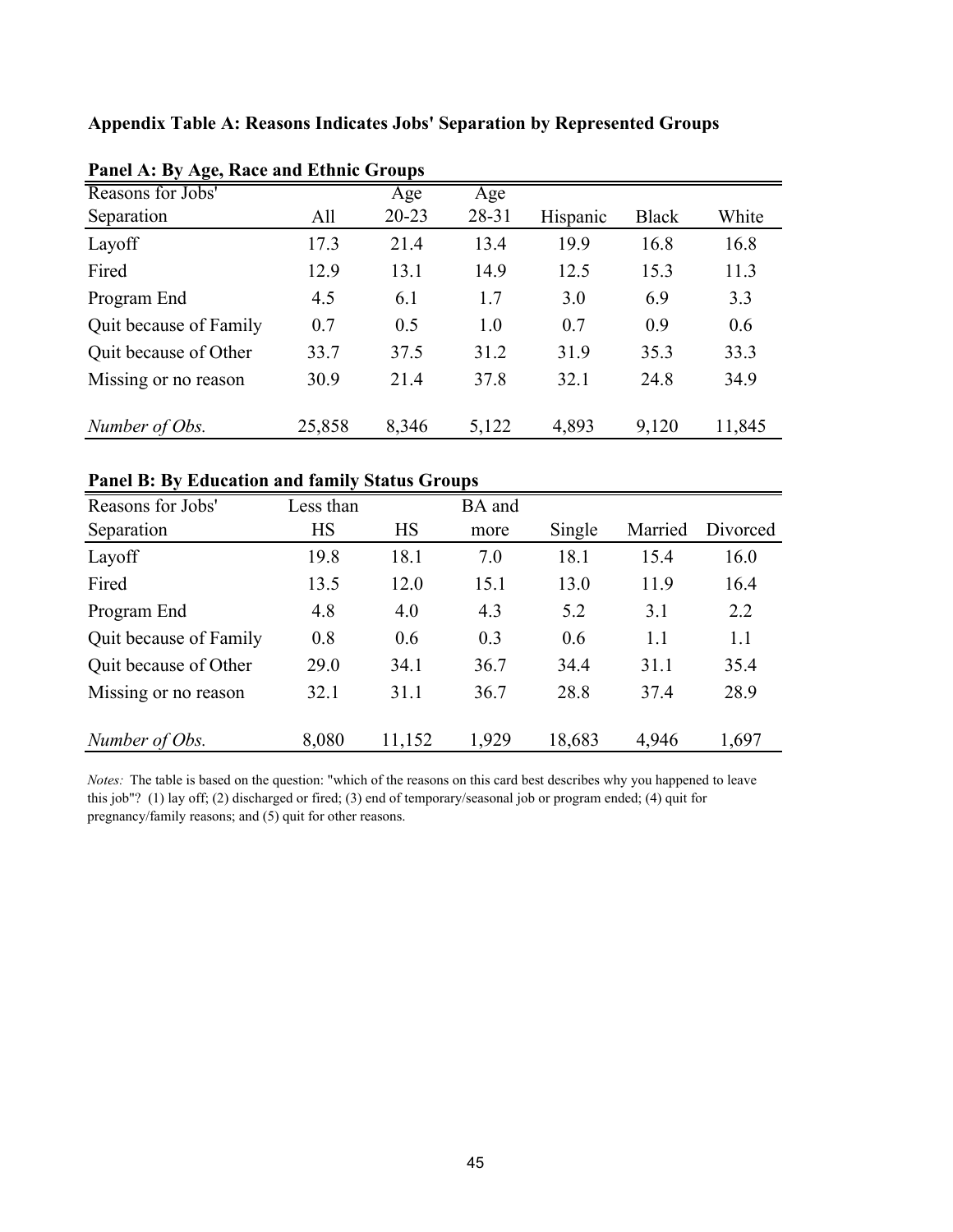# **Appendix Table B: Variables Descriptions**

| <b>Variable Name</b>                               | <b>Description</b>                                                                                       | <b>Appears in</b><br><b>Equations</b> | <b>Means</b> |  |  |
|----------------------------------------------------|----------------------------------------------------------------------------------------------------------|---------------------------------------|--------------|--|--|
| DEPENDENT AND ENDOGENOUS VARIABLES                 |                                                                                                          |                                       |              |  |  |
| Marital Status                                     | Marital status of R: single, new marriage, cont. marriage,<br>new divorce, cont. divorce, new remarriage | 3                                     | NA           |  |  |
| Change job from Last Year                          | Dummy variable indicating whether R change<br>job during the last year                                   | $\overline{4}$                        | 0.471        |  |  |
| Ln of Hourly Wage Rate                             | 5                                                                                                        | 1.710                                 |              |  |  |
| <b>SELECTED INDEPENDENT VARIABLES</b>              |                                                                                                          |                                       |              |  |  |
| <b>Ascribed Traits and Scholastic Aptitude (X)</b> |                                                                                                          |                                       |              |  |  |
| Age                                                | Age at the beginning of the year                                                                         | 3,4,5                                 | 24.25        |  |  |
| Black                                              | Dummy variable indicating African American                                                               | 3,4,5                                 | 0.304        |  |  |
| Hispanic                                           | Dummy variable indicating Hispanic                                                                       | 3,4,5                                 | 0.193        |  |  |
| Foreign                                            | Dummy variable indicating Foreign born                                                                   | 5                                     | 0.070        |  |  |
| <b>AFQT</b>                                        | Armed Forces Qualify Test score<br>(Age and scale adjusted to 1,10 interval)                             |                                       |              |  |  |
| <b>Family Background (X)</b>                       |                                                                                                          |                                       |              |  |  |
| Family Income                                      | Total annual family income in 1979 (\$1,000,000)                                                         | 3,4,5                                 | 0.019        |  |  |
| Mother's Education                                 | Highest grade completed (in years) by R's mother                                                         | 3,4,5                                 | 10.97        |  |  |
| Number of Siblings                                 | Number of living siblings in 1979                                                                        | 3                                     | 3.809        |  |  |
| Female-Headed Household                            | Dummy, R lived in a female-headed household at age 14                                                    | 3                                     | 0.185        |  |  |
| Work Experience and Education Indicators (Z)       |                                                                                                          |                                       |              |  |  |
| Work Experience                                    | Weeks (divided by 52) worked from age 17 to this year                                                    | 3,4,5                                 | 4.913        |  |  |
| Military Experience                                | Total Years of Military Experience                                                                       | 4, 5                                  | 0.662        |  |  |
| Number of Jobs                                     | Total number of jobs ever reported                                                                       | 3,4,5                                 | 6.353        |  |  |
| Job change prior year                              | Dummy, indicating whether R change job during prior year                                                 | 3,5                                   | 0.506        |  |  |
| Ln earnings prior year                             | Lag of the wage rate from prior year                                                                     | 3,4                                   | 1.668        |  |  |
| Highest grade completed                            | Highest grade comp. through the beginning of this year                                                   | 3,4,5                                 | 12.27        |  |  |
| In School                                          | Attending school at the Interview date                                                                   | 5                                     | 0.244        |  |  |
| In School prior year                               | Attending school at last year Interview date                                                             | $\overline{4}$                        | 0.236        |  |  |
| <b>GED</b>                                         | Received GED                                                                                             | 5                                     | 0.084        |  |  |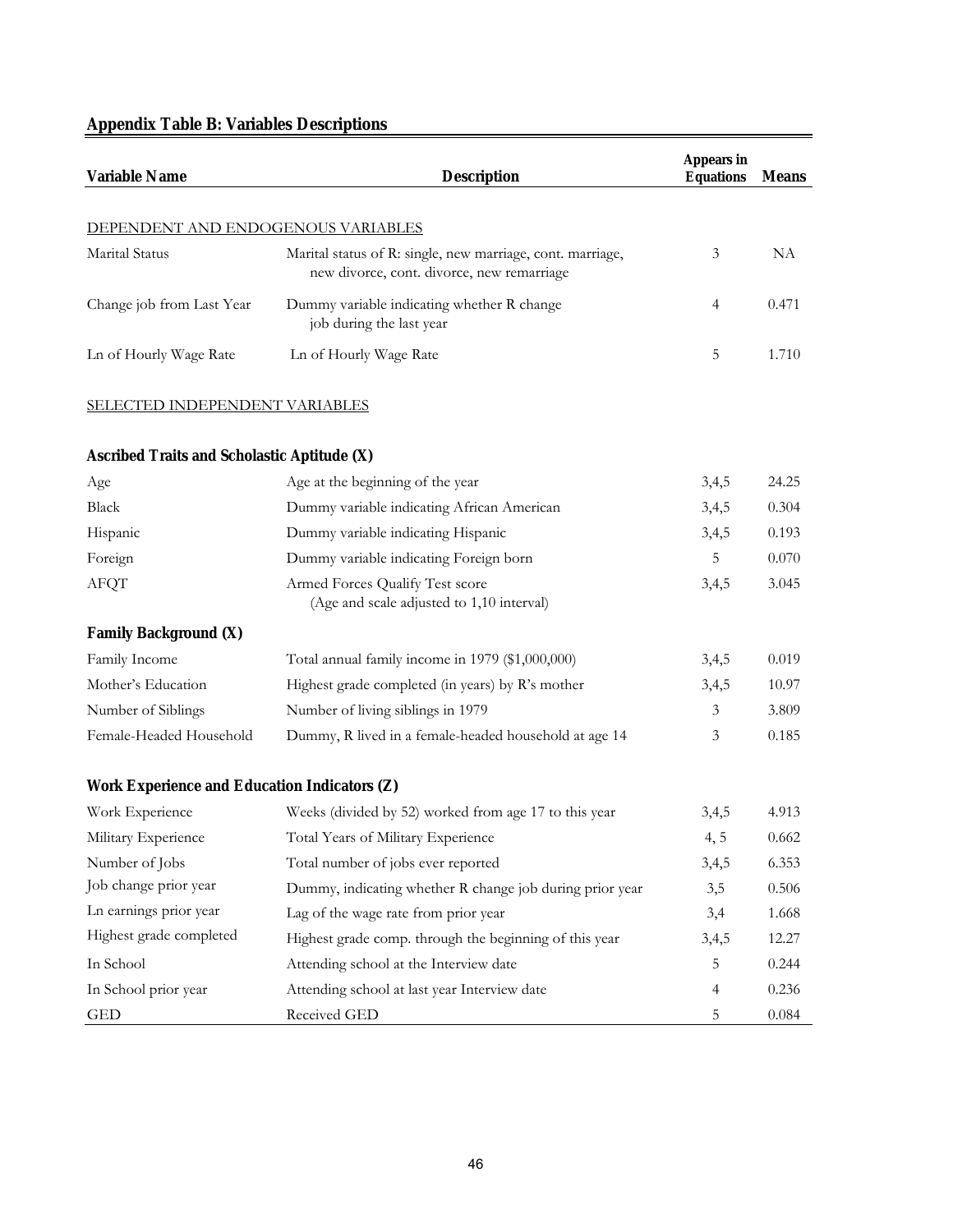## **Appendix Table B (Continued)**

| <b>Variable Name</b>                    | <b>Description</b>                                                                   | <b>Appears in</b><br><b>Equations</b> | <b>Means</b> |  |
|-----------------------------------------|--------------------------------------------------------------------------------------|---------------------------------------|--------------|--|
| <b>Marital and Family Statuses (MS)</b> |                                                                                      |                                       |              |  |
| <b>Years Married</b>                    | Years since started current Marriage                                                 | 4,5                                   | 1.345        |  |
| New Marriage                            | Those who married for the first time during this calendar year                       | 4,5                                   | 0.047        |  |
| Continuing Marriage                     | Those who continue to be married in the current year<br>(including second marriages) | 4,5                                   | 0.251        |  |
| New Divorce or Separation               | Those who divorced or separated during this year                                     | 4,5                                   | 0.018        |  |
| Continuing Divorce or<br>Separation     | Those who continue to be divorced or separated<br>during the current year            | 4,5                                   | 0.049        |  |
| New Remarriage                          | Those who remarried during this calendar year                                        | 4,5                                   | 0.008        |  |
| One or Two Child                        | has one or two children at the beginning of this year                                | 4,5                                   | 0.287        |  |
| Three or more children                  | has three or more children at the beginning of this year                             | 4,5                                   | 0.059        |  |
| <b>Social Affiliation (X)</b>           |                                                                                      |                                       |              |  |
| <b>Baptists Religion</b>                | Self response as practice Baptists religion                                          | 3                                     | 0.288        |  |
| Catholic Religion                       | Self response as practice Catholic religion                                          | 3                                     | 0.343        |  |
| Frequency of Church Att.                | Frequency of religious attending in 1979<br>(6 points scale, with 6 as highest)      | 3                                     | 3.220        |  |
| <b>Local Market Conditions (X)</b>      |                                                                                      |                                       |              |  |
| Resident in Urban area                  | R. is presently resident in Urban area                                               | 3,4,5                                 | 0.816        |  |
| County Average Earnings                 | Average earnings per job in R's county of residence (\$1,000)                        | 3,5                                   | 15.40        |  |
| County Empl. Growth                     | Percent employment growth in R's county of residence                                 | 4,5                                   | 0.026        |  |
| County Unempl. Rate                     | Unemployment Rate in R's county of residence                                         | 4,5                                   | 7.574        |  |
| County Divorce Rate                     | Divorces rates per 1,000 in R's County of residence                                  | 3                                     | 4.957        |  |